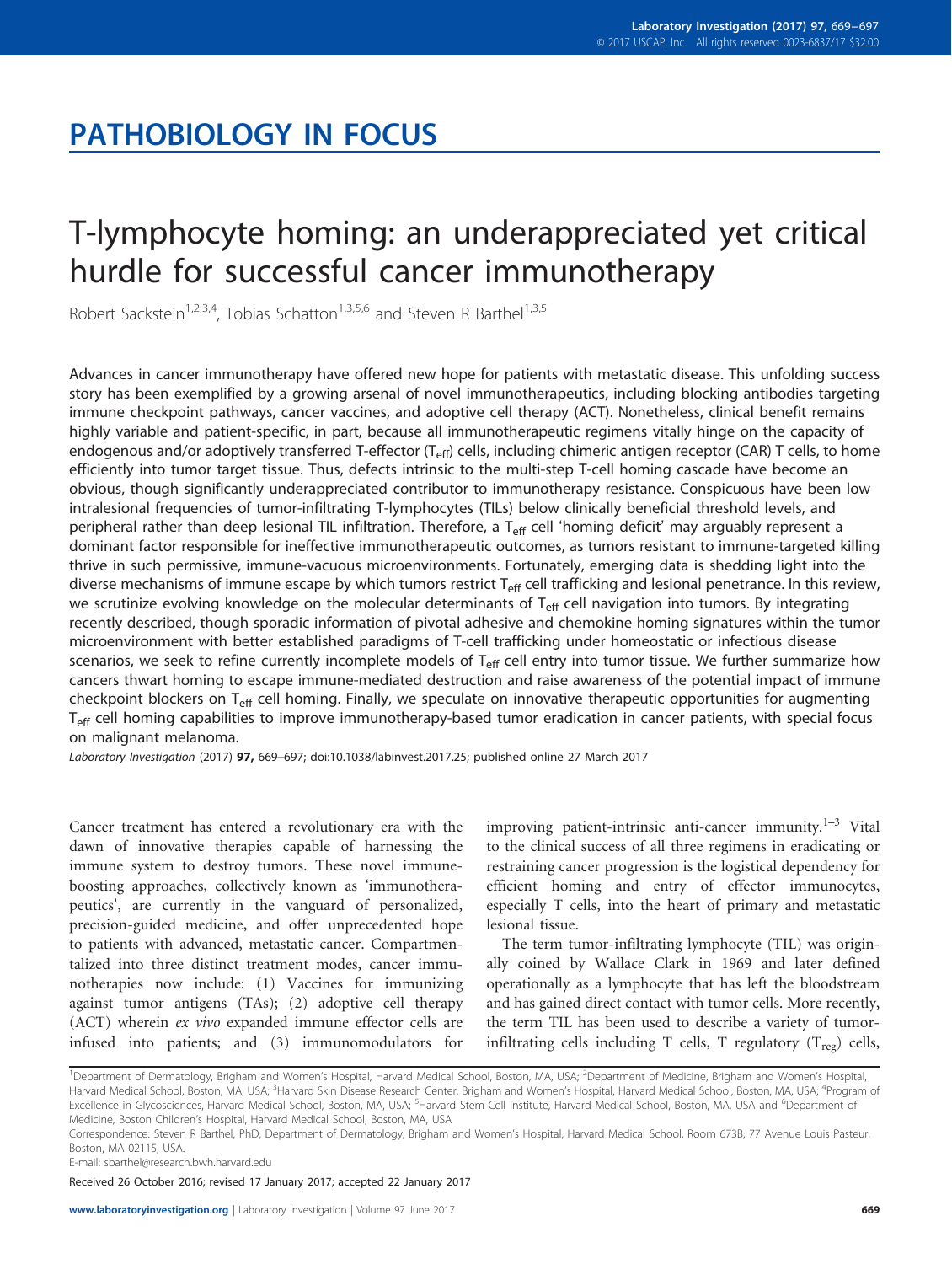natural killer (NK) cells, and B cells, as well as macrophages, dendritic cells (DC), and myeloid-derived suppressor cells (MDSC).[4](#page-22-0) Herein we use the term 'TIL' in reference selectively to the lymphocytotoxic arm of tumor immunity comprised of cytotoxic  $CD8^+$  T-effector (T<sub>eff</sub>) cells given their robust tumoricidal and peripheral tissue-homing capacity, characteristics not typically found in related  $CDS<sup>+</sup>$  central memory T-cell subsets  $(T_{cm})$ .<sup>5[–](#page-22-0)8</sup> This emphasis on T<sub>eff</sub> cells also does not overlook the fact that all TILs, including NK cells, have participatory roles at the tumor-immune synapse in cancer immunoreactivity and by extension in enhancing or blunting responses to immunotherapy, but underscores the fact that the final most prominent and comprehensively analyzed anti-tumor attack is exerted by cytotoxic lymphocytes (primarily  $CDS^+$  T<sub>eff</sub> cells) and supported by NK cells as well as CD4<sup>+</sup> T cells of Th1 (IFN-γ)-producing phenotype.<sup>[9](#page-22-0)</sup> These assailants must employ an ensemble of homing molecules enabling navigation into and subsequent destruction of neoplastic targets. We further discuss how the current efforts at creation and culture-expansion of adoptively transferred  $T_{\text{eff}}$  cells, defined herein as  $\text{ACT}_{\text{eff}}$  cells, and which have further applicability to NK cells, must include strategies to optimize delivery of these cells to sites where they are needed. To further simplify and where appropriate, we use the term  $T_{\text{eff}}$  to describe T cells of both endogenous (TIL) and exogenously expanded (ACT<sub>eff</sub>) sources.

There are a variety of recent melanoma and solid cancer clinical trials wherein monoclonal antibody (mAb) blockade of immune checkpoint receptor pathways, including programmed cell death protein-1 (PD-1; pembrolizumab, nivolumab) and its ligand programmed death-ligand 1 (PD-L1; MPDL3280A), and cytotoxic T-lymphocyte-associated protein-4 (CTLA-4; ipilimumab), have shown exciting potential in reversing  $T_{\text{eff}}$  cell dysfunction and exhaustion thereby enhancing their attack on and shrinkage of late-stage metastases in patients for which little or no hope was previously available.<sup>[10](#page-22-0)-12</sup> Despite such advances, several challenges exist with use of immune checkpoint agents, including variable response rates in less than half of patients with advanced melanoma (and with even lower efficacy against other cancers deemed 'less immunogenic'), potential effects on newly discovered immune checkpoint pathways intrinsic to tumor cells, and potential effects on  $T_{\text{eff}}$  cell homing.<sup>[11,13](#page-22-0)</sup> Importantly, emerging data now implicates defects in  $T_{\text{eff}}$  cell homing as a critical factor in resistance to immune checkpoint blockade. In support, while circulating T-cell numbers and activation status in peripheral blood alone do not routinely coincide with either anti-tumor activity, prognosis, or survival as originally thought, TIL frequency, density, spatial localization, and subset ratio intrinsically within tissue of melanoma and other solid tumors correlates well with favorable prognosis and immunotherapeutic responses.[4](#page-22-0),[14](#page-22-0) Indeed, the ratio of intralesional CD8<sup>+</sup> T cells to either T<sub>reg</sub> or CD4<sup>+</sup> T cells has been construed as a superior predictive criterion of patient outcome than

conventional tumor node-metastasis  $(TNM)$  staging.<sup>[9,15](#page-22-0)</sup> Thus, immunotherapeutic success critically hinges upon efficient homing of TIL or  $ACT_{\text{eff}}$  cell subsets from the circulation into the inflamed tumor compartment.

Optimization of TIL and ACT<sub>eff</sub> cell trafficking schemas depends on a thorough understanding of the dynamic T<sub>eff</sub> cell homing circuitry, its repertoire of highly integrated components, inherent defects, and diverse modes by which tumors hijack such processes. The  $T_{\text{eff}}$  cell 'homing deficit' is a formidable hurdle as tumors have evolved multiple, diverse immunoevasive tricks to thwart immunocyte lesional penetrance, among which include downregulation or masking of TAs along with tumor-induced aberrancies in the expression of adhesive, chemokine, and other pro-migratory molecules intrinsic either to immunocytes themselves or to accessory partners in their homing cascade, eg, tumor microvessels, tumor cells, or stroma. Inasmuch, new treatments aimed at replenishing recruitment factors to render tumors permissive to Teff cell infiltration and attack might enhance ACT and/or synergize with clinically-approved immune checkpoint mAbs and other regimens to greatly reduce variability and augment efficacy of  $T_{\text{eff}}$  cell-directed immunotherapy approaches.

Unfortunately, identity and function of tumor-targeting Teff cell homing mediators have been gleaned from only a sparse cohort of studies interrogating the TIL or ACT<sub>eff</sub> cell migratory apparatus directly as reviewed subsequently in this article. To compensate for the paucity of homing-related data, we overlay the substantive historical knowledge of T-cell trafficking as it occurs under steady-state, homeostatic, or infectious scenarios (Part I) onto the spottier recent data on Teff cell homing processes into malignant tissue (Part II) and seek to refine understanding of how Teff cells infiltrate tumors, how cancers thwart such migration to avoid immune-targeted killing, and raise awareness of the possible unexpected impact of immune checkpoint blockers on  $T_{\text{eff}}$ cell homing. We then integrate this information in describing new translational options for better steering T<sub>eff</sub> cells, eg, TIL and  $\text{ACT}_{\text{eff}}$ , into direct confrontation with tumor tissue (Part III) and offer our concluding opinions for improving immunotherapeutic outcomes for cancer patients.

#### THE CONVENTIONAL MULTI-STEP PARADIGM OF T-CELL **HOMING**

Immune resistance to infection and cancer is controlled spatiotemporally by a coordinated arrangement of rolling and adhesive steps enabling circulating leukocytes, and importantly T cells, to extravasate and infiltrate diseased tissue under hemodynamic flow conditions. Vital to the success of this extravasation cascade, and by extension to the immunotherapeutic control of cancer, is the acquisition of highly specialized T-cell 'homing' receptors, which metaphorically resemble postal addresses and zip codes in their enablement of T-cell organotropic targeting in response to conversion from naive to antigen-experienced cells [\(Table 1](#page-2-0); [Figures 1](#page-3-0) [and 2\)](#page-3-0). The steps in this cascade involve: (1) tethering and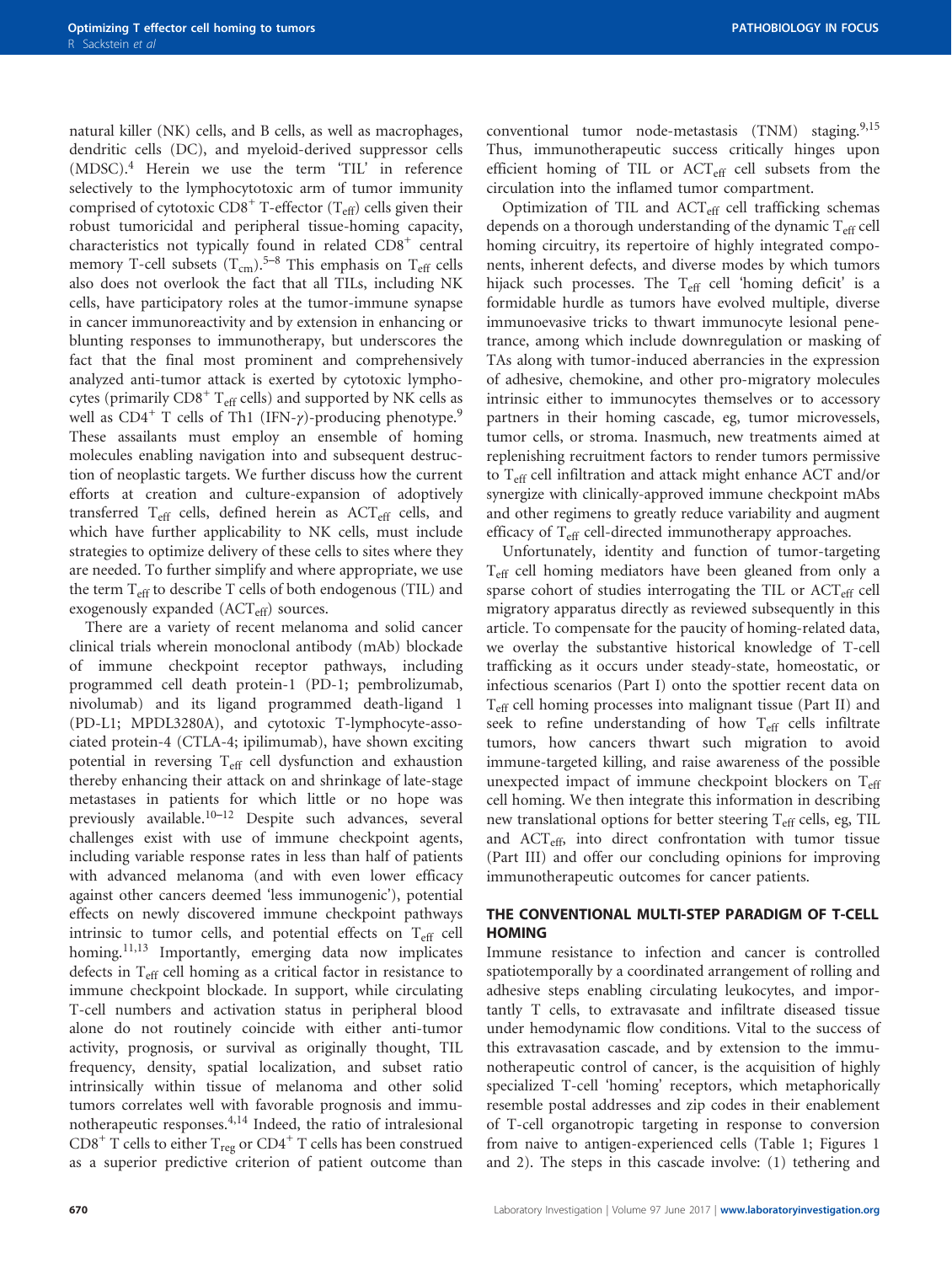#### <span id="page-2-0"></span>Table 1  $T_{\text{eff}}$  cell homing receptors and their cognate ligands mediating organotropic targeting

| Homing tissue type              | T <sub>eff</sub> cell homing receptor | Cognate ligand                  |
|---------------------------------|---------------------------------------|---------------------------------|
| Skin                            | CLA (PSGL-1 glycoform)                | E/P-selectin                    |
|                                 | CD43E                                 | E-selectin                      |
|                                 | VLA-4 $(a_4\beta_1)$                  | VCAM-1                          |
|                                 | LFA-1 $(\alpha_1\beta_2)$             | ICAM-1                          |
|                                 | CCR4                                  | CCL17                           |
|                                 | CCR10                                 | CCL27                           |
| Gut (intestine, colon, mLN, PP) | $a_4\beta_7$                          | MAdCAM-1                        |
|                                 | CCR9a                                 | CCL25 <sup>a</sup>              |
|                                 | CXCR4                                 | CXCL12                          |
|                                 | Selectin ligandsb                     | E/P-selectinb                   |
|                                 | $VLA-4^b$                             | VCAM-1 <sup>b</sup>             |
|                                 | $IFA-1b$                              | $ICAM-1b$                       |
|                                 | CCR6 <sup>b</sup>                     | CCL20 (MIP-3 $a$ ) <sup>b</sup> |
| Liver                           | CD44                                  | Hyaluronate                     |
|                                 | $VI$ A-4                              | VCAM-1                          |
|                                 | CCR5                                  | CCL5                            |
|                                 | $\overline{\phantom{a}}$              | $VAP-1$                         |
|                                 | Selectin ligands <sup>b</sup>         | E/P-selectin                    |
|                                 | $a_4\beta_7{}^b$                      | MAdCAM-1 <sup>b</sup>           |
| Lung                            | LFA-1                                 | ICAM-1                          |
|                                 | CCR3                                  | CCL <sub>28</sub>               |
|                                 | CCR4                                  | CCL17                           |
|                                 | CXCR4                                 | CXCL12                          |
|                                 | Selectin ligands <sup>b</sup>         | E/P-selectin <sup>b</sup>       |
|                                 | $VLA-4^b$                             | VCAM-1 <sup>b</sup>             |
|                                 | $LFA-1b$                              | ICAM-1 <sup>b</sup>             |
| Bone marrow                     | CLA (PSGL-1 glycoform)                | E/P-selectin                    |
|                                 | CD43E                                 | E-selectin                      |
|                                 | VLA-4                                 | VCAM-1                          |
|                                 | $LFA-1$                               | ICAM-1                          |
|                                 | CXCR4                                 | CXCL12                          |
|                                 | $a_4\beta_7{}^b$                      | MAdCAM-1 <sup>b</sup>           |
| Heart                           | CCR5                                  | CCL4, CCL5                      |
|                                 | CCR4                                  | $\overline{\cdot}$              |
|                                 | CXCR3                                 | CXCL10                          |
|                                 | c-Met                                 | <b>HGF</b>                      |
| <b>Brain</b>                    | $VLA-4^b$                             | VCAM-1 <sup>b</sup>             |
|                                 | $LFA-1b$                              | ICAM-1 <sup>b</sup>             |
|                                 | CXCR3 <sup>b</sup>                    | CXCL9/CXCL10 <sup>b</sup>       |
| Peripheral LN <sup>c</sup>      | Selectin ligands <sup>b</sup>         | E/P-selectin <sup>b</sup>       |
|                                 | $LFA-1b$                              | $\textsf{ICAM-1}^{\rm b}$       |
|                                 | CXCR3 <sup>b</sup>                    | CXCL9/CXCL10b                   |
|                                 |                                       |                                 |

<sup>a</sup> Involved in T<sub>eff</sub> cell homing to the intestine but not colon.

<sup>b</sup>Inflammatory reactions, tissue injury.

<sup>c</sup>Under non-inflamed, steady-state conditions, T<sub>eff</sub> cells typically lose L-selectin and CCR7 expression and are largely restricted from LN access though may enter during inflammatory reactions (b) as shown. In contrast, both naive T cells and  $T_{cm}$  cells express L-selectin, CCR7, and CXCR4 and engage PNAd, CCL19/CCL21, and CXCL12, respectively, to undergo T-cell rolling and LFA-1/ICAM-1/2- mediated adhesion and transmigration into LNs.

rolling adhesive interactions of the blood-borne cell onto the endothelial surface (ie, deceleration against the prevailing forces of blood flow); (2) integration of chemokine-mediated signaling within the milieu (via chemokine receptors expressed on the circulating cell), leading to integrin activation; (3) integrin-mediated firm adherence of the cell onto the endothelial surface; and (4) endothelial transmigration. As T cells exploit identical homing molecules for stepwise extravasation into diverse normal tissues as well as into tumors, a greater understanding of the native T-cell trafficking machinery and its roadmap will undoubtedly benefit immunotherapeutic strategies to enhance TIL and ACT<sub>eff</sub> cell infiltration of tumors.

### Steady-State Homing and Recirculation of Naive T Cells into Lymphoid Tissues

Naive T cells, first born and maturing in primary lymphoid organs of the bone marrow and thymus, respectively, recirculate under steady-state homeostatic conditions, carried by a network of liquid conduits of blood and lymphatic vessels to a diverse ensemble of dispersed secondary lymphoid organs (SLO), including hundreds of lymph nodes (LNs).<sup>29</sup> Arrest on specialized LN postcapillary venules (known as high endothelial venules (HEV)) requires T cells to apply adhesive 'brakes' acting like velcro to resist the momentum of hemodynamic flow. These initial tethering and rolling HEV contacts are principally mediated by glycan-dependent receptor/ligand interactions, prompted by leukocyte (L)-selectin (CD62L) on naive T cells engaging with pertinent ligands on HEV which are collectively termed 'peripheral LN addressins' (PNAd), and consist of a family of sialylated mucins (sialomucins) that include the glycoproteins CD34, podocalyxin, endomucin, nepmucin (CLM9), and glycosylation-dependent cell adhesion molecule 1 (GLYCAM1; found only in mice), and in some cases, L-selectin may also bind endothelial-expressed P-selectin glycoprotein ligand 1 (PSGL-1).<sup>29–31</sup> The selectins are a family of three lectins consisting of L-selectin (CD62L, expressed on leukocytes and hematopoietic stem/progenitor cells), and the 'vascular selectins' E-selectin (CD62E, expressed on endothelial cells) and P-selectin (CD62P, expressed on endothelial cells and platelets). All three selectins bind in a  $Ca^{2+}$ -dependent fashion to a sialofucosylated tetrasaccharide motif known as 'sialylated Lewis X' (sLe<sup>X</sup>, also known as CD15s: NeuAc $\alpha$ (2-3) Gal $\beta$ (1-4)[Fuc $\alpha$ (1-3)]GlcNAc $\beta$ (1-R)). PNAd molecules contain a sulfated form of this tetrasaccharide and are synthesized in part by  $\alpha(1,3)$ -fucosyltransferases (FT)-IV and -VII and N-acetylglucosamine 6-O-sulphotransferase[.29](#page-23-0) Next, CCchemokine receptor 7 (CCR7) expressed on rolling, naive T cells binds chemokines CCL19 and CCL21, and, in combination with minor engagement of CXC-chemokine receptor 4 (CXCR4) with CXCL12 (stromal cell-derived factor 1, SDF1), elicits a signaling cascade and rapid downstream activation of the T-cell  $\beta_2$ -integrin LFA-1 ( $\alpha_1\beta_2$ ).<sup>5–7,[30](#page-23-0)</sup> Chemokine-induced activation of LFA-1 is further enhanced by HEV-expressed glycosaminoglycans (GAGs) such as heparin sulfate, which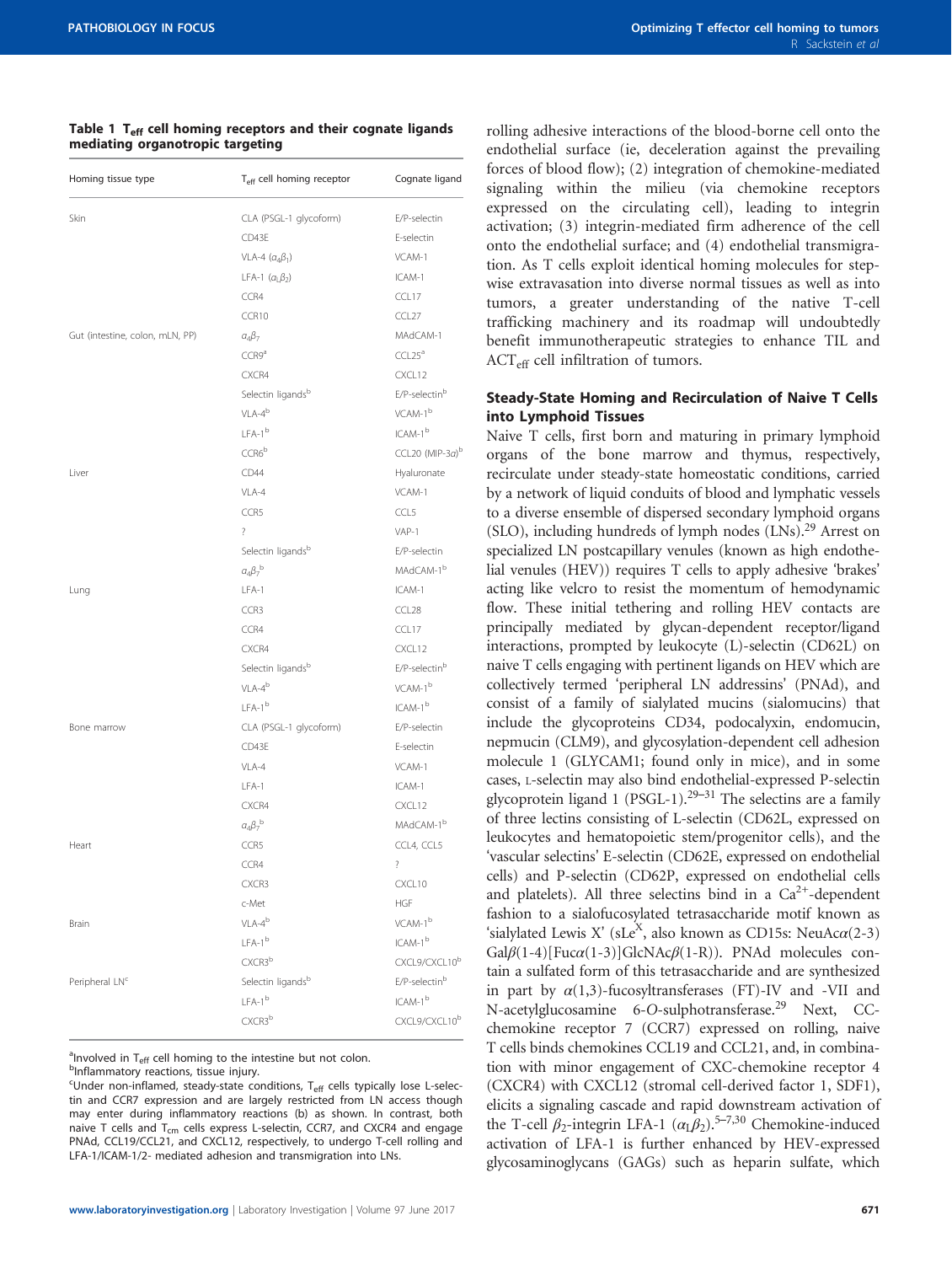<span id="page-3-0"></span>

Figure 1 Multi-step homing mechanism for T<sub>eff</sub> cell recruitment to the skin. T<sub>eff</sub> cells primed by Ag in regional LN draining skin (not shown) become imprinted with skin-homing molecules, among which include adhesive glycoproteins CLA and CD43E, chemokine receptors CCR4 (Th2) and CCR10 (Th22), and integrins LFA-1 and VLA-4. (Step 1) Circulating T<sub>eff</sub> cells in postcapillary venules of the dermis tether and roll in blood flow via engagement of CLA with E/P-selectins and CD43E with E-selectin. These interactions, which slow T<sub>eff</sub> cell velocity thereby prepping cells for step 2, are facilitated by the tetrasaccharide moiety, sLe<sup>X</sup>, which is synthesized by a1,3FT during skin imprinting. Of note, non-inflamed dermal endothelium constitutively expresses low levels of E-selectin, VCAM-1, and ICAM-1, all of which can be elevated in response to cytokine insult, thereby permitting T<sub>eff</sub> skin-homing under both resting and inflammatory conditions. (Steps 2–3) Chemokine CCL17, which is secreted by Langerhans cells and keratinocytes in the epidermis and by fibroblasts and endothelial cells in the dermis, as well as CCL27, which is secreted by keratinocytes, bind  $T_{\text{eff}}$  cell-CCR4 and CCR10 receptors, respectively. CCL17 and CCL27 may be concentrated on glycosaminoglycans (GAG) expressed on endothelial apical, basal, or basement membrane surfaces to allow for enhanced chemokine receptor binding. Chemokine ligation of CCR4 and CCR10 elicits G $a<sub>i</sub>$ -signaling, switches VLA-4 from an intermediate to highly active structure and LFA-1 from inactive to highly active, and eventuates in VLA-4/VCAM-1 and LFA-1/ICAM-1-mediated firm adhesion (arrows; solid = known signaling, dotted = speculated signaling). Integrins may also undergo activation independently of chemokine receptor signaling via a 'Step 2 bypass' circuit involving bimolecular association of E-selectin ligands (ie, CLA) directly with VLA-4 (arrow). (Step 4) Firmly adherent T<sub>eff</sub> cells undergo VLA-4/LFA-1 and CCR4/CCR10-mediated transendothelial migration into the dermis and then potential further recruitment into the epidermis.

immobilize and concentrate CCL19, CCL21, and CXCL12 chemokines on HEV luminal surfaces.<sup>29,32</sup> Conformational opening of LFA-1 enables heightened interaction with HEVintercellular adhesion molecule-1 (ICAM-1) and ICAM-2, slowing T-cell rolling and eventuating in firm arrest (sticking).<sup>[32](#page-23-0)</sup> The newly adherent T cells then migrate laterally along HEV surfaces in search of 'exit ramps' before undergoing rapid transendothelial migration (TEM) into paracortical T-cell zones within peripheral (pLN) and mesenteric (mLN)  $LNs.5,6$  $LNs.5,6$ CCL21-driven haptotactic (adhesive) or chemotactic gradients might also impart T-cell directional motility into LN upon CCL21 binding to extracellular matrix proteins (ECM) embedded within the HEV basal lamina, including collagen IV, fibronectin, and laminin.<sup>30,33</sup> T cells can potentially choose between two routes of TEM, paracellular (migrating between HEV cell junctions) or transcellular (directly penetrating the HEV cell cytoplasm), though the exact mechanisms require further clarification.<sup>32,33</sup> Of additional significance, integrin  $\alpha_4\beta_7$  (LPAM) on naive T cells interacts with mucosal addressin cell adhesion molecule-1 (MAdCAM-1) found on microvessels

of the lamina propria, and on HEVs of Peyer's patches (PPs) in the small intestine and on mLNs, to mediate rolling adhesive interactions within these tissues[.5](#page-22-0),[6](#page-22-0) Other contributors like Vascular Adhesion Protein-1 (VAP-1) on HEV's, or CD44 on naive T cells, may also aid LN homing, though their roles in vivo are controversial.<sup>6</sup> Having entered the LN, naive  $CD8^+$ T cells quickly upregulate CCR4 (CCL4, CCL5, CCL17 ligands) and CCR5 (CCL3-CCL5 ligands), and follow chemokine gradients towards DCs[.34](#page-23-0)

If naive T cells are not stimulated by antigen (Ag), they migrate to cortical lymphatic sinuses, follow sphingosine 1 phosphate (S1P) gradients in exiting SLO through efferent lymphatic vessels, are then returned to the bloodstream through the thoracic duct, and can again engage HEV and recirculate throughout the SLO network in search of Ags.<sup>[29,34](#page-23-0)</sup> The elucidation of the molecular basis of emigration from LN was greatly aided by discovery of the potent immunosuppressant and S1P receptor 1 (S1PR1) antagonist, FTY720 (fingolimod), which prevents T-cell LN exit by downregulating S1PR1 expression.[29](#page-23-0) LN egress is prompted by elevation in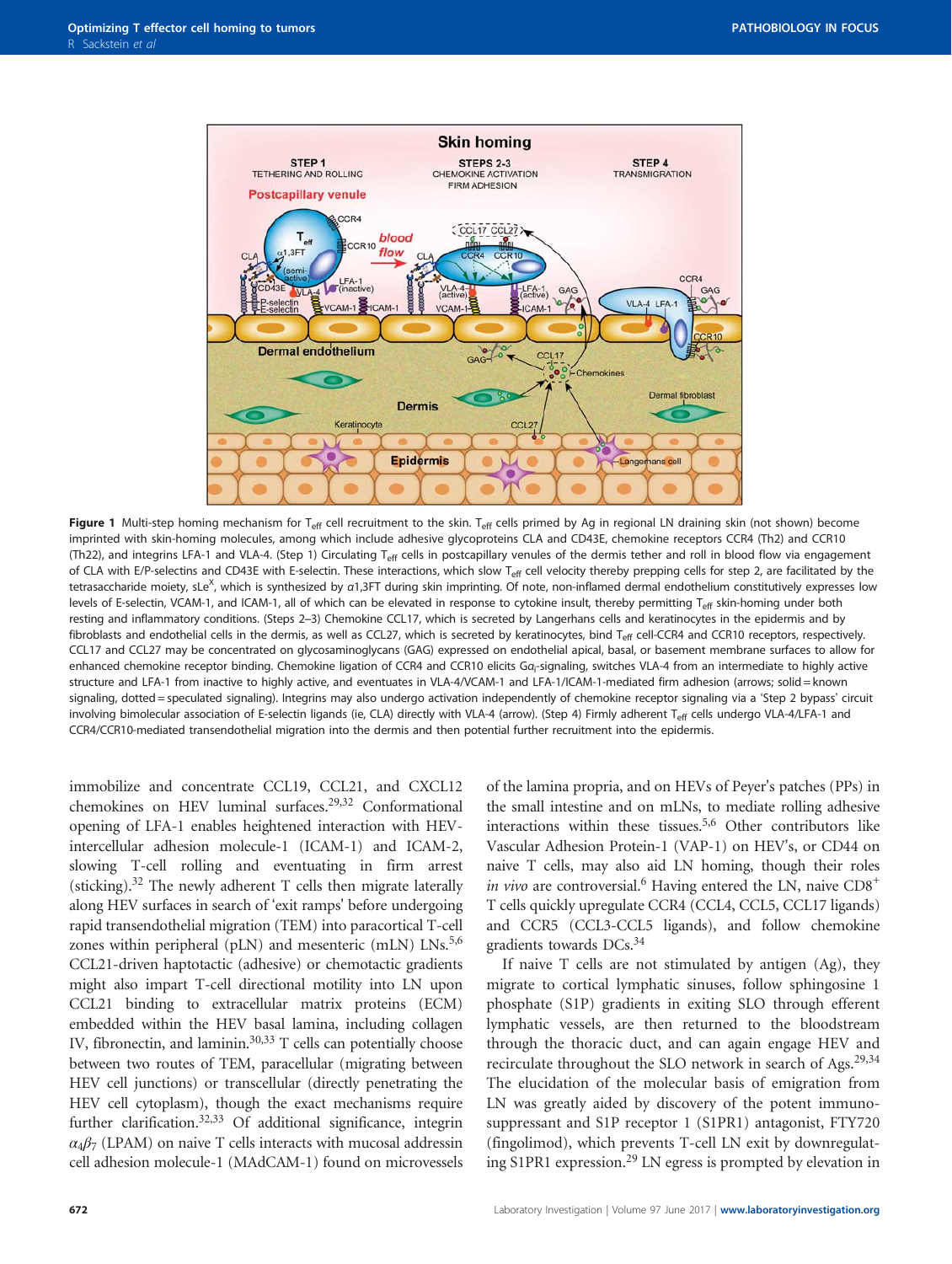<span id="page-4-0"></span>

Figure 2 Multi-step homing mechanism for T<sub>eff</sub> cell recruitment to the gut (small intestine). T<sub>eff</sub> cells primed by Ag in Peyer's patches and mesenteric LN draining gut (not shown) become imprinted with gut-homing molecules, among which include chemokine receptors CCR9 and CXCR4 and integrin  $a_4\beta_7$ .<sup>[16](#page-22-0)–18</sup> (Step 1) Circulating T<sub>eff</sub> cells in postcapillary venules of the gut (small intestine) engage CCR9-CCL25 and CXCR4-CXCL12 thereby eliciting G $a_{\rm i}$ dependent signaling, activation of  $a_4\beta_7$ , and subsequent tethering and rolling on intestinal endothelial MAdCAM-1 (arrows; solid = known signaling, dotted = speculated signaling).<sup>[16](#page-22-0)–22</sup> CCL25 and CXCL12 are produced constitutively by epithelial cells (enterocytes) of the small intestine while MAdCAM-1 is expressed constitutively in HEV of gut Peyer's patches and mesenteric lymph nodes (not shown) and by intestinal endothelium of the lamina propria.<sup>16–[19,](#page-22-0)[21](#page-23-0)</sup> (Steps 2–3) Rolling of  $a_4B_7$  on MAdCAM-1 eventuates in T<sub>eff</sub> cell firm adhesion. (Step 4) T<sub>eff</sub> cells undergo transendothelial migration into the lamina propria, facilitated by concentration gradients of immobilized CCL25 and CXCL12 on apical and basal endothelial GAGs, on epithelial GAGs, and within the lamina propria.<sup>[16](#page-22-0)–18[,23](#page-23-0)</sup> Accessory support of steps 2-4 may involve CXCR3-CXCL10 signaling (boxed).<sup>16</sup> A subset of T<sub>eff</sub> cells traverse the lamina propria and then embed themselves as intraepithelial lymphocytes (IEL) into the epithelial cell layer of the intestinal lumen.<sup>[16,17](#page-22-0)</sup> This latter process is accompanied by concurrently decreased  $\alpha_4\beta_7$  and increased  $\alpha_5\beta_7$  expression, CCL25-CCR9 signaling and activation of  $\alpha_5\beta_7$  (arrow), and  $\alpha_{\rm F}\beta_7$  binding to E-cadherin.<sup>[16,18](#page-22-0)[,24](#page-23-0)</sup> During inflammatory reactions, the gut-homing repertoire is expanded to cause increased T<sub>eff</sub> cell recruitment. This involves elevation in the expression of E/P-selectins, MAdCAM-1, VCAM-1, and ICAM on intestinal endothelium, along with CCR6-CCL20 signaling to increase  $T_{\text{eff}}$  cell adhesive interactions through selectin ligands, VLA-4, and LFA-1 (not shown).<sup>[22,](#page-23-0)25–[28](#page-23-0)</sup>

S1PR1-S1P signaling, which overrides G-protein  $(G\alpha_i)$ -coupled CCR7 LN-retention signals described above.<sup>[29](#page-23-0)</sup> Conversely, CD69 binding to S1PR1 down-modulates S1PR1 expression and can inhibit T-cell exodus.<sup>[35](#page-23-0)</sup> Notably, T-cell exodus can be induced independently of SRPR1-S1P signaling with pertussis toxin (PTX), an inhibitor of  $Ga_i$ which mediates chemokine receptor signaling.<sup>[29](#page-23-0)</sup>

#### Organ-Specific Imprinting and Homing of Activated T<sub>eff</sub> Cells into Tissues

Naive T cells, which have recognized Ag displayed on the major histocompatibility complex (MHC) of mature DCs become activated (primed). To elicit priming, DCs uptake Ag at the infected tissue site, undergo maturation and lose expression of E-cadherin and of diverse chemokine receptors involved initially in peripheral tissue DC homing, upregulate LN-homing CCR7 and potentially CXCR4, and then rapidly transit through afferent lymphatic vessels or blood to T-cell areas of the draining LNs.<sup>[36](#page-23-0)</sup> DC homing into the LN is

orchestrated by integrin-activating cytokines such as LPS, TNF- $\alpha$ , and IL-1 $\beta$  as well as by gradients of CCL19, CCL21, and potentially SDF1.<sup>[36](#page-23-0)</sup> Moreover, DCs extend long membrane folds called 'dendritic' processes that enhance the probability of T-cell capture, interaction, and priming.<sup>[36](#page-23-0)</sup> Priming strength is fine-tuned by the duration and degree of T-cell receptor (TCR), co-stimulatory molecule (CD28 and others), and cytokine/chemokine stimulation, which help dictate programs of clonal expansion and differentiation into either short-lived effector  $(T_{\text{eff}})$  cells or long-lived effector memory  $(T_{em})$  and central memory  $(T_{cm})$  T-cell subsets as delineated based on their distinctive phenotypes, functions, homing receptor repertoire, and trafficking patterns.<sup>5–[7,](#page-22-0)[37](#page-23-0)</sup>  $T_{cm}$ cells, in contrast to  $T_{\text{eff}}$  and  $T_{\text{em}}$  cells retain L-selectin and CCR7 expression and therefore recirculate primarily between blood and SLO. $34$  Although T<sub>cm</sub> cells can also upregulate tissue-specific homing molecules, including selectin ligands, CXCR3 and CXCR4, and may traffic to non-lymphoid organs such as skin and bone marrow; however,  $T_{cm}$  cells lack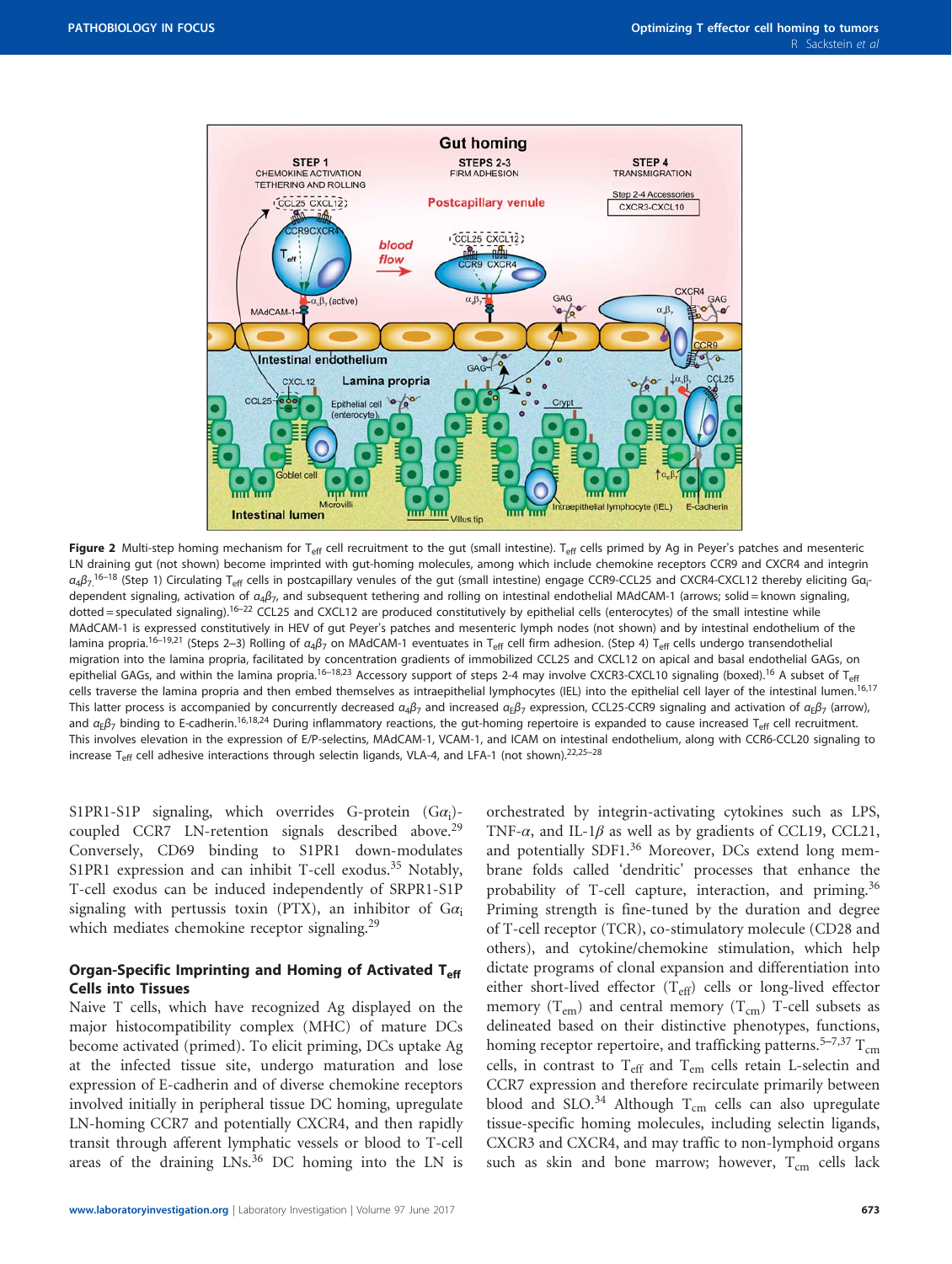perforin or granzyme-based tumoricidal activities and do not exhibit the more robust peripheral tissue trafficking patterns characteristic of the effector cell subsets.<sup>7,[34](#page-23-0)</sup> Thus, we focus below on the homing constituents specifically of the  $T_{\text{eff}}$  and  $T_{em}$  cell lineages, which we collectively refer to as  $T_{eff}$  cells, and which are of prime importance to cancer immunotherapy.

Activation of naive T cells coincides with differentiation into  $T_{\text{eff}}$  cells with concurrent loss of both basal L-selectin (via ADAM17-induced shedding) and CCR7 expression, and acquisition of tissue-specific homing molecules that, upon egress through the efferent lymphatic channel, enable vascular trafficking and entry into diverse tissues. $5-8$  Downregulation of L-selectin and CCR7 routes  $T_{\text{eff}}$  cell homing to inflamed tissues by preventing migration back to uninflamed lymphoid organs. In parallel, DCs localized in draining lymph nodes molecularly 'imprint' specialized homing molecules onto  $T_{\text{eff}}$ cells present in those nodes, thereby fully committing and steering their trafficking back to the original tissue of DC Ag uptake. $\frac{7}{1}$  $\frac{7}{1}$  $\frac{7}{1}$  Tissue-selective trafficking improves  $T_{\text{eff}}$  cell chances of re-encountering Ag. In elicitation of skin imprinting programs, DCs convert the inactive pro-hormone found preferentially in skin, Vitamin D3, to its active form, 1,25 dihydroxyvitamin D3, thereby inducing  $T_{\text{eff}}$  cell-CCR10 expression and driving epidermotropic migration that is responsive to keratinocyte-secreted CCL27.<sup>[38](#page-23-0)</sup> Conversely, 1,25-dihydroxyvitamin D3 suppresses the T<sub>eff</sub> cell guthoming receptors,  $\alpha_4\beta_7$  and CCR9, thereby enhancing skinhoming specificity. Similar metabolic processes help imprint Teff cell acquisition of gut-homing markers, whereby DCs residing in PPs, intestinal lamina propria or mLN convert vitamin A to retinoic acid resulting in  $\alpha_4\beta_7$  and CCR9 upregulation.16–[18,](#page-22-0)[39](#page-23-0) Hormone-independent means of gut imprinting involve Ag dosing and the OX40-OX40L co-stimulatory pathway.<sup>[39](#page-23-0)</sup>

Imprinted, activated T<sub>eff</sub> cells employ newly acquired chemokine receptors, predominantly CCR5 and CXCR3, in recognition of LN positional cues and in egress through efferent lymphatic vessels, ultimately entering the blood and utilizing their specific TCR plus specialized 'three-digit' zip code, comprised of unique selectin-chemokine receptorintegrin combinations, to enable organ-specific targeting ([Table 1;](#page-2-0) [Figures 1 and 2\)](#page-3-0).<sup>[34,40](#page-23-0)</sup> Induction of unique hierarchical assemblies of homing determinants is critical as diverse  $T_{\text{eff}}$  cell subsets and endothelial vessels may overlap in expression of homing guidance cues, for example in Ag relatedness, widespread presence of E-selectin, vascular cell adhesion molecule-1 (VCAM-1) and ICAM-1 on microvascular endothelial cells of skin, liver and bone, and in  $T_{\text{eff}}$  cell expression of LFA-1 and VLA-4  $(\alpha_4\beta_1)^{5,9,40-42}$  $(\alpha_4\beta_1)^{5,9,40-42}$  $(\alpha_4\beta_1)^{5,9,40-42}$  $(\alpha_4\beta_1)^{5,9,40-42}$  $(\alpha_4\beta_1)^{5,9,40-42}$  Indeed, all endothelial beds at sites of inflammation express E-selectin and VCAM-1, as these molecules are induced by inflammatory cytokines TNF- $\alpha$  and IL-1 $\beta$ .<sup>[43](#page-23-0)</sup> Moreover, acquisition of Teff cell phenotype coincides with increased expression of glycosyltransferases, principally FTVII, which confer generalized expression of sLe<sup>X</sup>, the canonical E-selectin-binding

determinant.<sup>[43](#page-23-0)</sup> Characteristically, most  $T_{\text{eff}}$  cells also express the integrins LFA-1 and VLA-4, the receptors for ICAM-1 and VCAM-1, respectively. Thus in vivo,  $T_{\text{eff}}$  cells are endowed with the capacity to achieve step 1 tethering and rolling interactions and, upon LFA-1 and/or VLA-4 integrin activation, step 3 firm adherence on microvascular endothelial cells within inflammatory sites. Further evidence of redundant homing circuitry are humans (or genetically-manipulated mouse models) with the rare genetic syndromes of leukocyte adhesion deficiency (LAD) I or II, which exhibit universal defects in  $\beta_2$  integrin (LAD I) or selectin ligand (LAD II) functional expression, respectively, coinciding with interference of immune cell migration into not only one but several tissue types and with increased risk of infection. $40,44$  Sharing of homing pathways may help broadly distribute immune cells in scenarios where infection is widespread though may be overkill and potentially hazardous when inflammation is localized. Indeed, such capacity for widespread homing might be exploited in augmentation of  $T_{\text{eff}}$  cell trafficking in situations of broadly dispersed metastatic cancers as we suggest in Part III. But in conditions where restrictive homing is preferable as is generally so, or in the case of localized primary lesions, evolution has iteratively refined the homing code to tweak its specificity by engineering a hierarchical, customized catalog of  $T_{\text{eff}}$  cell selectin ligand and integrin adhesive proteins along with G-protein-coupled chemokine receptors. Chemokine receptor signatures are highly unique for a given cell type, dictated not only by a T-cell's imprinted predilection for a given tissue but also by its intrinsic cytotoxic  $(CD8<sup>+</sup>)$  or helper  $(CD4<sup>+</sup>)$  cell identity, eg,  $CD8<sup>+</sup>$ (Tc1, Tc2, Tc17) or  $CD4^+$  (Th1, Th2, Th9, Th17, or Th22). These variables intermingle in procurement of the finalized  $CD4^+$  and  $CD8^+$  T<sub>eff</sub> cell homing profile, which may include chemokine receptors CCR1-CCR6, CCR8-CCR10, CXCR1- CXCR6, CX3CR1, and CRTH2.[33](#page-23-0),[34](#page-23-0),45–[48](#page-23-0) As but one example, IFN- $\gamma$ -positive CD4<sup>+</sup> Th1 cells and CD8<sup>+</sup> Tc1 cells express high levels of E/P-selectin ligands, VLA-4, VLA-6  $(\alpha_6\beta_1)$ , CXCR3 and/or CCR5 and traffic better to inflamed peripheral tissues and tumors compared with CD4<sup>+</sup> Th2 cells and CD8<sup>+</sup> Tc2 cells preferentially expressing IL-4, IL-5, IL-13, CCR3, CCR4, and CD294 (CRTH2, prostaglandin  $D_2$ receptor  $2$ ).<sup>49–[52](#page-23-0)</sup>

Extra fine-tuning of homing potential and specificity is conferred by the CD3/TCR antigen recognition complex (signal 1), co-stimulatory molecules such as CD28 (signal 2), and corresponding cytokine signature (signal 3), which help localize Teff cells to antigenically distinct tissues including tumors and, in response to crosslinking or Ag/cytokinedependent signaling, directly activate LFA-1 and VLA-4 integrins to promote T-cell adhesion and migration.[53](#page-23-0)–<sup>55</sup> In some cases, TCR-induced activation of LFA-1 and VLA-4 may occur independently of  $Ga_i$  signaling, thereby bypassing chemokine-directed homing without complete abrogation of tissue-specific targeting.<sup>56–[59](#page-23-0)</sup> Crosslinking of CD44 via its ligand hyaluronic acid or via engagement to E-selectin by the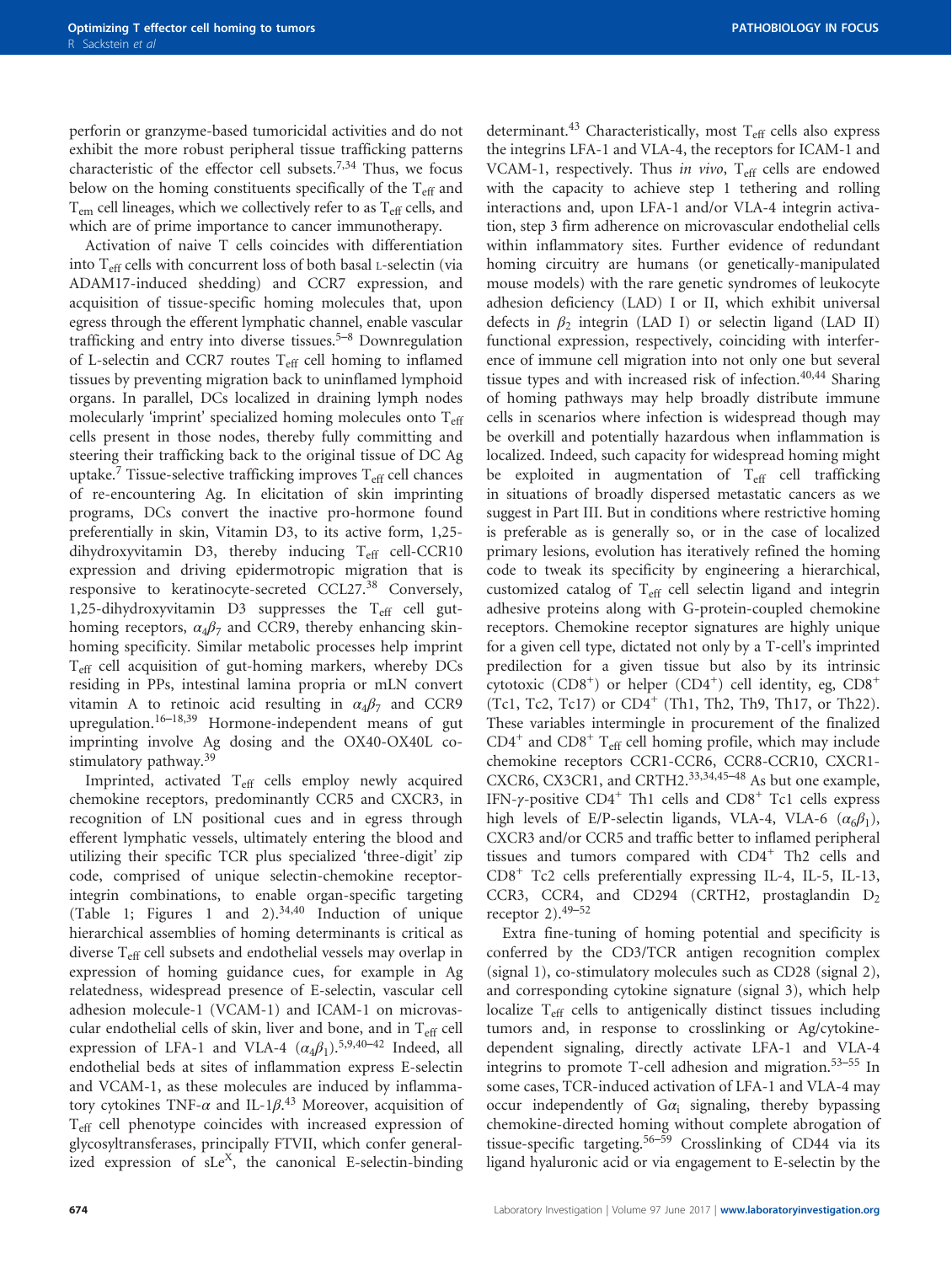CD44 glycovariant known as HCELL (to be described in greater detail below) can also bypass chemokine signaling to activate VLA-4 adhesiveness. Such chemokine-independence, an underappreciated deviation from the conventional multistep homing model, may be more common than first thought as activated  $T_{\text{eff}}$  cells treated with pertussis toxin can still undergo LFA-1 and VLA-4 binding and spreading on endothelium via a phospholipase  $C\gamma$  signaling mechanism.<sup>[60](#page-23-0)</sup> Similarly, crosslinking of P-selectin glycoprotein ligand (PSGL)-1 via P-selectin ligation can directly activate T<sub>eff</sub> cell LFA-1 adhesion to ICAM-1 irrespective of chemokine stimulation.<sup>[61](#page-23-0)</sup>

Additional reinforcement of tissue-homing selectivity is imparted by the heterogeneity of normal or malignant vascular endothelium among distinct organs or tumors. Homing typically occurs at postcapillary venules that can vary dynamically in spatial, temporal and level of adhesion molecule, chemokine, Ag, and TA expression, as well as in surface presentation of these homing determinants on diverse endothelial proteoglycans, extracellular matrices (ECMs), basement membranes, or MHC.<sup>[5](#page-22-0)[,40](#page-23-0)</sup> Although incompletely understood, endothelial cells may directly process and present Ag, including TA, on their MHC molecules and also express co-regulatory molecules such as ICOS-L, PD-L2, CD40, and OX40I to impact  $T_{\text{eff}}$  cell activation and trafficking.<sup>[62](#page-23-0)</sup> Ag presented on endothelium was found to enhance transmigration of antigen-specific T cells without impacting rolling or adhesion while also inducing T-cell division at low efficiency.<sup>[62](#page-23-0)</sup> This ability to control T-cell responsiveness and cytokine production without full T-cell activation has earned endothelial cells the title of 'semi-professional' antigen presenting cells.<sup>[62](#page-23-0)</sup> In addition, chemokines may be released from endothelial vesicles stored beneath the plasma membrane at defined 'hot spots' of  $T_{\text{eff}}$  cell contact.<sup>[60](#page-23-0)</sup> However, the overall complexity of this combinatorial circuitry underlying the strength and specificity of T-cell homing operations continues to raise profound questions even today and suggests heretofore undiscovered traffic-control mechanisms and accessory molecules beyond the classic TCR and three-digit code described above. In fact, emerging data has now implicated several immune checkpoint receptors, PD-1, CTLA-4, and T-cell immunoglobulin and mucin domain 1 (Tim-1) and potentially Tim-3, in homing-related functions as described by us and others.<sup>[5,7](#page-22-0)[,53,56,63](#page-23-0)</sup> A final consideration is that the vast majority of studies on immune cell homing to date have leveraged rodent models, which differ in many profound respects from humans in terms of selectin ligand glycosynthetic pathways as well as in selectin-selectin ligand, integrin and chemokine expression patterns, among others.[29,64](#page-23-0)–<sup>67</sup> Nonetheless, extensive interrogation and dynamic visualization of native or adoptively transferred  $T_{\text{eff}}$ cell trafficking mechanisms by intravital microscopy, gene knockout models, time-lapse parallel plate, and microfluidic flow chambers, and transwells have cemented a general, conceptually-agreed model for the multi-step homing machinery of Teff cells into inflamed tissue. This knowledge continues to expand and enable a contextual framework for the future immunotherapeutic enhancement of ACT<sub>eff</sub> celltumor infiltration.

#### Homing to Inflamed Non-Lymphoid Organs

As discussed above, elevated expression of E-selectin, VCAM- 1, and ICAM-1 on microvascular endothelial cells occurs at all inflammatory sites, resulting from TNF- $\alpha$ - and IL-1β-induced transcription of corresponding mRNA transcripts within hours of stimulus. Importantly, at sites of metastasis, these inflammatory cytokines are released by cells of the reticulo-endothelial system that are activated coincident with initial parenchymal invasion by cancer cells, thereby fueling endothelial display of E-selectin, VCAM-1, and ICAM-1.[68](#page-23-0)[,69](#page-24-0) In addition to cytokines, LPS can itself induce endothelial E-selectin, VCAM-1, and ICAM-1 expression.<sup>70–[72](#page-24-0)</sup> Thus, as expression of E-selectin ligands is characteristic of many cancer types,[73](#page-24-0) inflammation-related increases in E-selectin expression encourages tumor metastasis,[74](#page-24-0) and there is evidence that expression of E-selectin may be prerequisite for creation of the 'premetastatic niche.' [75](#page-24-0) Notably, neither E-selectin nor VCAM-1 are stored in intracellular compartments, however, the other vascular selectin, P-selectin, is stored in the Weibel–Palade bodies of endothelial cells (and in  $\alpha$ -granules of platelets) and its surface expression can be rapidly upregulated via granular translocation (within minutes in endothelial cells and seconds in platelets) in response to inflammatory mediators like histamine and thrombin. Following surface expression on endothelium, P-selectin and E-selectin are both internalized by endocytosis; E-selectin is then degraded in lysosomes, whereas P-selectin is recycled to the trans-Golgi network and then returned to the Weibel–Palade bodies for subsequent remobilization.[76](#page-24-0) In rodents and other non-primate mammals, in addition to upregulated vascular expression by granule translocation, P-selectin gene expression is also upregulated by TNF- $\alpha$ , IL-1 $\beta$ , and LPS. However, conspicuously in primates, de novo synthesis of P-selectin is not induced by any of these agents, as only the E-selectin promoter, not the P-selectin promoter, contains the requisite sequence response elements to transcription factors NF-κB and ATF-2 that mediate gene expression by TNF- $\alpha$ , IL-1 $\beta$ , and LPS.<sup>[77,78](#page-24-0)</sup> Accordingly, in human immunobiology, recruitment of cells to inflammatory sites is predominantly dependent on E-selectin receptor/ligand interactions, whereas E- and P-selectin have overlapping roles in cellular recruitment in non-primate mammals.

Teff cells primed by Ag in regional LN draining skin become imprinted with skin-homing molecules, among which include induction of several adhesive glycoproteins such as E/P-selectin ligands, LFA-1 and VLA-4 integrins, as well as CCR4 (Th2) and potentially CCR10 (Th22) chemokine receptors ([Table 1](#page-2-0); [Figure 1\)](#page-3-0).[5,6,](#page-22-0)[50,](#page-23-0)[79,80](#page-24-0) Prominent Teff cell E-selectin ligands include cutaneous lymphocyte Ag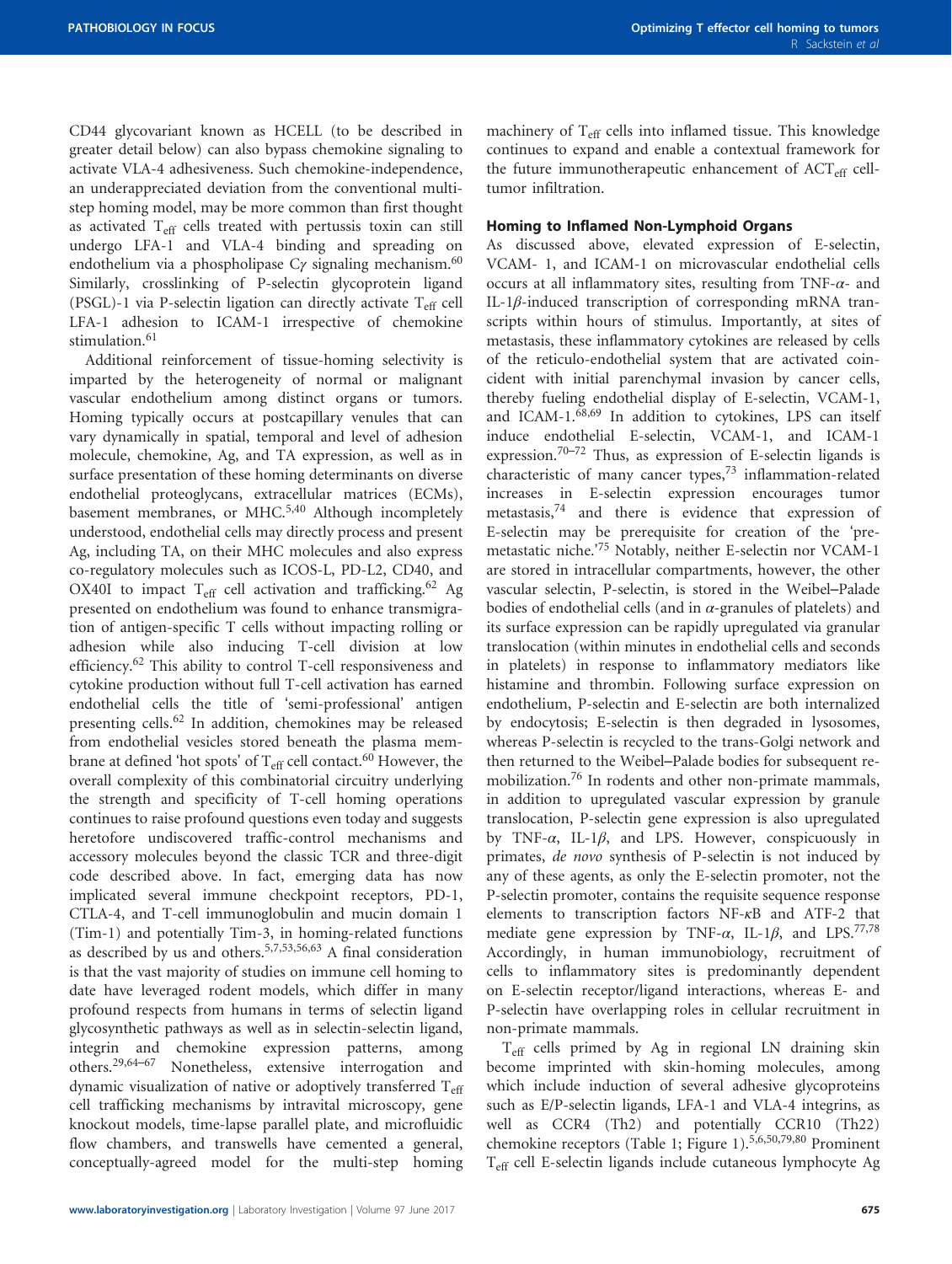(CLA), a specialized E-selectin-binding glycoform of PSGL-1, as well as a glycoform of CD43 known as CD43E.81–[86](#page-24-0) CLA has been detected on 85% of T cells at sites of skin inflammation *in vivo* and  $\langle 5\% \rangle$  in inflamed, non-cutaneous sites, hence, its historically popular designation as a skin-homing receptor.<sup>[87](#page-24-0)–89</sup> CLA bears the tetrasaccharide moiety, sLe<sup>X</sup>, which is recognized by the HECA-452 mAb, and its biosynthesis is catalyzed in part by FTIV and VII, of which the latter enzyme can be induced by IL-2, IL-7, IL-12, TGF- $\beta$ , Agpriming, and promoter demethylation and is suppressed by IL-4 and retinoic acid.[40](#page-23-0)[,81,90](#page-24-0)–<sup>94</sup> Knockout mice lacking FTIV and FTVII fail to generate  $T_{\text{eff}}$  cells that home to skin.<sup>[40](#page-23-0)</sup> Skin inflammation upregulates cognate ligands on dermal postcapillary microvessels recognized by skin-tropic receptors, including E-selectin (in humans and other primates), and both E- and P-selectin (in non-primate mammals), chemokines CCL17 (CCR4 receptor) and CCL27 (CCR10 receptor), ICAM-1 (LFA-1 receptor), and VCAM-1 (VLA-4 receptor).[5](#page-22-0)[,42](#page-23-0) Non-inflamed skin microvessels also constitutively express low levels of the above factors in mice and humans, thereby permitting skin-homing under both resting and inflammatory conditions.<sup>[42](#page-23-0)</sup> Operationally mimicking the step-wise migration of naive T cells under steady-state conditions as described above,  $CLA<sup>+</sup> T<sub>eff</sub>$  cells first tether and roll in blood flow on microvascular E- and P-selectins, undergo activation of their LFA-1 and VLA-4 integrins in response to CCL17-CCR4 and CCL27-CCR10 induced signaling, firmly attach and spread on endothelial ICAM-1 and VCAM-1, and then diapedese through the activated endothelial barrier, potentially via paracellular and transcel-lular routes.<sup>[40](#page-23-0),[95](#page-24-0)</sup>

Elicitation of non-cutaneous homing often involves overlapping selectin/selectin ligand (eg, E-selectin-CLA) and integrin/integrin ligand (eg, VLA-4/VCAM-1) determinants to those outlined above for skin, especially during inflamma-tion ([Table 1\)](#page-2-0). $5$  However, some imprinted factors are more unique, thereby ensuring exclusivity in organotropic targeting. For example, restrictive  $T_{\text{eff}}$  cell gut tropic mediators include  $\alpha_4\beta_7$  (LPAM) that binds mucosal vascular addressin cell adhesion molecule 1 (MAdCAM-1) expressed constitutively on postcapillary endothelial venules and HEV of the small intestine [\(Figure 2](#page-4-0)) and colon.<sup>[7,16](#page-22-0)–19[,33](#page-23-0)</sup> Moreover, CCL25, the chemokine ligand of CCR9, is selectively expressed by epithelial cells of the small intestine though is absent from the colon.<sup>[7,18](#page-22-0)[,96](#page-24-0)–98</sup> Determinants targeting  $T_{\text{eff}}$ cells to normal or inflamed liver, lung, or heart have been less well mapped in comparison to skin and gut ([Table 1\)](#page-2-0). Hepatotropic factors include CD44, VLA-4, and CCR5 on Teff cells and VAP-1 and CCL5 (CCR5 ligand) on liver sinusoids or vascular endothelium.[5](#page-22-0),[99](#page-24-0) Lung predilection is conferred by Teff cell or airway mucosal-expressed CCR3-CCL28 and CXCR4-CXCL12, respectively.[5](#page-22-0),[100](#page-24-0) Finally, cardiotropic accumulation is thought to involve CCR5-CCL4/CCL5, CXCR3-CXCL10, and hepatocyte growth factor (HGF).<sup>[5](#page-22-0)</sup>

#### Homing to Inflamed Lymphoid Organs

As noted above in the steady-state,  $T_{\text{eff}}$  cells are largely restricted from HEV-mediated LN access by virtue of having lost L-selectin and CCR7 expression, though these may remain on a small fraction of  $T_{\text{eff}}$  cells enabling some recirculation back to LNs for Ag immunosurveillance.<sup>[47,](#page-23-0)[96](#page-24-0)</sup> This exclusion, especially of cytolytic  $CDS<sup>+</sup> T<sub>eff</sub>$  cells from LNs, reduces inadvertent killing of Ag-presenting DCs and preserves their ability to trigger primary and secondary immune responses. However, fever, inflammation, or hypothermia from infection, cancer or assault greatly expands the size and cellularity of draining LNs as Ag's undergo rapid transportation from peripheral tissues to LN DCs for presentation to entering T cells.[29](#page-23-0) These changes arise in part from cytokines either locally-derived or transported via lymphatic conduits, which prime the HEV network to increase homing molecules and  $T_{\text{eff}}$  cell recruitment independently of CCR7.[29](#page-23-0) Namely, upregulation of HEV luminal P/E-selectins, CXCL9/CXCL10 chemokines (by TNF- $\alpha$ ), and ICAM-1 (by IL-6, TNF- $\alpha$ , and IL-1 $\beta$ ), permit entry of T<sub>eff</sub> cells via tethering and rolling (on selectin ligands), chemokine receptor activation (by CXCR3), and adhesion (by LFA-1), respectively [\(Table 1\)](#page-2-0).[29](#page-23-0),[32](#page-23-0),[33](#page-23-0),[46](#page-23-0),[101](#page-24-0) Elevation in HEV CCL21 presentation increases extravasation of naive T cells.<sup>[33](#page-23-0)</sup> Concurrently, T-cell egress is blocked through downregula-tion of T-cell-S1PR1.<sup>[29](#page-23-0)</sup> Increased CXCR3<sup>+</sup> cytotoxic T<sub>eff</sub> cell numbers may help ultimately neutralize and dampen immune responses via direct killing of Ag-presenting DCs.<sup>[33](#page-23-0)</sup>

## T<sub>eff</sub> Cell Retention and Conversion to Resident Memory

Resolution of Teff cell immuno-trafficking responses in inflamed tissues as described above ([Table 1](#page-2-0)) and even within tumor lesions coincides with microenvironmental reprogramming of some  $T_{\text{eff}}$  cells into resident memory T cells ( $T_{\text{rm}}$ ) via incompletely defined mechanisms.<sup>[5](#page-22-0)</sup>  $T_{rm}$  cells are retained and survive long-term in virtually all mucosal and barrier-type tissues as well as in peripheral, lymphoid and non-lymphoid organs and do not readily recirculate.<sup>[34](#page-23-0)</sup> As progeny of Agexperienced  $T_{\text{eff}}$  cells,  $T_{\text{rm}}$  cells lack L-selectin and CCR7, upregulate CD69 and integrin CD103 ( $\alpha$ <sub>E</sub> $\beta$ <sub>7</sub>), and stand poised at a moment's notice to respond immediately to future infections via rapid and robust expression of chemokines.<sup>[5,](#page-22-0)[34](#page-23-0)</sup> CD69 inhibition of S1PR1 signaling due to CD69-induced internalization of S1PR1, in parallel with CD103 binding of E-cadherin, is thought to block egress and maintain  $T_{rm}$  cells within peripheral tissues.<sup>[5](#page-22-0)</sup> Enhancement of  $T_{rm}$  cell retention and survival may involve the co-expression of collagenbinding T<sub>rm</sub> cell integrins  $\alpha_1\beta_1$  in the epidermis and  $\alpha_1\beta_1$  and  $\alpha_2\beta_1$  in the lung.<sup>[5](#page-22-0)[,39](#page-23-0)</sup> T<sub>rm</sub> cell persistence is also aided by the pro-survival cytokines IL-15, IL-7, and TGF-β in skin, or IL-2 in lung.<sup>[5](#page-22-0)</sup> As CD69<sup>+</sup>CD103<sup>+</sup> T<sub>rm</sub> cells and diverse TIL subsets have been identified in melanoma and various tumor metastases, this has important implications for immunotherapeutic approaches.[102](#page-24-0)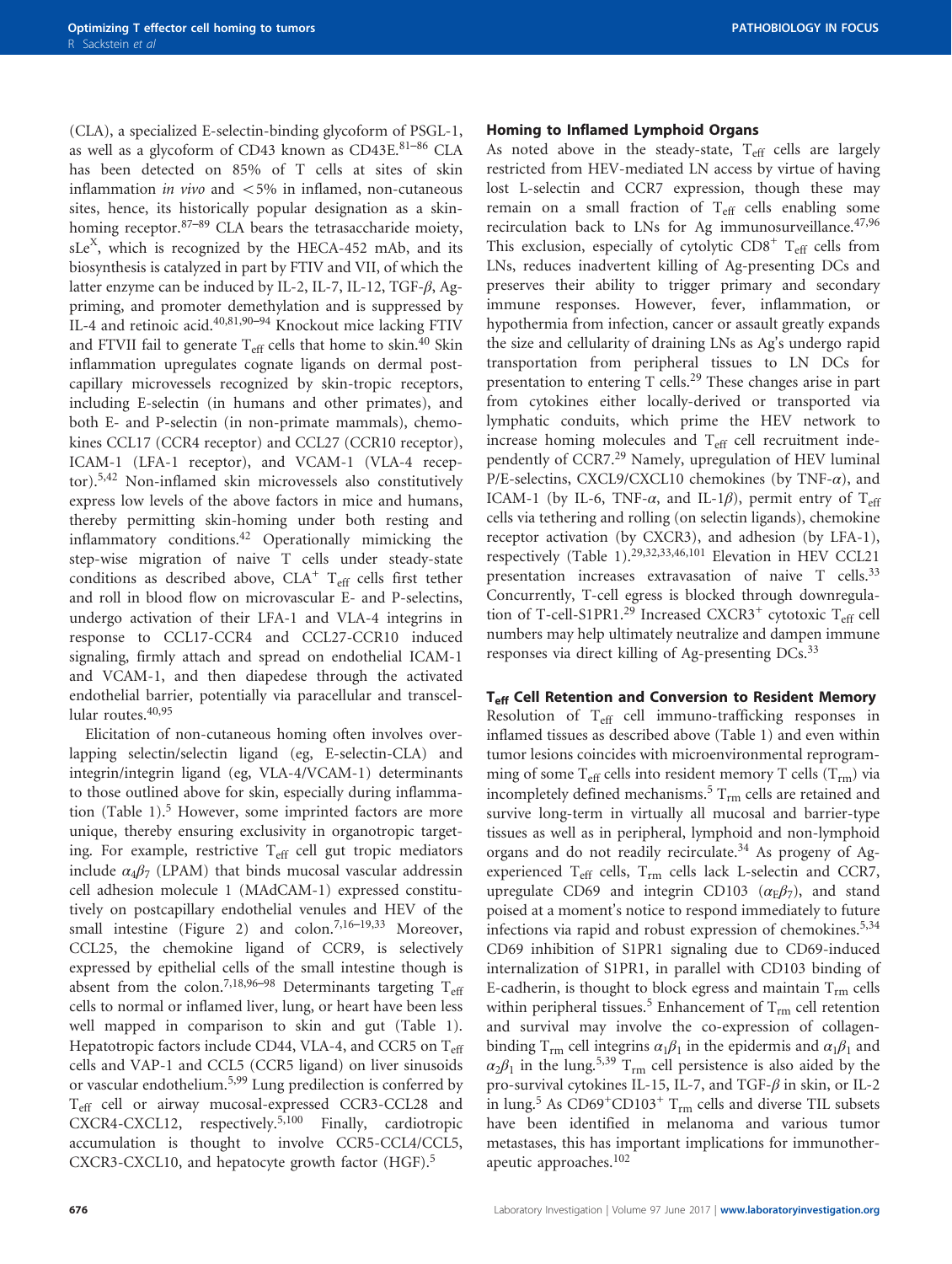#### T<sub>eff</sub> CELL HOMING TO SOLID PRIMARY AND METASTATIC **TUMORS**

Compared with the molecular homing models described in Part I, emerging data from animal tumor models, tumorimmune co-culture systems *in vitro*, and patient tumor tissue extracted *ex vivo* has now begun to validate that  $CD8^+$  T<sub>eff</sub> cells exploit and co-opt at least some and perhaps even most of the well-described 3-digit homing molecules, including selectin-chemokines-integrins, as well as TCR-TA recognition, in completion of the classic step-wise trafficking paradigm into target lesions of diverse cancers, including melanoma ([Table 2](#page-9-0); [Figure 3\)](#page-10-0). $9$  So potent are these homing mediators, they have even been intrinsically hijacked by cancer cells, and possibly cancer stem cell subsets as hypothesized by us previously, in elicitation and potentiation of the metastatic cascade, a copycat process termed 'hematopoietic cell mimicry. $40,73,114$  $40,73,114$  $40,73,114$  T<sub>eff</sub> cell homing into tumor tissue is further facilitated by tumor peripheral and intralesional neoangiogenic microvessels, even HEV-like conduits, which provide  $T_{\text{eff}}$  cell access 'roads' into tumors, though also paradoxically promote tumor survival and dissemination. After infiltrating tumor tissue,  $CD8^+$  T<sub>eff</sub> cells must then physically contact tumor cells via recognition of TAs presented on tumor-MHC-I molecules and elicit rapid perforin/granzyme or slower Fas/Fas-ligand (FasL)-based elimination of tumor cells.<sup>[115](#page-25-0)-119</sup> Nonetheless, significant hurdles preventing T<sub>eff</sub> homing have become increasingly clear, whereby tumors disrupt and thwart TIL lesional penetrance through tumor-directed aberrancies of endothelial vessels and adhesion molecule expression, chemokinechemokine receptor mismatching, immunoediting of TA expression, immunosuppression, and recruitment of cancerassociated fibroblasts. These disparities are thought to underlie the significantly reduced baseline entry of  $T_{\text{eff}}$  cells into tumor venules in comparison to diseased tissues of bacterial or viral infections, thereby contextualizing the TIL homing deficit.<sup>[120](#page-25-0)</sup> Below, we explore these important considerations of the TIL homing paradigm and then summarize several dominant players.

#### Selectins, Integrins, and Other Adhesive Molecules

Several adhesive molecules have been correlatively or directly implicated in homing of  $CD4^+$  and  $CD8^+$  T cells into melanoma and into other tumor types [\(Table 2;](#page-9-0) [Figure 3\)](#page-10-0). In an in vivo model of established melanoma, adoptive transfer of CD8<sup>+</sup> T cells expressing a transgenic TCR specific for ovalbumin (OVA) (OT-I cells), and also harboring genetic deletions of FTIV and VII required for the synthesis of E/P/Lselectin ligands, more poorly infiltrated B16-OVA tumors in comparison with selectin-ligand<sup>+</sup> OVA-specific  $CD8^+$ T cells.[40](#page-23-0)[,103](#page-24-0) Consistently, mAb blockade of thermallyupregulated E/P-selectins on B16-OVA microvessels, inhibited trafficking and corresponding tumor lysis by adoptively transferred OT-I cells.[104](#page-24-0) Preferential expression of VLA-4 on adoptively transferred  $CDS<sup>+</sup> Tc1$  vs Tc2 cells was associated

with better Tc1 intracranial homing and therapeutic control of OVA-melanoma (M05) lesions, while trafficking was blocked either by  $\alpha_4$  (subunit of VLA-4) or VCAM-1 mAbs or by small interfering RNA-mediated silencing of Tc1 expressed  $\alpha_4$ .<sup>[105](#page-24-0)</sup> Similarly, CD4<sup>+</sup> Th1 cells, which express higher levels of VLA-4 and VLA-6 than CD4<sup>+</sup> Th2 cells, trafficked better into OVA-M05 tumors.<sup>[52](#page-23-0)</sup> mAb blockade of VLA-4/VCAM-1 and LFA-1/ICAM-1 interactions significantly reduced adoptively transferred VLA-4<sup>+</sup> CD8<sup>+</sup> T<sub>eff</sub> cell entry into B16 melanoma lesions grown either subcuta-neously (s.c.) or intraperitoneally (i.p.).<sup>[9](#page-22-0)</sup> Adhesive constraints were non-redundant, suggesting different non-overlapping roles for VLA-4/VCAM-1 and LFA-1/ICAM-1 interactions, respectively. TILs isolated directly from patient melanoma tissue and expanded in vitro expressed the activation marker CD69, variable levels of LFA-1 and VLA-4, and bound better to resting or activated HUVEC and to skin-derived microvascular endothelial cells (HMECs) in comparison to human peripheral blood T-cell controls.[89](#page-24-0) The aforementioned TIL-endothelial adhesion was blocked by mAbs primarily against  $\beta_2$  (subunit of LFA-1), to a lesser extent against  $\beta_1$ (subunit of VLA-4), and when used in combination together or with E-selectin mAb, synergistically reduced binding to activated endothelium.

Similar selectin- and integrin-dependent TIL homing strategies have been identified in non-melanoma cancers. For example, upregulation of CD69 but no increase in LFA-1 or VLA-4 expression was found on TILs isolated from patient breast tumors vs resting peripheral blood lymphocytes despite enhanced spontaneous LFA-1 and VLA-4-dependent adhesion to osteoblasts and bone marrow-derived stromal cells (BMSC).[106](#page-24-0) In this study, autocrine signaling by TIL-expressed CCL3 and CCL4 were implicated in the spontaneous activation of LFA-1 and VLA-4. TILs from human hepatocellular carcinomas (HCC) and colorectal hepatic metastases (CHM) also showed overexpression of CD69, reduced L-selectin, moderate to high though equal levels of either LFA-1, VLA-4, and  $\alpha_4\beta_7$  compared with levels on peripheral blood leukocytes and low expression of  $\alpha_M$ (subunit of Mac-1).[107](#page-24-0) Under shear-dependent rotary conditions, TILs expanded ex vivo from HCC bound both spontaneously and better to vascular and sinusoidal HCC endothelial tissue sections than did peripheral blood leukocyte controls.[107](#page-24-0) TIL adhesion was blocked by mAbs mostly against ICAM-1 and by mAbs targeting LFA-1 but not Mac-1, as well as by mAbs to VAP-1 and to a lesser extent VCAM-1, while inhibitory activity was enhanced when mAbs were combined.[107](#page-24-0) Consistently, VAP-1-dependent TIL adhesion has been observed in several solid cancers.<sup>[110](#page-24-0)</sup> Unfortunately, in some instances tumor microenvironments may thwart TIL homing and effector functions by downregulating lymphocyte integrin expression as was observed in the case of  $CD4^+$  and/ or CD8<sup>+</sup> TILs extracted from colorectal cancer tissue, which showed lower expression of LFA-1 and/or VLA-4 integrins and reduced  $T_{\text{eff}}$  cell binding to ICAM-1 and VCAM-1 in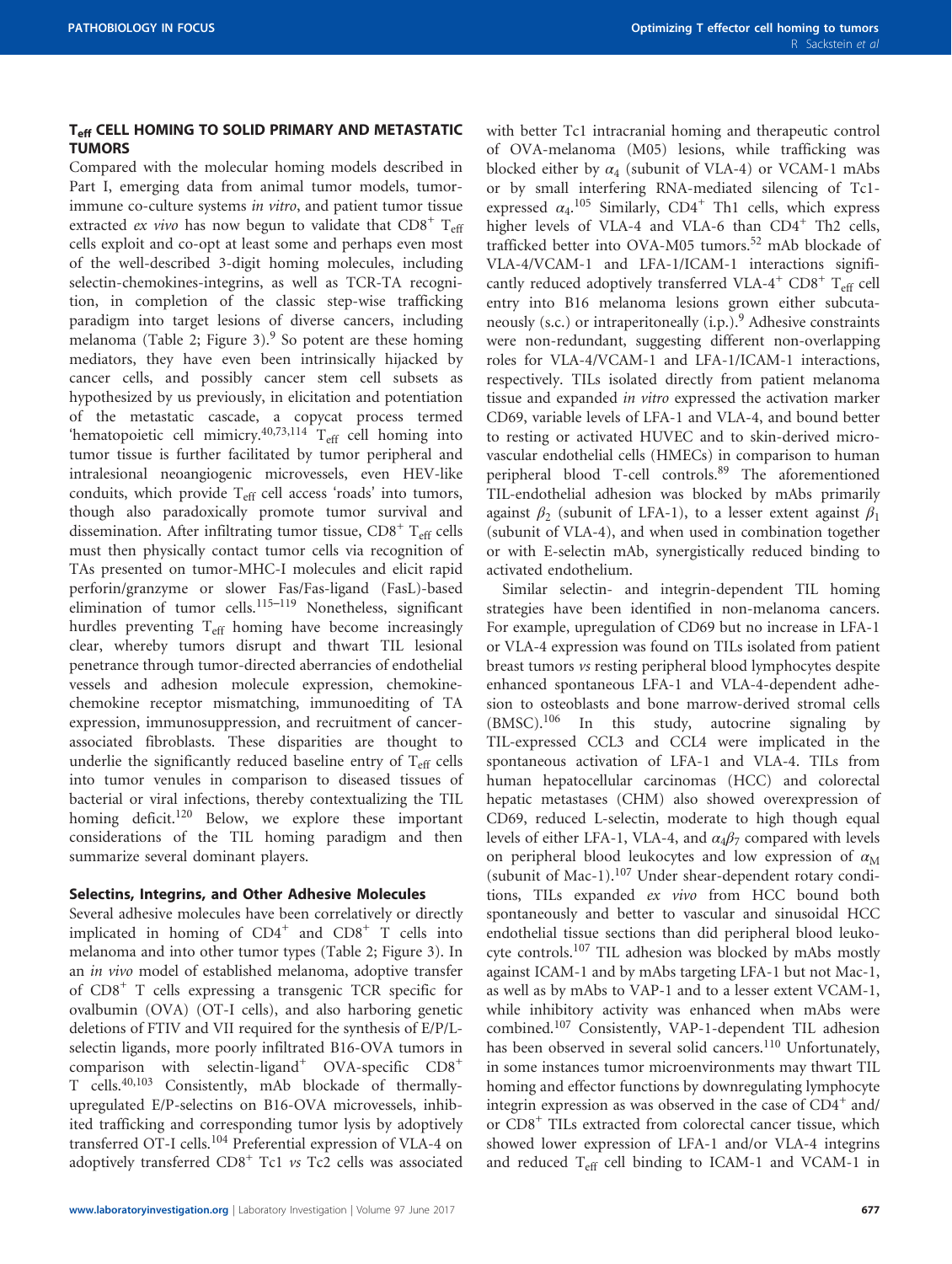| $T_{\text{eff}}$ cell molecule        | Tumor molecule         | Cancer type                                                              | References |
|---------------------------------------|------------------------|--------------------------------------------------------------------------|------------|
| FTIV, FTVII                           |                        | Melanoma (B16-OVA)                                                       | 40,103     |
|                                       | E-selectin, P-selectin | Melanoma (B16-OVA)                                                       | 104        |
|                                       | E-selectin             | Melanoma (patient); TIL binding to HMEC and HUVEC                        | 89         |
| VLA-4 ( $a_4$ subunit)                |                        | Melanoma (M05-OVA)                                                       | 52,105     |
| VLA-4                                 |                        | Melanoma (B16)                                                           | 952        |
| VLA-4 ( $\beta_1$ subunit)            |                        | Melanoma (patient); TIL binding to HMEC and HUVEC                        | 89         |
| VLA-4                                 |                        | Breast cancer (patient); TIL binding to osteoblasts and BMSC             | 106        |
|                                       | VCAM-1                 | Melanoma (M05-OVA)                                                       | 52,105     |
|                                       | VCAM-1                 | Melanoma (B16)                                                           | 9          |
|                                       | VCAM-1                 | HCC (patient); TIL binding to HCC endothelium                            | 107        |
|                                       | VCAM-1                 | Colorectal (patient); TIL binding to purified VCAM-1                     | 108,109    |
| VLA-6                                 |                        | Melanoma (M05-OVA)                                                       | 52         |
| $LFA-1$                               |                        | Melanoma (B16)                                                           | 9          |
| LFA-1 ( $\beta$ <sub>2</sub> subunit) |                        | Melanoma (patient); TIL binding to HMEC and HUVEC                        | 89         |
| $LFA-1$                               |                        | Breast cancer (patient); TIL binding to osteoblasts and BMSC             | 106        |
| $LFA-1$                               |                        | HCC (patient); TIL binding to HCC endothelium                            | 107        |
|                                       | ICAM-1                 | Melanoma (B16)                                                           | 9          |
|                                       | ICAM-1                 | HCC (patient); TIL binding to HCC endothelium                            | 107        |
|                                       | ICAM-1                 | Colorectal (patient); TIL binding to purified ICAM-1                     | 108,109    |
|                                       | $VAP-1$                | HCC (patient); TIL binding to HCC endothelium                            | 107        |
|                                       | $VAP-1$                | SCCHN (patient); TIL binding to SCCHN endothelium                        | 110        |
| CD44v10                               |                        | Melanoma (patient); TIL binding to melanoma cells; TIL migration         | 111        |
| uPAR                                  |                        | HCC (patient), CHM (patient); TIL migration                              | 112        |
| CEACAM-1                              |                        | Melanoma (patient); homophilic TIL binding to CEACAM-1 on melanoma cells | 113        |

<span id="page-9-0"></span>Table 2 Adhesive mediators of  $T_{\text{eff}}$  cell homing into melanoma and other tumor types

comparison to peripheral blood lymphocyte controls.[108](#page-24-0),[109](#page-24-0) Suppression of VLA-4 and/or VLA-6 on  $CD4^+$  or  $CD8^+$  T<sub>eff</sub> cells has been linked to hyperphosphorylation of STAT6 by IL-4.[51,52,](#page-23-0)[105](#page-24-0)[,121](#page-25-0) In total, the above results indicate that CD69 upregulation is a hallmark of activated tumor-infiltrating CD8<sup>+</sup> T cells. Moreover, selectin ligands in combination with variably expressed but constitutively active LFA-1 and VLA-4 integrins, and potentially of VLA-6, synergistically mediate TIL adhesive rolling in flow, firm adhesion to tumor endothelial selectins, ICAM-1, VCAM-1 and VAP-1, followed by lesional entry via a classic step-wise homing paradigm. Data also implicates  $CD8<sup>+</sup>$  Tc1 vs Tc2 cells and  $CD4<sup>+</sup>$  Th1 vs Th2 cells in superior homing capacity and tumor-infiltrating potential due to upregulation of selectin, integrin, and chemokine factors.

Additional adhesive molecules implicated in  $T_{\text{eff}}$  cell-tumor homing have included an alternatively spliced variant isoform of CD44, CD44v10, which was detected on TILs extracted from primary human melanomas and found to mediate heterotypic TIL adhesion to melanoma cells and migration and invasion into ECM collagen gels independently of hyaluronan, selectin, or integrin involvement.<sup>[111](#page-25-0)</sup> Although TILs isolated from HCC and CHM lesions did not express the  $\alpha\sqrt{\beta_3}$  vitronectin integrin receptor, they unexpectedly bound vitronectin and underwent transendothelial migration mediated by TIL-expressed urokinase-type plasminogen activator receptor (uPAR).[112](#page-25-0) Immune co-regulators, conventionally viewed in regulation of homing-independent T-cell proliferative, effector, and homeostatic processes, are now known to directly impact T-cell migratory and trafficking behavior. Regulation of T<sub>eff</sub> cell accumulation in tumors by co-stimulatory or co-inhibitory (immune checkpoint) receptors carries great significance for ongoing immunotherapeutic trials, especially those employing immune checkpoint antagonists and transgenic TCR-based adoptive therapy approaches. Ag or mAb crosslinking of TCR, CD3, or CD28-induced T-cell LFA-1 and/or VLA-4 activation, and increased adhesion and homing.[5](#page-22-0)[,53](#page-23-0)–<sup>55</sup> Ligation of PD-1 by PD-L1 suppressed T-cell motility, which could be subsequently reversed by therapeutic blockade.<sup>[122](#page-25-0)</sup> Anti-CTLA-4 mAb prompted LFA-1-dependent T-cell adhesion to ICAM-1 as well as enhanced motility on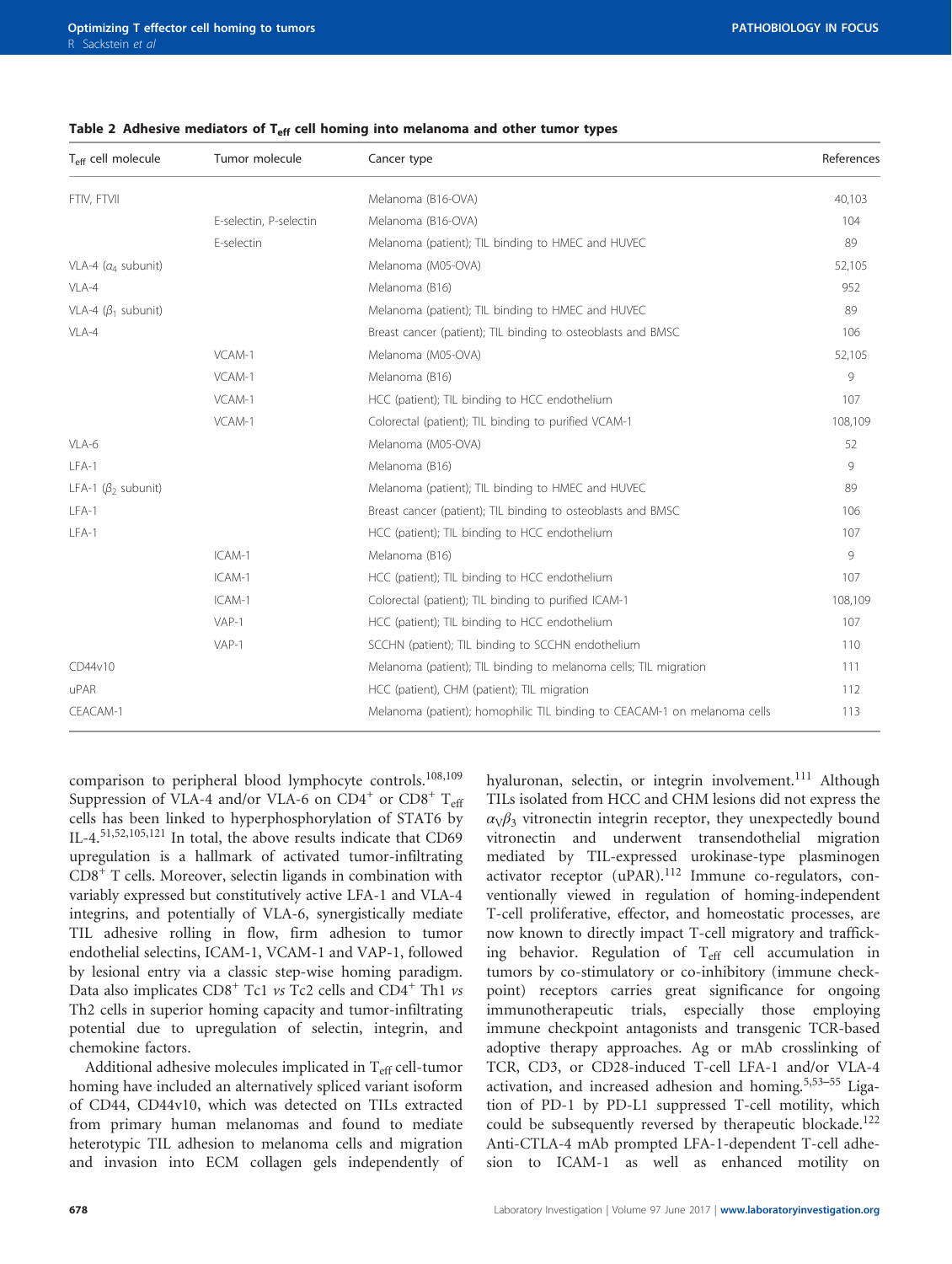<span id="page-10-0"></span>

Figure 3 Native homing circuitry for T<sub>eff</sub> (CD8<sup>+</sup>) cell entry into melanoma and other lesional tissues. Melanoma-infiltrating T<sub>eff</sub> cells natively express homing molecules at variable and suboptimal levels, including E-selectin ligands, VLA-4 and LFA-1 integrins, CXCR3 and CCR5-chemokine receptors, along with a TCR specific for a melanoma antigen. (Step 1) Circulating T<sub>eff</sub> cells tether and roll in blood flow via engagement of undefined E-selectin ligands (synthesized by a1,3FT) with tumor endothelial E-selectin. This interaction slows T<sub>eff</sub> cell velocity, thereby prepping T<sub>eff</sub> cells for step 2. (Steps 2–3) Chemokines CXCL9, CXCL10, CCL3, CCL4, and CCL5 are secreted directly by melanoma and/or stromal cells of the tumor microenvironment and then bound by T<sub>eff</sub> cell-CXCR3 and CXCR5 receptors. Chemokines may be concentrated on GAGs expressed on tumor microvessel apical, basal, or basement membrane surfaces for enhanced chemokine receptor binding. CXCR3/CCR5-chemokine ligation elicits G $a$ <sub>r</sub>-signaling, switches VLA-4 from an intermediate to highly active structure and LFA-1 from inactive to highly active, and eventuates in VLA-4/VCAM-1 and LFA-1/ICAM-1-mediated firm adhesion (arrows; solid = known signaling, dotted = speculated signaling). Integrins may also undergo activation independently of chemokine receptor signaling via a 'step 2 bypass' circuit involving bimolecular association of E-selectin ligands directly with VLA-4 (arrow). (Step 4) Firmly adherent T<sub>eff</sub> cells undergo VLA-4/LFA-1 and CXCR3/CCR5-mediated transendothelial migration and directly contact heterogeneous tumor cell subsets, including malignant melanoma-initiating stem (MMIC) and non-stem subsets, via TCR-based recognition of melanoma antigens displayed on HLA. Accessory homing mediators supporting T<sub>eff</sub> cell infiltration into melanoma (boxed, no question marks) or other cancer types (boxed, question marks) are listed. Question marks indicate determinants which might be employed in T<sub>eff</sub> cell trafficking into melanoma though for which direct data is lacking. Also listed are various blood and lymphatic channels that traverse the tumor parenchyma to provide access routes for circulating T<sub>eff</sub> cells, including peritumoral and angiogenic vessels, vasculogenic mimicry channels, ectopic lymphoid venules, and lymphatic venules.

ICAM-1.[123,124](#page-25-0) Tim-1, a mucin-like glycoprotein expressed on Th1 and Th17 but not Th2 T cells, mediated T-cell tethering and rolling on E/P/L-selectins and recruitment to the central nervous system in experimental autoimmune encephalomyelitis (EAE).<sup>[125](#page-25-0)</sup> Whether or not Tim-1 as well as glycostructurally similar human family members, Tim-3, or Tim-4, enable  $T_{\text{eff}}$  cell homing into tumors requires further investigation. Thus, the impact of immune checkpoint blockade on TIL homing efficiency may represent an underappreciated variable for the optimization of immunotherapeutic approaches.

Conversely, some molecules viewed conventionally in the context of homing have been linked to homing-independent Teff cell functions. Namely, L-selectin shedding from the surface of TA-activated  $CD8<sup>+</sup>$  T cells coincided with  $T_{eff}$  cell acquisition of oncolytic activities against melanoma as measured by CD107a (Lysosomal-associated membrane proteins, LAMP1) expression, a surrogate marker for cytotoxic degranulation.[126](#page-25-0) Nonetheless, overall impact of Teff cell L-selectin expression on tumor control is controversial given that adoptively transferred L-selectin<sup> $-CD8+T_{eff}$ </sup> cells devoid of L-selectin and recognizing the melanoma Ag gp100 (or melanocyte protein, PMEL), expanded and controlled melanoma burden and lung metastasis with equal efficiency as compared with L-selectin<sup>+</sup> CD8<sup>+</sup> T<sub>eff</sub> cells.<sup>[127](#page-25-0)</sup> Carcinoembryonic Ag cell adhesion molecule 1 (CEACAM-1) was expressed on TILs isolated and expanded from primary and metastatic melanoma tissue, bound homophilically to CEACAM-1 expressed on melanoma cells, and inhibited  $T_{\text{eff}}$ cell-targeted killing and IFN- $\gamma$  release.<sup>[113](#page-25-0)</sup> In these cytotoxic assays, surviving melanoma cells showed upregulated CEACAM-1 underscoring its role in immunoevasion. PSGL-1 expression has been associated with reduced CD4<sup>+</sup> and CD8<sup>+</sup> T-cell proliferation, diminished TCR signaling,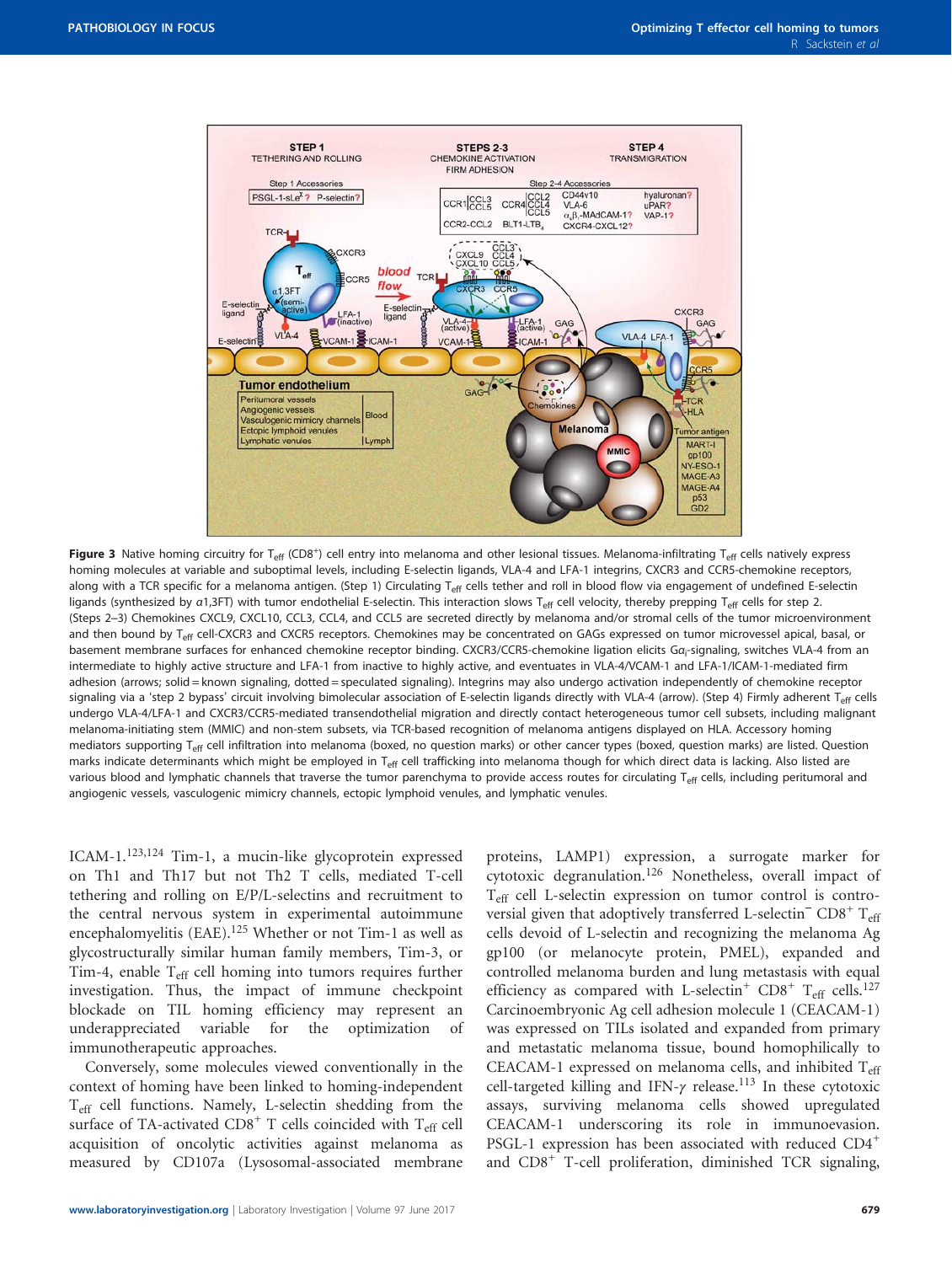reduced effector cytokine secretion, and lowered responses to both viral infection and to melanoma via its induction of multiple immune checkpoint receptors, including PD-1 and Tim-3.[128](#page-25-0) Conversely, PSGL-1 knockdown or mAb-ligation reversed suppression of T-cell proliferation and effector phenotype and thereby enhanced responses to viral infection and melanoma.<sup>[128](#page-25-0)</sup> Whether distinct  $T_{\text{eff}}$  cell PSGL-1 glycovariants might differentially regulate selectin-dependent homing as opposed to selectin-independent effector activities has been proposed by us and requires further study.<sup>[63](#page-23-0)</sup>

#### Chemokine Receptor-Chemokines

A number of correlative studies have linked intralesional accumulation of TILs to chemokine-chemokine receptor expression either on T<sub>eff</sub> cells or within tumor locales.[48](#page-23-0),129–[133](#page-25-0) CCR5 was the first chemokine receptor found to promote cytotoxic T-cell recruitment into tumors.<sup>[134](#page-25-0)</sup> Since then, CXCR3 and its ligands CXCL9 and CXCL10, along with CCR5 (and its ligands CCL3, CCL4 and CCL5) have dominated the correlative findings of  $T_{\text{eff}}$  cell intralesional infiltration and favorable outcome in melanoma and colorectal cancer patients [\(Figure 3\)](#page-10-0).[48](#page-23-0),129–[133](#page-25-0),[135,136](#page-25-0) In these cancers and others, data has further implicated CCR1 (CCL3 and CCL5 ligands), CCR2 (CCL2 ligands), CCR4 (CCL2, CCL4, CCL5, CCL17, CCL22 ligands) in ancillary, more variable support of  $T_{\text{eff}}$  cell homing and disease free-survival ([Figure 3](#page-10-0)).<sup>[48](#page-23-0)[,129](#page-25-0)-131[,135,136](#page-25-0)</sup> Consistently, melanomas and colorectal carcinomas with low expression of chemokine ligands for CXCR3 and CCR5 are poorly infiltrated.<sup>[48,](#page-23-0)[137,138](#page-25-0)</sup> It bears mentioning that chemokines may orchestrate pleiotropic Teff cell activities independent of and in addition to homing, for example, in mediation of  $T_{\text{eff}}$  cell proliferation, survival, retention, and egress, thereby underscoring the rationale for discriminating chemokine homing functions from other non-homing possibilities in consideration of immunotherapeutic strategies.<sup>[34](#page-23-0)</sup> Another variable is that intralesional hypoxia, chemokines, and or other stimuli are known to downregulate (desensitize) chemokine receptor expression and signaling via endocytosis or may elevate their activities, arguing that oversimplified snapshots of chemokine receptor levels on TILs at one time point may obscure their temporally dynamic and hierarchical roles in tumor homing.<sup>[139](#page-25-0)</sup> As an example of activities linked definitively to homing, a recent study found that chemokine levels in biopsies from patient melanoma metastases of the brain, lung, skin, and small bowel correlated positively with CD8<sup>+</sup> TIL numbers, these included CCL2-5, CCL19, CCL21, CXCL9-11, and CXCL13 but not chemokines CXCL12 and IL-8.[48](#page-23-0) Selective upregulation of chemokine receptors CCR1, CCR2, CCR5, and CXCR3 and low levels of CXCR4 and CCR7 on  $CD8<sup>+</sup>$  T<sub>eff</sub> cells vs naive cells was noted.  $CD8<sup>+</sup>$  T<sub>eff</sub> cells migrated in response to tumor-derived supernatants of the M537 melanoma line expressing a highly diverse chemokine array, and the migration was blocked nearly completely by PTX, modestly neutralized by mAbs individually targeting

CCL2-CCL4, and blocked even better down to near PTX levels with a mAb cocktail against CCL2-CCL5, CXCL9, and CXCL10. Thus, melanoma lesions express intrinsically variable chemokine signatures recognized by diverse  $T_{\text{eff}}$  cell chemokine receptors used in infiltration of tumors, among which primarily included four chemokine receptors and several melanoma-derived ligands, CCR1 (CCL3 and CCL5 ligands), CCR2 (CCL2 ligand), CCR5 (CCL3-CCL5 ligands), and CXCR3 (CXCL9 and CXCL10 ligands).

Consistently, another study found that metastatic melanoma-derived TILs expressed high CXCR3 and high though variable CCR5 depending on donor, intermediate CCR4, and low levels of CCR7 and CXCR1.[136](#page-25-0) This profile mirrored the hierarchical expression on  $CD8<sup>+</sup>$  T cells derived from peripheral blood of healthy donors. Moreover, RT-PCR profiling of chemokine expression in 15 melanoma shortterm cultures and in two melanoma lines identified CCL2, CCL4, CCL19, CXCL1, CXCL8, CXCL9, and CXCL12β. Upregulation of CXCL1 and CXCL8 and to a lesser extent of CXCL9 and CCL4 in nearly all melanoma samples vs melanocytes was observed. Remarkably, TIL migration towards melanoma-conditioned medium was associated with selective enrichment of CXCR1 (CXCL1 and CXCL8 ligands) and CXCR2 (CXCL1 ligand) at the TIL surface as opposed to their predominant intracellular localization prior to migratory assays.

Another highly detailed inquiry identified a  $Ga_i$ -coupled CXCR3 signaling mechanism in the homing of adoptively transferred  $CDS^+$  T<sub>eff</sub> cells into melanomas.<sup>[132](#page-25-0)</sup> However, no evidence of CCR2 or CCR5 involvement was observed despite expression of complementary intratumoral chemokines, an observation possibly at odds with the findings above.[132](#page-25-0) Namely, extracts from B16-OVA tumor implants contained high amounts of CXCL9, CXCL10, CCL5, and CCL2 as compared with non-inflamed normal skin, and  $CD8^+$  T<sub>eff</sub> cells from melanoma-bearing animals showed a CXCR3<sup>hi</sup> CCR2<sup>int/lo</sup> CCR5<sup>int/lo</sup> phenotype with concomitantly high migration to cognate CXCL9, CXCL10, CCL5, and CCL2. Migration in vitro was blocked by PTX or by genetic knockout of CXCR3, CCR2, or CCR5. As expected, experiments performed in vivo revealed 3-fold less homing of PTXtreated OT-I vs untreated OT-I cells to established B16-OVA tumors, thereby underscoring the requirement for  $Ga_i$ coupled chemokine receptor signaling. CXCR3 neutralization, either by blocking mAbs or genetic deletion reduced  $T_{\text{eff}}$  cell accumulation in B16-OVA down to PTX-treated levels, with no involvement of CCR2 or CCR5 despite intratumoral presence of cognate chemokines. CXCR3 genetic ablation did not impact E/P-selectin ligand expression or consequent rolling of OT-I cells along tumor vessels, though did inhibit firm arrest despite no change in LFA-1 as was revealed by epifluorescence intravital microscopy. CXCR3 ligands, CXCL9 and CXCL10, while present on melanoma microvessel walls were not found on normal tissue, and mAb blockade of both reduced  $T_{\text{eff}}$  cell homing to melanoma.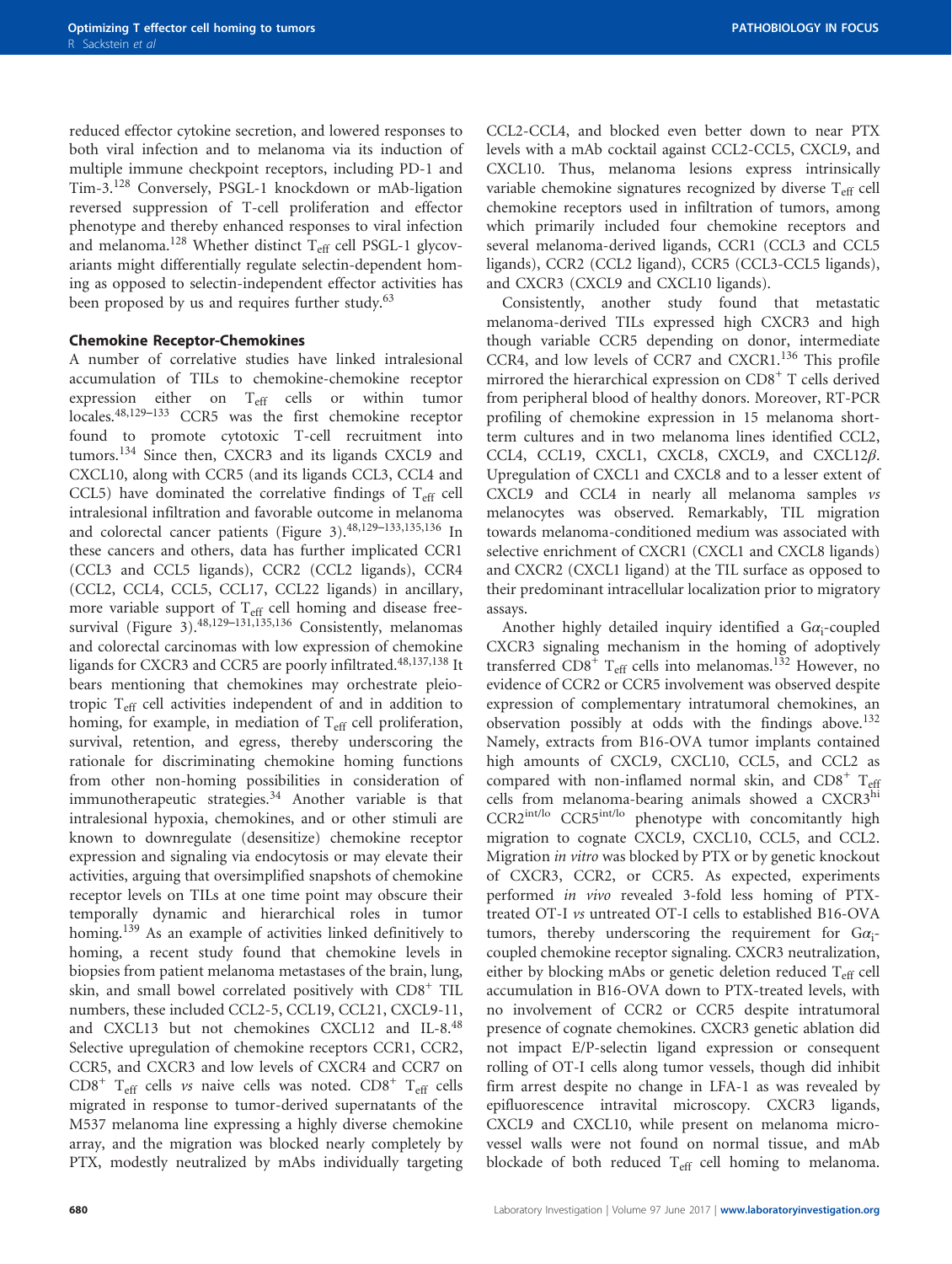Consistently, CXCR3 deficient OT-I cells homed ineffectively despite normal IFN-γ and granzyme B expression. Human  $CD8<sup>+</sup>$  T<sub>eff</sub> cells activated *ex vivo* had robust CXCR3 levels and highly variable CCR2 and CCR5 among individual donors. However, only CXCR3-mediated homing of human CD8<sup>+</sup> T<sub>eff</sub> cells *in vivo* to human M537 and M888 melanoma tumors as evidenced by CXCR3 mAb blockade or desensitization, despite the *in vitro* participation of CXCR3, CCR2, and CCR5 in chemotaxis assays. These data indicated a non-redundant role for CXCR3 in  $CD8<sup>+</sup> T<sub>eff</sub>$  cell trafficking in melanoma and provide a causal link underlying the efficacy of ACT<sub>eff</sub> cells in immunotherapy.

Finally, in murine models of cervical cancer and melanoma, the G $\alpha_i$ -coupled receptor recognizing leukotriene B<sub>4</sub> (LTB4), which is denoted BLT1 and has been identified on several immune subsets, was found to promote CD8<sup>+</sup> T-cell recruitment into tumors, diminishing lesional size and prolonging survival.[140](#page-25-0) In contrast, BLT1 deletion did not impact  $CD4^+$  TIL numbers. These results underscore the importance of diverse signaling receptors controlling both  $T_{\text{eff}}$ cell homing and tumor burden.

#### Tumor Vasculature and Microenvironment

A vast network of blood and lymphatic channels traverses the tumor parenchyma, nourishing the hypoxic malignancy with vital oxygen and nutrients and also facilitating transport of TAs and DCs to draining LNs.<sup>141-[143](#page-25-0)</sup> These dynamic fluid highways have been construed metaphorically as important gateways or checkpoints capable of both harnessing and hindering T<sub>eff</sub> cell infiltration.<sup>[104](#page-24-0)[,132](#page-25-0)</sup> Inasmuch, the tumor vasculature can be envisioned as a double-edged sword, in one respect offering hope as a highway access point for improving  $T_{\text{eff}}$  cell targeting and overall immunotherapy while on the other hand providing tumor life support and 'get-away' exit ramps enabling metastatic escape, dissemination and cancer progression.

#### Ectopic lymphoid blood channels

Ectopic, tertiary lymphoid structures (TLS), HEV-like venules, and lymphoid chemokines have all been detected in both primary and metastatic tissue of several tumor types, including melanoma and others. $9,144-146$  $9,144-146$  $9,144-146$  These tumor TLS mimic and recapitulate several structural aspects of their related secondary lymphoid organ relatives in terms of organization of B, T, and Ag-presenting cells segregated into distinct zones.<sup>9</sup> Moreover, unlike the cuboidal morphology of mature HEVs in LNs, tumor HEVs may be less differentiated, flat and/or express lower levels of PNAd.<sup>[144](#page-25-0)</sup> Nonetheless, the presence of intralesional PNAd<sup>+</sup> HEV-like structures, MECA--79-reactivity, and/or expression of lymphoid chemokines CCL21, CCL19, or CXCL13 can promote recruitment of naive T cells and has also been positively correlated with intralesional Teff cell density, accumulation and prognosis[.9,](#page-22-0)[133,144,146](#page-25-0) These de novo lymphoid-like structures not only enable naive T-cell infiltration but also offer a

tumor-intrinsic venue for T-cell priming, reactivation and differentiation into cytotoxic  $T_{\text{eff}}$  cells directly within the tumor while avoiding T<sub>eff</sub> cell redirection and consequent dilution in draining LNs.[145](#page-25-0) Formation of tumor TLS and/or HEV channels can mirror the generative pathways of normal LNs in terms of DC-lymphotoxin  $\beta$  (LT $\beta$ ) utilization.<sup>9</sup> Alternatively, cancer tissue HEV generation has been further linked to TILs, namely  $CD8^+$  T and NK cell secretion of  $LT\alpha_3$ and IFN- $\gamma$  and signaling through TNF- $\alpha$  and IFN- $\gamma$  tumor endothelial receptors.<sup>[9](#page-22-0)</sup>

#### Peritumoral blood vessels

Though HEV-like conduits noted above may comprise  $10\%$  of the total tumor blood vasculature, the overall circulatory network inside lesional tissue is dominated by arterioles, capillaries and postcapillary venules.<sup>9[,143](#page-25-0)</sup> These vessels may be present either peripheral to (peritumoral) or formed de novo within (angiogenic) tumor cores. As surrounding peritumoral vessels may be derived from already pre-existing normal endothelium prior to tumorigenesis, they often better resemble the vasculature of normal tissues.<sup>[143](#page-25-0)</sup> These high-quality peripheral endothelial cells are structurally well-supported by a pericyte sheath, differentiated, perfused, and may show equal or in some cases higher constitutive or stimulus-induced expression of adhesive homing molecules vs normal endothelium of the same tissue, particularly of E-selectin, ICAM-1, VAP-1, or neural-cell adhesion molecule (NCAM).[107,](#page-24-0)[142,143,](#page-25-0)147–[149](#page-25-0) Moreover, levels of E-selectin in Merkel cell carcinoma, VCAM-1, ICAM-1, or VAP-1 in melanoma, hepatocellular, or pancreatic islet cell carcinoma, and MAdCAM-1 in colorectal carcinomas correspond to T-cell entry and intralesional frequencies.[9,](#page-22-0)[104](#page-24-0),[107](#page-24-0)[,150](#page-25-0)–<sup>155</sup> Intravital microscopy and histopathological examination has revealed that the peritumoral vasculature supports the majority of T<sub>eff</sub> cell recruitment, limited mostly to along the tumor margins or stroma.[106](#page-24-0)[,112](#page-25-0),[143,156](#page-25-0) For example, TILs within bone metastases of lung or breast cancer were primarily localized to the tissue stroma between bone and tumor mass.<sup>[106](#page-24-0)</sup> Disruption of perivascular  $T_{\text{eff}}$  cell migration deeper into the tumor interior has been linked to either steric hindrance of dense tumoral tissue, absence of vascular channels throughout the tumor, or from suppressive structural and signaling cues of nearby stromal cells, including cancer-associated fibroblasts (CAFs), myelomonocytic cells, MDSCs, and tumor-associated macrophages (TAMs).<sup>[157](#page-25-0),[158](#page-26-0)</sup> CAFs lying adjacent to tumor perivascular channels may thwart Teff cell infiltration via synthesis of heavily-packed ECM.<sup>[159](#page-26-0)</sup> Tumor vessels may additionally inhibit  $T_{\text{eff}}$  cell homing and confer immune privilege by upregulating FasL through paracrine signaling of VEGF-A, IL-10, and prosta-glandin E2 (PGE2) to directly kill tumoricidal T cells.<sup>[160](#page-26-0)</sup> As normal endothelial cells or tumors themselves may express additional mediators that can suppress or kill  $T_{\text{eff}}$  cells, such as galectin-1, PD-L1, PD-L2, and IL-10 among others, it is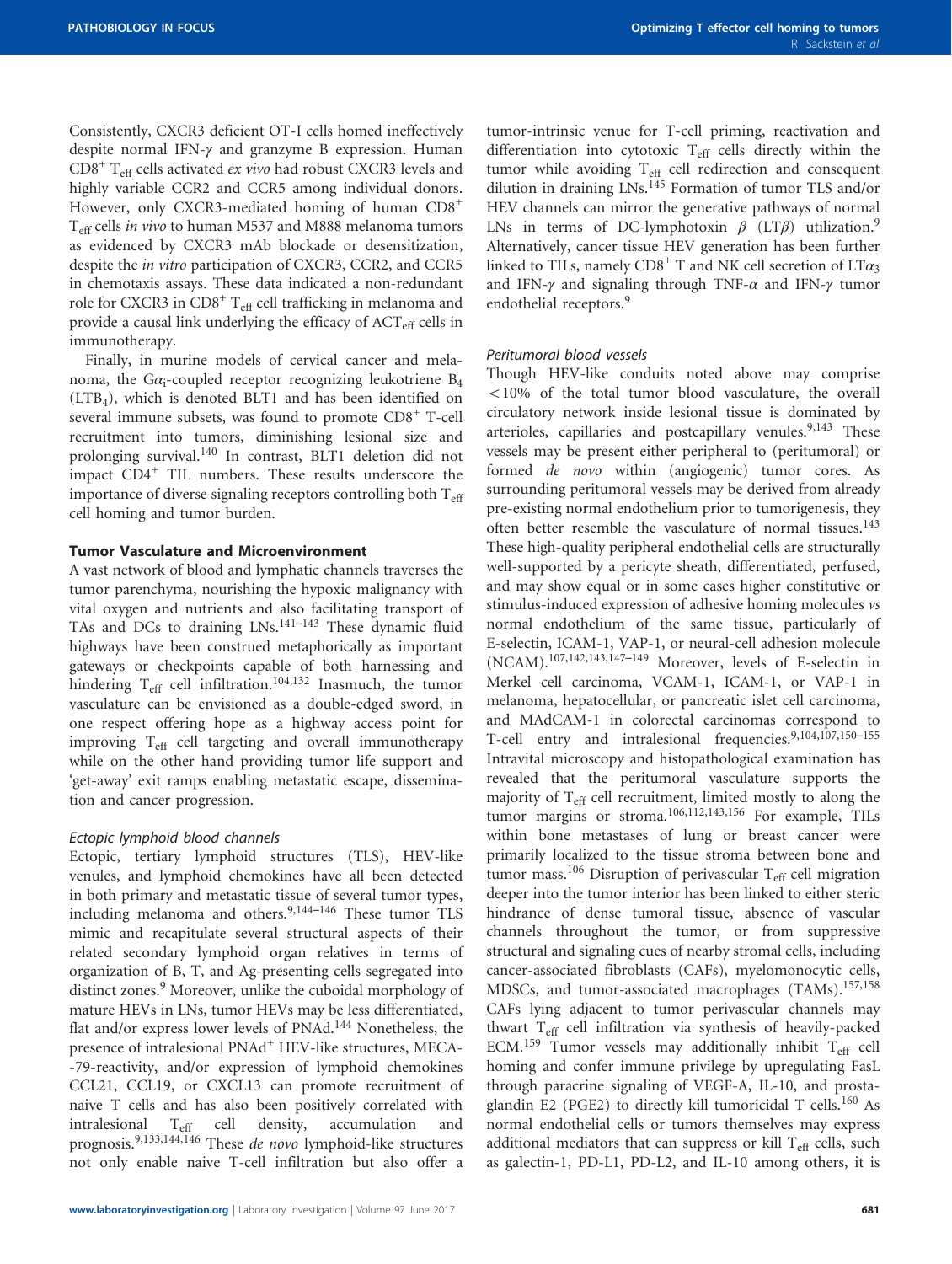possible that tumor-derived malignant vessels may co-opt identical immunoevasive strategies.<sup>[161](#page-26-0)</sup>

#### Angiogenic blood vessels

In contrast to the ordered peritumoral vessels, lymphoid HEVs, and/or postcapillary networks of normal tissues described above, scanning electron microscopy and imaging approaches have shown that the neoangiogenic, hypoxic tumor vessels formed deeply within tumors are of lesser quality, lacking in pericyte numbers and support, disorganized, poorly perfused, leaky with intercellular gaps, exhibit lower shear stress and T<sub>eff</sub> cell flux, antigenically distinct, and are pathologically dysfunctional in homing molecules (ie, adhesion molecule and chemokine) expression.<sup>[142,143](#page-25-0),[162](#page-26-0)</sup> Destabilization of intratumoral vessel integrity may ensue from dense, overlaying lesional tissue, which can create biomechanical tension and alter blood flow.[142](#page-25-0) These tumorintrinsic microvessels, often detected with mAbs against platelet-endothelial cell adhesion molecule-1 (PECAM-1), generally express low to nil E-selectin, P-selectin, ICAM-1/2, VCAM-1, MadCAM-1, or VAP-1 as has been observed in metastatic melanomas, squamous cell carcinomas (SCCs) and/or tumors of various origin, thereby hindering leukocyte binding, homing and entry into the tumor core.<sup>[9](#page-22-0)[,104](#page-24-0),[107,](#page-24-0)[163](#page-26-0)-172</sup> As one striking example, expression of ICAM-1, VCAM-1, and E-selectin were  $>100$ -fold higher in normal lung than B16F10 melanoma tissue.<sup>[169](#page-26-0)</sup> Lowered E-selectin expression in melanoma and SCC, as well as of ICAM-1, VCAM-1, and VAP-1 in colorectal hepatic metastases have been associated with reduced  $CD8^+$  T<sub>eff</sub> cell homing.<sup>[9](#page-22-0)[,107,](#page-24-0)[170](#page-26-0)</sup> Consistently, activated CD8<sup>+</sup> T cells roll poorly and rarely undergo chemokine-directed firm adhesion in colorectal carcinoma vessels as revealed by epifluorescence intravital microscopy.[104](#page-24-0) An additional consideration is that levels of E-selectin, VCAM-1, MAdCAM-1, VAP-1, or others on the tumor vasculature may be heterogeneous with respect to intrinsic vessel location within the tumor parenchyma and also in relation to specific lesional type (HCC  $v_s$  CHM), its anatomical location (s.c. vs i.p.), individual patient, as well as to overall host immunocompetence. $9,107$  $9,107$  Neovascular channels are often anergic to pro-inflammatory cytokine insult (TNF- $\alpha$ , LPS, IL-1 $\beta$ ) and to induction of leukocyte rolling, adhesion, and adhesive molecule expression.<sup>[104](#page-24-0),[165](#page-26-0)</sup> Such dysfunction may arise in part from endothelin B-receptor upregulation, which on ovarian tumor endothelium, was found to retard ICAM-1 expression, T<sub>eff</sub> cell adhesion, and TIL intralesional frequency, and also coincided with reduced survival.<sup>[154](#page-25-0)</sup> Suppression of E-selectin, ICAM-1, and VCAM-1 can result from angiogenic factors such as VEGF and fibroblast growth factor (FGF), which are over-expressed by both tumors and tumor microvessels.<sup>[169,172](#page-26-0)</sup> The tumor vasculature is antigenically distinct from normal endothelium and this fact has been exploited in the successful development of cancer vaccines targeting tumor angiogenic vessels as described in Part III.<sup>[162,173](#page-26-0)</sup>

#### Vasculogenic mimicry blood channels

Melanoma cells and diverse tumor cell types may directly generate perfused vascular channels themselves independently of endothelial cell-based angiogenesis in an intriguing though ill-understood process known as vasculogenic mimicry (VM).[174,175](#page-26-0) VM is present in only the most aggressive tumors and has been defined as tumor-lined vessels positive for periodic acid–Schiff (PAS) reactivity and negative for the endothelial marker CD31.[174](#page-26-0) Other VM characteristics have included a primitive stem cell-like phenotype, ECM remodeling, and interconnectivity with the tumor microvasculature.[174](#page-26-0) As VM conduits nourish tumors with blood and nutrients and provide pathways for tumor cell egress, VM has been associated in melanoma and various cancers with increased tumor invasion, metastasis and poor clinical outcomes[.174](#page-26-0) Several regulators of VM have been identified, including hypoxia, galectin-3, and several signaling proteins[.174](#page-26-0) Cancer stem cells have also been implicated in VM channel formation.[174](#page-26-0) For example, in comparison with non-stem bulk tumor cells, ABCB5<sup>+</sup> malignant melanoma-initiating cells (MMICs) preferentially express vascular differentiation or endothelial growth markers, CD144 (VE-cadherin), TIE1, and VEGFR-1, and form laminin-positive VM channels in response to VEGF-induced signaling.[176](#page-26-0) Whether VM conduits express adhesive and homing molecules, allow T<sub>eff</sub> cell access, and are exploitable in improvement of ACT and immunotherapy is unclear.

#### Lymphatic venules

Nearly all vascularized tissues are also traversed by lymphatic endothelial vessels (LEV), with tumors being no exception. LEVs act as highways that unidirectionally funnel Ag and DCs from normal tissues or tumors into draining LNs via afferent venules.[177](#page-26-0) Intralesional LEV density has been correlated with metastasis and poor prognosis.[177,178](#page-26-0) Lymphangiogenesis is induced mainly by VEGF-C/D derived from tumors, stroma, and infiltrating myeloid cells.<sup>[177,179](#page-26-0)</sup> Typically quiescient, LEVs may undergo remodeling or activation in response to inflammation and the tumor microenvironment. Though little is currently known about homing molecule expression on lymphatic endothelium in cancer, a recent report found upregulation of ICAM-1 and VCAM-1 on LEV in oral tongue SCC and a positive association with metastasis and poor prognosis[.180](#page-26-0) Tumor cells lying adjacent to LEVs and expressing cognate integrin receptors adhere to LEV adhesion molecules either directly or through linkage with immune cells, and then undergo step-wise transmigration into lymphatic channels, metastasize to regional LNs, and disperse into the bloodstream via the thoracic duct.[180](#page-26-0) The lymphatic endothelium may present TAs to  $CD8<sup>+</sup>$  T cells, thereby deleting tumor-reactive lymphocytes and generating an immune-privileged location.<sup>[180](#page-26-0)</sup> Whether tumor LEVs can be leveraged in the promotion of Teff cell infiltration and immunotherapeutic approaches requires further study.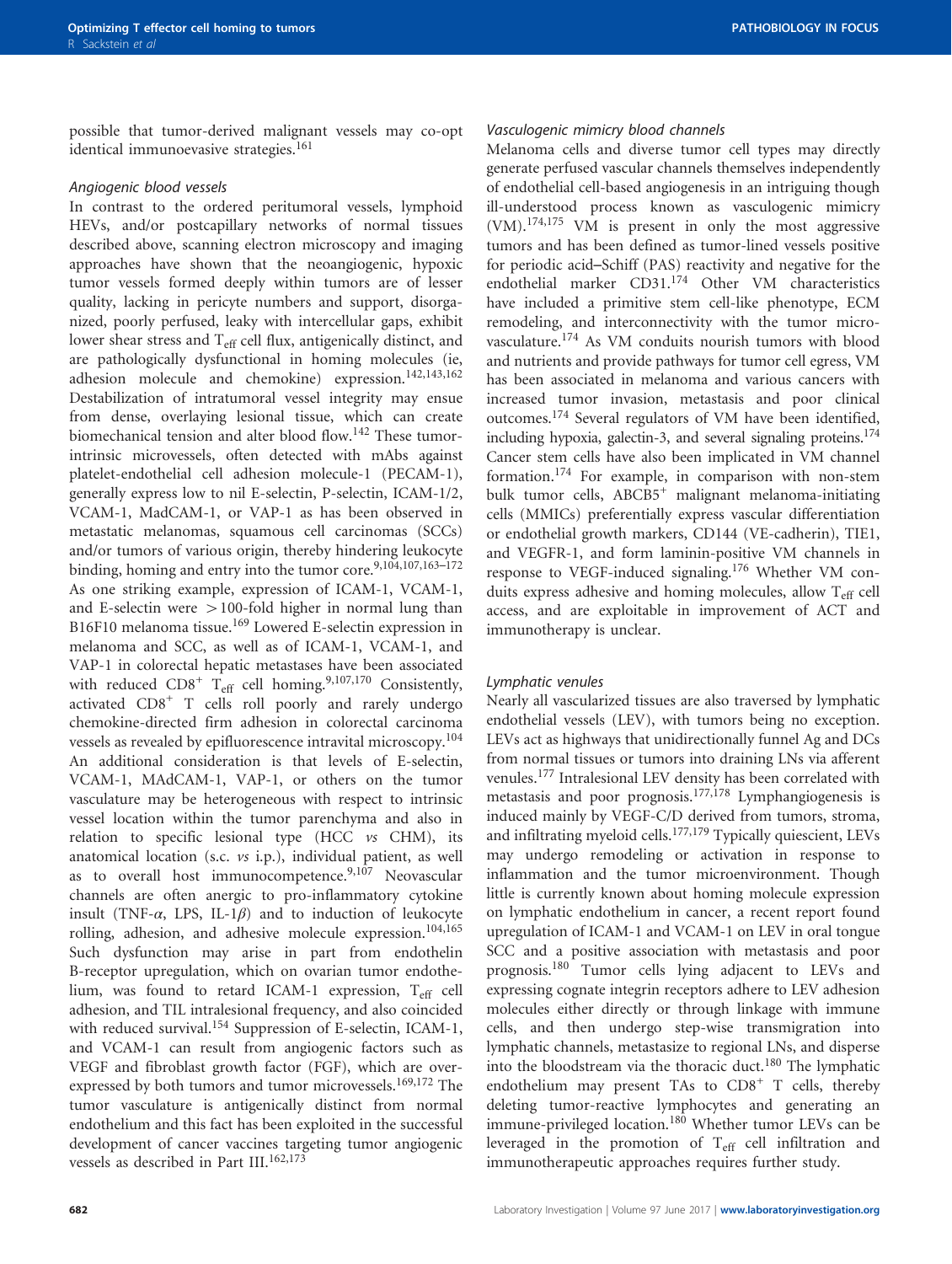#### Tumor-associated immune and stromal cells

Though  $CDS^{+}$  T<sub>eff</sub> cells are believed to dominate the overall TIL infiltrate within highly restrained lesions, additional immune and non-immune cellular subsets residing inside the tumor microenvironment can influence  $T_{\text{eff}}$  cell homing and immunotherapeutic outcomes.<sup>181</sup> These accessory infiltrates typically employ identical or overlapping  $T_{\text{eff}}$  cell trafficking constituents as described above. For example, memory T cells, which are broadly grouped into  $T_{cm}$  (CCR7<sup>+</sup>CD62L<sup>+</sup>) and T<sub>em</sub> (CCR7<sup>-</sup>CD62L<sup>I</sup><sup>o</sup>) subsets, have previously encountered TA, are highly persistent and less differentiated than  $T_{\text{eff}}$  cells, and upon secondary re-stimulation with TA can differentiate into T<sub>eff</sub> cells displaying increased anti-tumor respon-siveness.<sup>[181](#page-26-0)</sup> Nonetheless, although  $T_{cm}$  cells have limited tissue-homing capability outside of LN trafficking, circulating Tem cells may express all requisite homing molecules, albeit at lower levels than  $T_{\text{eff}}$  cells, to enable  $T_{\text{em}}$  cell trafficking into peripheral, non-lymphoid tissues and tumors, among which include sLe<sup>X</sup>-bearing E/P-selectin ligands, chemokine receptors CCR4, CCR5, CCR10, and CXCR3, and integrins VLA-4, LFA-1, and  $\alpha$ 4 $\beta$ 7.<sup>[182](#page-26-0)–184</sup> Another consideration is that CD8<sup>+</sup> Tem cells express high levels of cytolytic granzymes though show reduced perforin amounts relative to  $CD8^+$  T<sub>eff</sub> cells.<sup>[181](#page-26-0)</sup> Thus, it has been speculated that ACT bolus preparations incorporating both  $CDS^+$   $T_{em}$  cells of high persistence, longevity, and proliferative capacity in combination with Teff cells of greater homing and anti-tumor cytotoxicity might improve long-term tumor control.<sup>[185](#page-26-0)</sup>

Less obvious than  $CDS<sup>+</sup> T$  cells have been the contributions of CD4<sup>+</sup> T cells to cancer suppression. One explanation offered is that although some solid tumors have MHC class II, many show reduced or absent expression rendering tumors invisible to direct TCR recognition by  $CD4^+$  T cells.<sup>[186](#page-26-0)</sup> However, high frequencies of  $CD4^+$  T cells of the Th1 subset in tumor tissues have been correlated with better prognoses, and when administered autologously, have exhibited durable responses in cancer patients.<sup>186-[188](#page-26-0)</sup> Moreover, CD4<sup>+</sup> Th1 cells can orchestrate accessory support of  $CD8<sup>+</sup>$  T<sub>eff</sub> cell antitumor cytotoxicity by enhancing recruitment of both  $CD8<sup>+</sup> T$ and NK cells, blocking angiogenesis, and differentiating into CD4<sup>+</sup> T cells expressing granzyme B and IFN- $\gamma$  and with direct cytolytic activities  $(CD4^+$  CTL).<sup>[189](#page-26-0)</sup> Conversely,  $CD4^+$ Th2 and Th17 cell subsets have been observed to promote and inhibit tumor progression dependent on context. That is, recruitment of eosinophils by the Th2 cytokines IL-4 and IL-13 is tumor-suppressive, whereas IL-5 is tumorpromoting.[189](#page-26-0) Further, although chronic exposure to CD4<sup>+</sup> Th17 cytokines can aid cancer progression, Th17-driven acute inflammation may inhibit it.[189](#page-26-0)

Additional  $CD4^+$  cell subsets, including follicular helper T cells  $(T_{fh})$  and  $T_{reg}$  cells also have prominent roles in immune responses to cancer.  $T_{\text{fh}}$  cells express the transcription factor B-cell lymphoma 6 (Bcl-6), surface markers CD44, CXCR5, inducible T-cell costimulator (ICOS), and PD-1, and secrete IL-21 yet have low to nil levels of non-follicular

positional homing molecules such as PSGL-1, CD62L, CCR7, and S1PR1.<sup>[189,190](#page-26-0)</sup>  $T_{\text{fh}}$  cells found either in secondary or ectopic, tertiary lymphoid organs of tumors described above critically aid selection, maturation, and survival of B cells and corresponding Ab production against TA or tumor neoantigens. Tumor-infiltrating  $T_{\text{fh}}$  cells may also generate effector cytokines that aid recruitment of diverse immune cell subsets involved in preventing tumor progression, and Tfh cells can help create intratumoral follicular structures correlating with positive prognoses.<sup>[189](#page-26-0)</sup>  $T_{\text{fh}}$  cells show high plasticity in their ability to downregulate Bcl-6, CXCR5, and PD-1, upregulate IL-7 receptor, and migrate between germinal centers and follicles as well as to enter the blood as circulating, memory  $T_{\text{fh}}$  cells able to potentially home directly into tumor tissues.<sup>[189](#page-26-0),[190](#page-26-0)</sup> Natural T<sub>reg</sub> (nT<sub>reg</sub>) cells develop in the thymus independently of cytokines, whereas inducible  $T_{reg}$  (i $T_{reg}$ ) cells arise outside the thymus in peripheral and/or diseased tissues such as mucosa-associated lymphoid tissue (MALT) as well as potentially in tumor microenvironments in response to cytokine-mediated differentiation.<sup>191</sup> Both  $nT_{reg}$  and  $iT_{reg}$  cells express CD25 and forkhead boxP3 (Foxp3), and depending on tissue tropism, express CCR4, CCR5, CCR6, CXCR3, and CXCR4 chemokine receptors for directing them into malignant tissues via recognition of tumor-expressed CCL22 and other chemokine signatures[.191,192](#page-26-0) Expression of E/P-selectin ligands have also been detected on  $T_{reg}$  cells within inflamed tissues, and might help steer  $\mathrm{T_{regs}}$  into inflamed tumor sites.<sup>193</sup> Differentiation and expansion of  $T_{\text{regs}}$  is promoted by TGF- $\beta$ expressed by tumor or dendritic cells.<sup>194</sup>  $T_{reg}$  cells inhibit immune responses to cancer via multiple mechanisms, including through expression of immunosuppressive IL-10 and/or by reduction of  $CD4^+$  and  $CD8^+$  T-cell proliferation, cytotoxicity, effector functions, and IL-2 production[.195](#page-26-0) As a result, T<sub>reg</sub> cell depletion schemas have been efficacious in enhancing anti-tumor immunity.<sup>[196](#page-26-0)</sup> Whether the T<sub>reg</sub> cells described widely in diverse cancer settings are of the natural or induced type is largely unknown.

Tumors commonly hijack neighboring stromal cells to promote tumor cell proliferation, angiogenesis, invasion, and metastasis. These co-opted stromal cells originate most often from surrounding fibroblasts though may also derive either from neighboring pericytes, epithelial cells, endothelial cells, or other cell types via epithelial–mesenchymal transition (EMT) or endothelial-mesenchymal transition (EndMT) events.[197](#page-26-0) All such stromal participants recruited into the service of nearby malignancies have been referred to interchangeably as either tumor-associated fibroblasts, cancer/carcinoma-associated fibroblasts (CAFs), or tumor/cancer-associated stromal cells (TASC/CASC).[197](#page-26-0) CAFs are dysfunctional in their expression of pro-tumorigenic IL-6, IL-8, IL-1 $\beta$ , TNF- $\alpha$ , and CXCL12 inflammatory cytokines among others, matrix metalloproteinases, growth factors, and of microRNAs (miR).<sup>[197](#page-26-0)</sup> CAF secretion of TFG- $\beta$  promotes EMT and metastasis, enhances  $nT_{reg}$  and  $iT_{reg}$  cell differentiation and proliferation, and inhibits  $CD8^+$  T<sub>eff</sub> and NK cell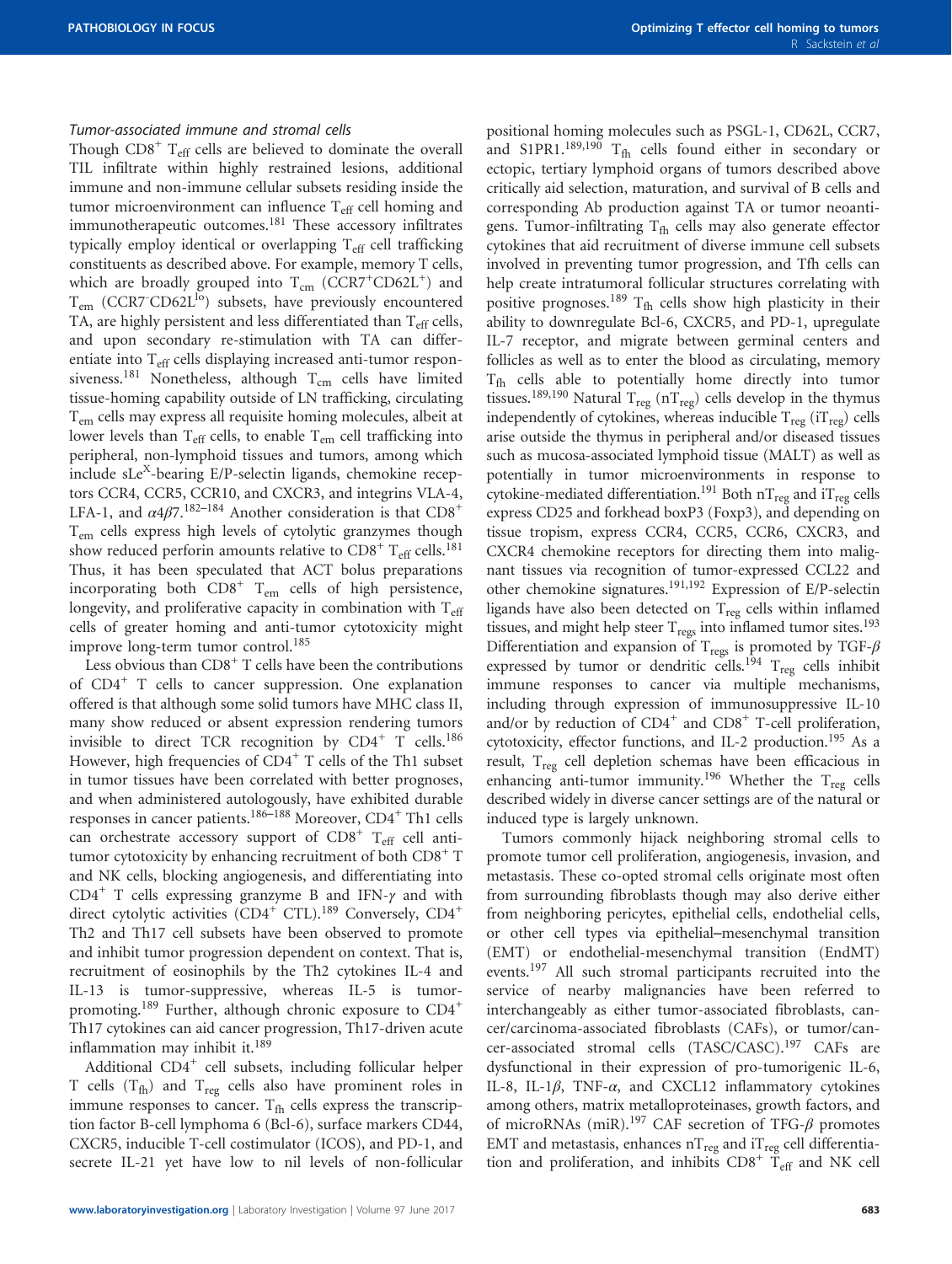cytotoxicity.[198](#page-26-0) CAFs may also directly shape T-cell infiltration in multiple ways, for example through secretion of CCL5 to recruit  $T_{\text{regs}}$  expressing its cognate CCR1 receptor, by inhibiting  $CD8^+$  T-cell homing via macrophage-dependent polarization of T cells towards Th2, by compartmentalizing CXCL12 within the tumor microenvironment to disadvantage T-cell recruitment, and by remodeling the tumor ECM so as to anchor T cells in stroma-rich regions thus thwarting T<sub>eff</sub> cell penetration deeply into the tumor bed.<sup>[199](#page-26-0)</sup>

#### Summary

As illustrated in [Table 2](#page-9-0) and [Figure 3](#page-10-0), the above data implicates  $T_{\text{eff}}$  cell-expressed E/P-selectin ligands, LFA-1 and VLA-4 integrins, CXCR3 and CCR5-chemokine receptors, and TCR as major inducers of TIL homing into melanoma and various cancers. Teff cell-expressed FTVII and corresponding selectin ligand expression are increased by IL-12, TGF- $\beta$ , and TAs, and are reduced by IL-4-STAT6 signaling, which also inhibits VLA-4, and VLA-6 expression. Meanwhile, CCL3 and CCL4 mediate spontaneous activation of LFA-1 and VLA-4 allowing TIL infiltration. Accessory support in some instances from VLA-6, CD44v10, and uPAR, and potentially as hypothesized from CD28, PD-1, CTLA-4, and Tim-1 aids  $T_{\text{eff}}$  cell homing to tumors. Ancillary  $T_{\text{eff}}$  cell chemokine receptors depend on tumor type and individual patient and may include CCR1, CCR2, and CCR4, as well as BLT1. Additional players implicated in homing-independent TIL activities include either L-selectin in acquisition of  $T_{\text{eff}}$ cell cytolytic activity, and CEACAM-1 and PSGL-1 in suppression of diverse  $T_{\text{eff}}$  cell functions. Finally, though cancer types preferentially secrete chemokines relative to normal tissue controls, such as CXCL1 and CXCL8 as is the case in melanoma, suboptimal surface expression of complementary CXCR1 and CXCR2 receptors on  $T_{\text{eff}}$  cells prevents efficient or maximal homing.

On the flip side regarding the tumor vasculature and microenvironment, this review underscores several prohoming TIL factors, including the principal tumor microvascular adhesive partners, E/P-selectin, ICAM-1, VCAM-1, VAP-1, chemokines CXCL9 and CXCL10 (CXCR3 receptor), CCL3, CCL4, CCL5 (CCR5 receptor), TAs, and PNAd<sup>+</sup> (MECA-79 reactive) HEV-like venule formation arising from CCL21, CCL19, CXCL13, LT $\beta$ , LT $\alpha$  and IFN- $\gamma$ . Accessory support of TIL infiltration depending on tumor type may also involve MAdCAM-1, chemokines CCL3 and CCL5 (CCR1 receptor), CCL2 (CCR2 receptor), and LTB4 (BLT1 receptor). Conversely, tumor inhibition of TIL infiltration coincides with downregulation of adhesion molecules via endothelin B receptor, angiogenic VEGF and FGF, suppressive CAF and TAM cellular subsets, endothelial FasL (via VEGF-A, IL-10, and PGE2), and diverse immunosuppressive molecules, including galectin-1, PD-L1, PD-L2, and IL-10. Hypoxia, galectin-3, and VEGF promote VM channels to facilitate tumor progression and metastasis. Inasmuch, therapies aimed at either accentuating the TIL pro-homing circuitry or at neutralizing its inhibitors will greatly improve cancer immunotherapeutic outcomes.

#### TRANSLATIONAL ENHANCEMENT OF Teff CELL TUMOR **HOMING**

Rapidly advancing yet still incomplete knowledge of TIL homing molecules in conjunction with new data on tumor microvascular defects and tumor immunoevasive tactics noted in Part II offer great translational opportunities for enhancing both TIL and ACT<sub>eff</sub> cell intralesional trafficking [\(Figure 4\)](#page-16-0). These therapeutic strategies may be broadly segregated into those selectively targeting  $T_{\text{eff}}$  cells directly or delivered systemically to render the tumor vasculature and microenvironment more permissive to  $T_{\text{eff}}$  cell homing. We relate the research findings above to both ongoing and future strategies in the improvement of  $T_{\text{eff}}$  cell homing.

#### **T<sub>eff</sub> Cell Homing Strategies**

#### TIL,  $TCR_{am}$ , and CAR T cells

Fundamental to the optimization of ACT clinical outcomes is the requirement for blood-injected ACT<sub>eff</sub> cells, whether unaltered or genetically modified, to home, penetrate, and then eradicate cancerous tissues. Ideally,  $ACT_{eff}$  cells would also migrate to and persist within sentinel LNs, thereby eliminating LN metastases and undergo effector re-stimulation by TA recognition.<sup>[143](#page-25-0)</sup> Three principal types of tumoricidal ACT<sub>eff</sub> cells have been employed in personalized ACT strategies, all of which take advantage of T-cell-TA recognition to enhance homing selectivity and tumor penetration, and include (1) TILs, (2) T cells modified genetically by viral transduction to express high-affinity tumor-specific TCRs (TCR<sub>gm</sub>), and (3) T cells engineered by viral transduction to express high-affinity chimeric antigen receptors (CAR).[143,](#page-25-0)[200,201](#page-26-0) Both TILs and TCRgm express a conventional MHC (HLA)-restricted α/β chain TCR enabling recognition of either surface or intracellular TAs (mutant or nonmutant), when presented as peptides on tumor cell MHC.[200,201](#page-26-0) Isolation and expansion of tumor-specific, highaffinity TCR TIL subsets has been challenging though, thereby incentivizing the customization of  $TCR_{gm}$  and  $CAR T$  by gene transfer technologies. In contrast, CAR T cells express a non-MHC restricted Ag receptor, which excludes recognition of intracellular TAs and limits surveillance to intact Ag presented on the tumor surface. Advantageously, CAR T cells do not require TCR-HLA matching or HLA-Ag presentation, and are therefore 'immunized' against two major drawbacks of TCRbased (TIL and TCR<sub>gm</sub>) therapies, first against the HLA downregulation common in tumor cells and second against HLA polymorphisms, which restrict TCR therapies to only a subset of patients, ie, those with HLA-A2 found in 50% of caucasians.<sup>[200](#page-26-0),[201](#page-26-0)</sup> All three  $ACT_{\text{eff}}$  cell subsets have undergone iterative improvements over the years, as for example firstgeneration CAR T cells contained only ZAP70 and CD3ζ signaling components enabling cytotoxic though suboptimal activation signals, whereas third-generation CAR T cells have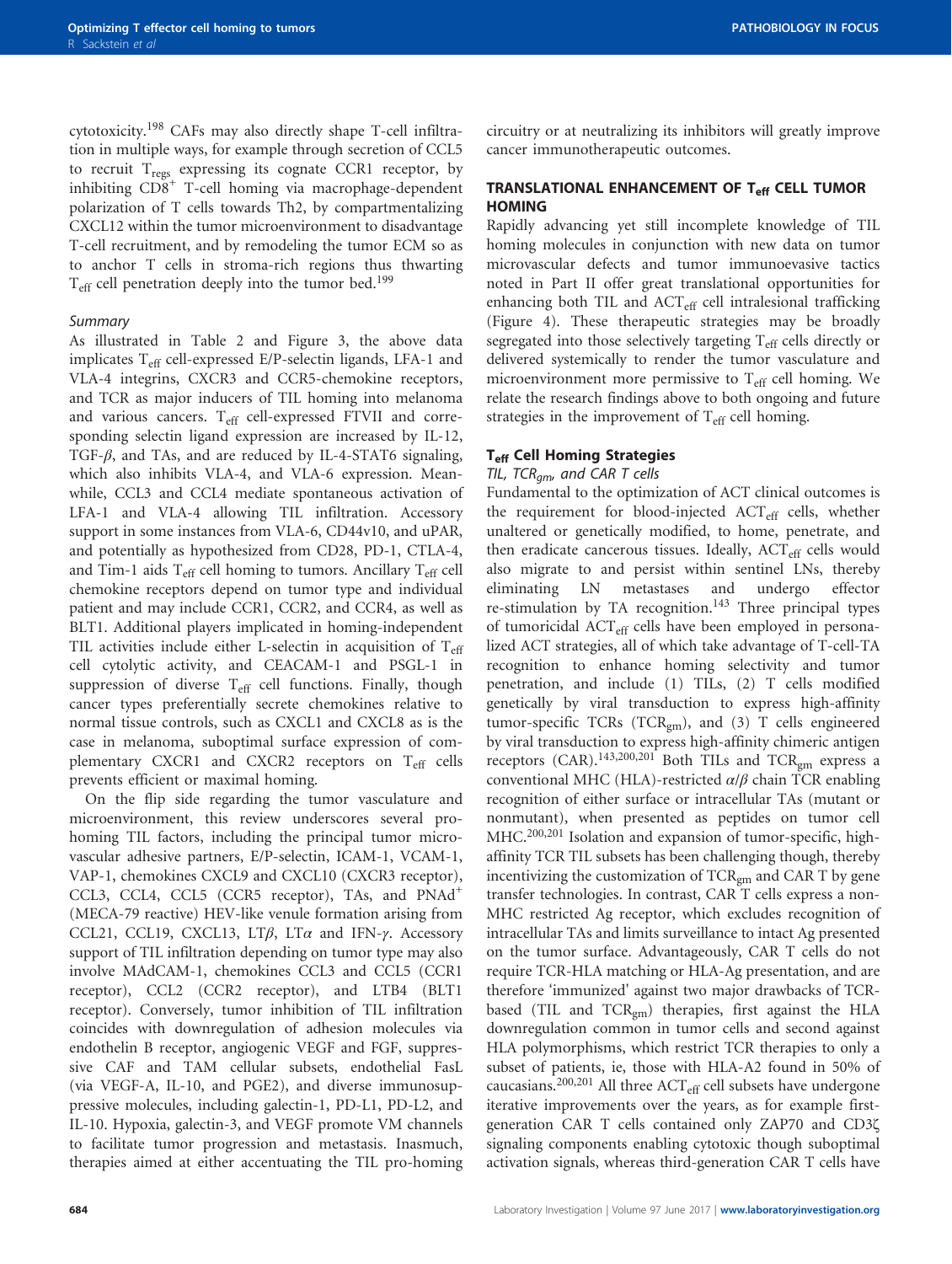<span id="page-16-0"></span>

Figure 4 Optimization of ACT<sub>eff</sub> cells for broad delivery into widespread metastases (melanoma and others). Bioengineering of CD8<sup>+</sup> or CD4<sup>+</sup> ACT<sub>eff</sub> cells with vastly improved capacity for homing into widespread, metastatic tissues is now possible by combinatorially leveraging and integrating new glycoengineering and genetic engineering technologies with the latest knowledge on immune cell homing and cancer metastatic circuitries. As shown, suboptimal and/or minimal native glycosylation of CD44 and PSGL-1 on ACT<sub>eff</sub> cells could be compensated for using a (1) cell-extrinsic GPS approach with requisite a1,3FT (eg, FTVI or others) in generation of (2) E-selectin-binding CD44-sLe<sup>X</sup> (HCELL) and E/P-selectin-binding PSGL-1-sLe<sup>X</sup> (CLA) homing determinants. GPS may advantageously generate additional, unidentified selectin-binding glycoprotein and glycolipid homing determinants (not shown). Consequent bimolecular association of HCELL with VLA-4 via a Rap/Rac signaling mechanism, or of PSGL-1 with VLA-4 (not shown), would activate VLA-4 adhesion to VCAM-1 via a 'step-2 bypass'. (3–4) Cell-intrinsic creation of HCELL and CLA is shown, whereby viral transduction or transfection of mod-RNA, cDNA, or CRISPR-based platforms encoding α1,3FT (eg, FTVI or others) would result in its cytoplasmic translation, insertion into the golgi compartment, and heightened synthesis of sLe<sup>X</sup>-selectin-binding moieties on CD44 and PSGL-1 (and possibly other glycoproteins and glycolipids, not shown) transiting the secretory pathway. Genetically introduced (5) CXCR1 or CXCR2, normally low or absent on ACT<sub>eff</sub> cells, would prime Ga<sub>i</sub> signaling and homing responses when bound by cognate chemokines, CXCL1 or CXCL8, expressed by melanoma cells (or by other cancer types). (6) Genetic overexpression of  $α<sub>ν</sub>β<sub>3</sub>$  or Mac-1 ( $α<sub>ν</sub>β<sub>2</sub>$ ), also normally absent or low on ACT<sub>eff</sub> cells would, when rendered fully active potentially by (7) HCELL/ PSGL-1 'step-2 bypass' biomolecular association or by (8) CXCR1/CXCR2 chemokine receptor signaling, bind a plethora of diverse tumor endothelial adhesive proteins as shown. (9) Lesional targeting and homing specificity could be improved through positive selection and/or genetic overexpression of multiple different TCR, TCR<sub>am</sub>, or CAR receptors (and co-stimulators) recognizing diverse TA's and with capacities to activate integrins as shown. (10) Preconditioning regimens applied either prior to and/or following ACT<sub>eff</sub> cell infusion could synergistically enhance trafficking capabilities through augmentation of tumor endothelial or ACT<sub>eff</sub> cell pro-homing determinants, including adhesion molecules, chemokines and chemokine receptors, and TA. Incorporation of inducible-suicide genes (to limit ACT<sub>eff</sub>-associated cytokine storms and inflammation), immune checkpoint blockers, and inhibitors of immune-evasive mechanisms could vastly improve immunotherapeutic outcomes in advanced cancer patients with widespread metastases.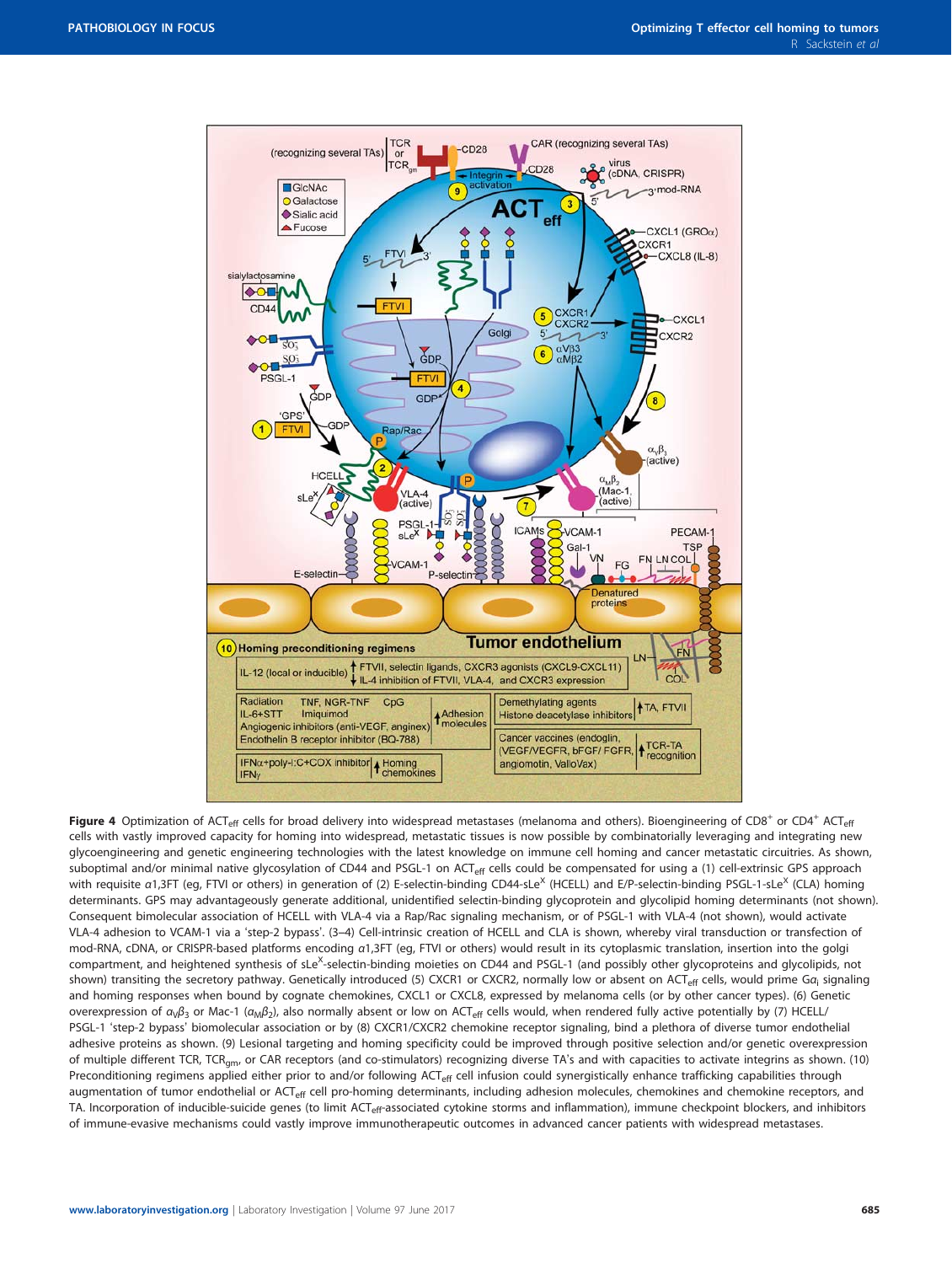now additionally incorporated co-stimulatory CD28, 4-1BB and/or OX40 to enhance proliferation, cytokine production, and survival. $201-203$  $201-203$  Pre-clinical or clinical trials involving TIL or TCRgm specific for TAs almost all in the context of HLA-A2, have included melanoma (MART-1, NY-ESO-1, gp100, MAGE-A3, MAGE-A4, GD2, p53), synovial sarcoma (NY-ESO-1, GD2), colorectal (CEA, NY-ESO-1, MAGE-A3), cervical (HPV16 E6, TROP-2), lung (NY-ESO-1, MAGE-A3, VEGFR2, and mesothelin) and breast cancer Ag (NY-ESO-1, TARP, PRAME, survivin, MAGE-A4, SSX).<sup>[200](#page-26-0)</sup> CAR T cells have been employed in models or clinical trials of several leukemias expressing surface TA, such as chronic lymphocytic leukemia (CLL; CD19), acute lymphocytic leukemia (ALL; CD19), diffuse large B-cell lymphoma (DLBCL; CD19 or CD20), non-Hodgkin's and Hodgkin's lymphoma (CD30) and non-hematopoietic cancers such as neuroblastoma (GD2, CE7R), glioblastoma (Her2, EGFRvIII), colorectal (CEA), lung (Her2), breast (CEA), ovarian (folate receptor), and prostate (PSMA).[200,201](#page-26-0)

Generalized therapeutic schemas have consisted of first isolating either TILs directly from autologous fresh, tumor tissue, or T cells from peripheral blood. Second, high-affinity TCR or CAR transgenes may be introduced through viral transduction, and then desirable T-cell subsets pre-selected, activated, and then expanded prior to re-infusion back into patients.<sup>[200,201](#page-26-0)</sup> TIL, TCR<sub>gm</sub> and CAR T cells have shown remarkable response rates in various cancer models and clinical trials. For example, third-generation CAR T cells recognizing a TA variant form of EGFR, EGFRvIII, found only on some tumors but not normal tissue, cured all mice with established intracerebral glioma.<sup>[204](#page-26-0)</sup> A mixture of CAR T cells recognizing VEGFR2 found on the tumor vasculature in combination with TCR<sub>gm</sub> against gp100 (PMEL), TRP-1 (TYRP1), or TRP-2 (DCT) melanoma Ag, synergistically eradicated established B16 tumors in mice and prolonged survival.<sup>[205](#page-26-0)</sup> Additional CAR T-cell mixtures able to target both tumor cells and CAFs, which may comprise 90% of the entire tumor volume, have shown therapeutic promise and are poised for further development.<sup>206-208</sup> CAR T cells engineered to express heparanase, which degrades polymeric heparan sulfate, a potential barrier to  $T_{\text{eff}}$  cell homing into stroma-rich solid tumors, improved  $T_{\text{eff}}$  cell infiltration and anti-tumor activity via degradation of ECM components.<sup>[209](#page-27-0)</sup> Utilization of TILs in phase I/II clinical trials have achieved response rates of up to 50%, including durable complete tumor eradication in some patients with metastatic melanoma.[210,211](#page-27-0) Similarly encouraging responses have been observed in several clinical trials of TILs, TCRgm, and CAR T cells.[185](#page-26-0)[,210](#page-27-0),[212,213](#page-27-0)

Despite showing remarkable promise in late-stage cancer models and clinical trials, ACT approaches require optimization and have come under scrutiny. Cerebral edema, neurotoxicity, and even death due to CAR T-cell induction of cytokine-release syndrome (CRS; also called cytokine storm) have plagued clinical trials and potentially delayed

others.[214](#page-27-0) These symptoms have been most pronounced in patients with the highest cancer severity. Composition and dosage of preconditioning regimens, cyclophosphamide, doxorubicin, vincristine, or prednisone, are thought to impact CRS.[214](#page-27-0) CAR T cells may also induce a graft vs host like response when cross-reacting with identical or related Ag of healthy tissue arguing for affinity-tuned adjustments in CAR T-cell sensitivity for Ag and which has shown promise[.203,208](#page-26-0)[,215](#page-27-0),[216](#page-27-0) As a result, genetic engineering of inducible-suicide genes capable of triggering T-cell apoptosis at a moment's notice holds great potential in reducing CRS and adverse events.[203](#page-26-0) An overarching hurdle has been that ACT requires a prohibitively high infusion number of  $ACT_{\text{eff}}$ cells exceeding a critical threshold to be therapeutically effective as the number that actually completes the homing cascade and infiltrates the tumor is impractically small. To give an idea, the concentration of Ag-specific  $CD8<sup>+</sup>$  T cells required to completely eradicate a  $2 \times 10^7$  per ml concentrate of cognate Ag-expressing melanoma cells in collagen fibrin gels was  $\geq 10^7$ /ml of gel.<sup>[217](#page-27-0)</sup> Another drawback is that in comparison with TCRgm and CAR T protocols, TIL isolation and ex vivo expansion is more difficult, timely, and costly considering the low TIL numbers present within fresh tumor tissue and the careful expansion and screening phases needed to generate numbers of tumor-reactive TILs well into the billions required for therapeutic use.<sup>[213](#page-27-0)</sup> Some malignancies may either lose or express nil levels of cognate TAs altogether because of antigenic drift arising from immunoediting and HLA downregulation, thereby resisting ACT targeting.<sup>[218](#page-27-0),[219](#page-27-0)</sup> Most sobering is that individual tumor cells within even the same lesion exhibit distinctively diverse genetic profiles, thereby rationalizing for the targeting of multiple TAs concomitantly as has been reported.<sup>[220](#page-27-0)–222</sup> Systemic preconditioning approaches to elevate TA expression as described below, in combination with iterative modification of tumorreactive TILs,  $T_{gm}$ , or CAR T cells to combinatorial express multiple TCR and pro-homing integrins, chemokine receptors, cytokine/chemokines as discussed below could help greatly improve the homing efficiency and safety of ACT approaches, thereby reducing ACT<sub>eff</sub> cell numbers, associated toxicity (cytokine storm) as well as costs.

#### Chemokine receptors

Chemokines CXCL1 and CXCL8 are secreted by melanoma cells in extremely high amounts in comparison with melanocytes, yet TILs derived from melanoma tissue express low surface (though intracellularly high) levels of cognate chemokine receptors CXCR1 (CXCL1, CXCL8 ligands) and CXCR2 (CXCL1 ligand).<sup>[136](#page-25-0)</sup> Promisingly, ectopic though suboptimal overexpression of CXCR1 in TILs by RNA electroporation resulted in significant improvement of chemotaxis toward melanoma-conditioned medium and with no observed impairment of cytotoxic potential.[136](#page-25-0) Similarly, lentiviral-based transduction and overexpression of CXCR2 in TCRgm (pmel-1) T cells, which recognize the gp100 TA in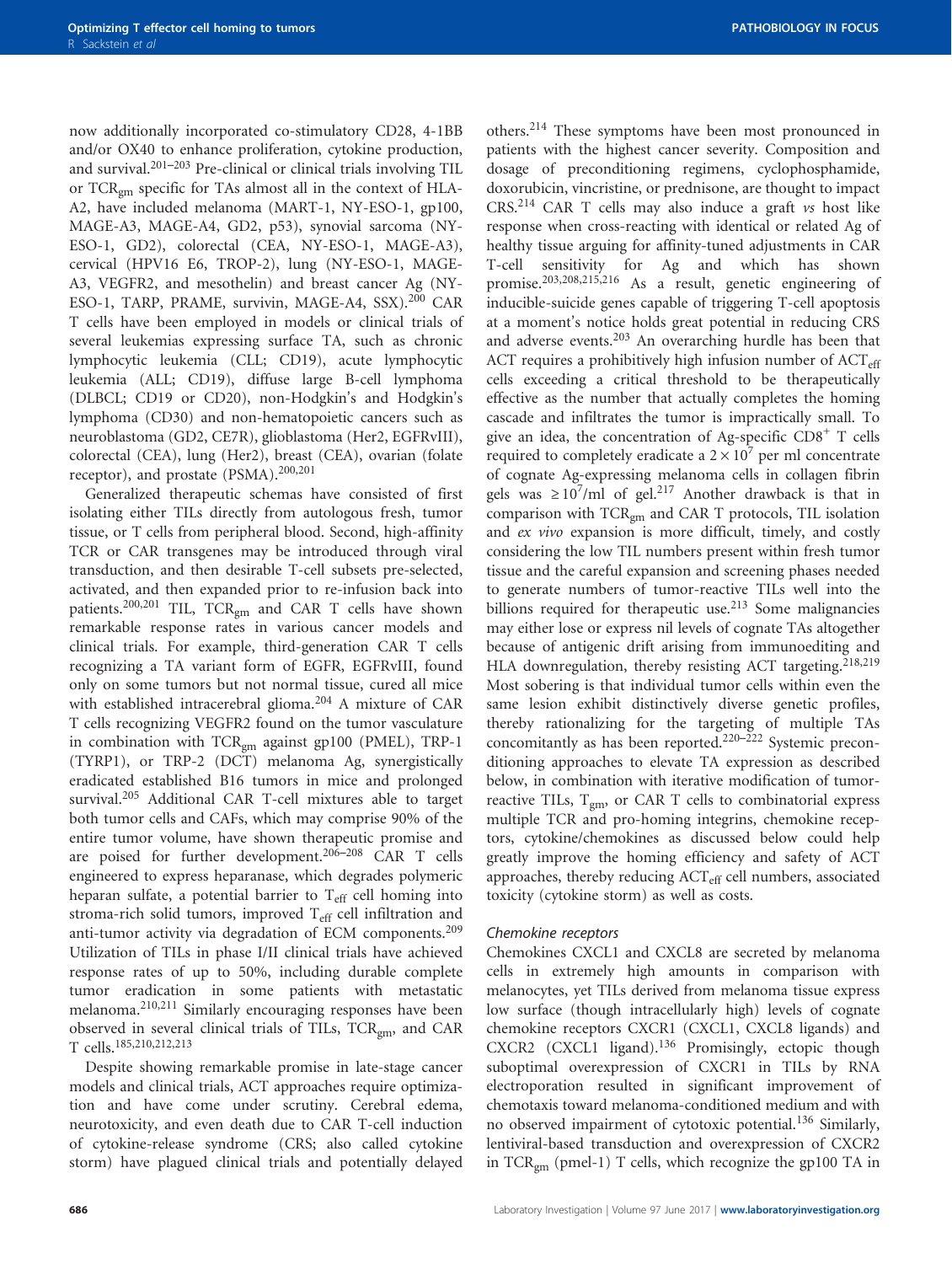the context of H-2Db, showed enhanced homing in vivo to MC38 colorectal carcinomas natively expressing CXCL1 along with better tumor regression and survival compared with control T cells.<sup>[223,224](#page-27-0)</sup> Enhanced tumor regression and survival were also observed when CXCR2-transduced pmel-1 T cells were transferred into mice bearing CXCL1-transduced B16 tumors compared with control pmel-1 T cells.<sup>[224](#page-27-0)</sup> T cells overexpressing CXCR2 by retroviral transduction showed increased IFN-γ production when incubated with CXCL1 vs control cells, underscoring the potential of chemokine receptor signaling to elevate both homing and effector anti-tumor activities concurrently.<sup>[224](#page-27-0)</sup> Engineering ACT<sub>eff</sub> cell overexpression of additional chemokine receptors requires further investigation.

#### $II - 12$

Accentuation of homing could also involve IL-12, which has pleiotropic anti-tumor and pro-migratory activities as a potent inducer of FTVII and selectin ligands and of intratumoral CXCR3 chemokine agonists, including CXCL9-CXCL11, which promote  $CD8^+$  T<sub>eff</sub> cell recruitment.<sup>92,[93](#page-24-0)[,121](#page-25-0),[225](#page-27-0)</sup> IL-12 can also overcome IL-4-mediated silencing of VLA-4 and potentially of CXCR3 expression, accentuates Th1 responses and Ag presentation, inhibits  $T_{reg}$  cell functions, and reprograms MDSCs[.121,](#page-25-0)[226](#page-27-0) Nonetheless, constitutive or systemic IL-12 administration is severely toxic and can suppress T-cell proliferation.<sup>226</sup> However, IL-12 injected either locally into tumors or expressed in TA-specific T cells under the control of an inducible nuclear factor of activated T cells (NFAT)-responsive promoter system has been well-tolerated and shown remarkable efficacy in models of melanoma, ovarian cancer and leukemia.<sup>226</sup> This innovative, inducible NFAT system is activated upon TA stimulation, confines cytokine production to the tumor microenvironment, and allows for broader application of diverse cytokines that would otherwise be toxic if administered systemically. These successes have led to a phase I clinical trial, wherein adoptive transfer of NFAT-responsive IL-12-secreting TILs into patients with metastatic melanoma showed 34% or 63% objective response rates dependent highly on the total number of TILs infused, and requiring 10- to 100-fold lower numbers to achieve equivalent responses in comparison with genetically unaltered TILs[.227](#page-27-0) However, toxicity, especially at high TIL numbers, included liver dysfunction, high fevers, and life-threatening hemodynamic instability likely caused from secreted IL-12. A related clinical trial using MUC-16<sup>ecto</sup>-targeting CAR T cells modified to secrete IL-12 is underway for ovarian cancer along with a late-stage clinical trial involving intralesional electro-poration of IL-12 cDNA into melanoma.<sup>228,[229](#page-27-0)</sup>

Another exciting platform for restricting expression and localization of potentially toxic IL-12 to malignant tissue is the synthetic Notch (synNotch) receptor system.<sup>[230](#page-27-0)</sup> This creative advancement employs T cells bioengineered to express an artificial form of the Notch receptor (synNotch) consisting of any extracellular antigen recognition domain of choice (eg, such as against CD19, Her2, etc.) fused to a cytoplasmic domain encoding any desired, artificially constructed transcription factor, such as Gal4-VP64. Binding of synNotch to its intended ligand, for example a cognate TA, activates the preprogrammed T-cell transcriptional circuitry and resultant delivery of its anti-cancer payload directly and selectively into the tumor microenvironment. This artificially constructed system, which is advantaged by its complete independence from T-cell native signaling mechanisms, allows for customized and diverse therapeutic responses, including in the control of defined T-cell anti-cancer cytokine profiles (IL-2, IL-12), effector functions, differentiation (Tbet and Th1 skewing), and macromolecule secretion (Abs against PD-1, CTLA-4) and has shown robust pre-clinical efficacy in tumor models.

#### Gene editing

Gene editing technologies have garnered recent excitement and are on the cusp of being leveraged to advance ACT-based immunotherapies. Among these, transcription activator–like effector nucleases (TALEN) and clustered regularly interspaced short palindromic repeats (CRISPR), provide innovative platforms for deleting endogenous TCR and HLA, thereby eliminating alloreactivity and reducing overall immunogenicity of donor  $ACT_{eff}$  cells.<sup>[231](#page-27-0)</sup> Genomic editing could also help optimize overall ACT<sub>eff</sub> cell functional capabilities via targeted disruption of genes that suppress T-effector activities and in parallel through insertion of transgenes that enhance homing, cytotoxic, and/or anticancer phenotypes. As for example, de novo expression or baseline elevation of integrin and chemokine receptors, in combination with targeted deletion of immune checkpoint receptors, either individually or together, could concurrently improve  $\text{ACT}_{\text{eff}}$  cell homing, proliferative and effector responses to cancer. In particular, the recent generation of high-fidelity CRISPR-Cas9 nucleases exhibiting reduced offtarget genome-wide effects and with improved safety represents a promising and exciting area of ongoing translational investigation.[232,233](#page-27-0)

#### Exofucosylation and modified RNA

Standard conditions for culturing human lymphocytes (indeed, use of fetal bovine serum itself) dampen expression of E-selectin ligands.[81,](#page-24-0)[234](#page-27-0) Utilization of serum-free media boosts E-selectin ligand expression[,81](#page-24-0)[,234](#page-27-0) and TCR ligation in culture also modestly augments E-selectin binding[.81](#page-24-0),[234,235](#page-27-0) Notably, although in vitro studies using mouse lymphocytes have shown that TCR ligation coupled with culture supplementation with IL-4 dampens E-selectin ligand expression,<sup>225</sup> incubation with IL-12<sup>[225](#page-27-0)</sup> or TGF- $\beta$ <sup>[91](#page-24-0)</sup> or various other cytokines<sup>235</sup> significantly induces expression of FTVII and can also augment expression of other glycosyltransferases that direct synthesis of sLe<sup>X</sup>, thereby resulting in marked increases in E-selectin ligand expression. However, the success of expansion of  $ACT_{\text{eff}}$  cells in vitro could be compromised by cytokines used to induce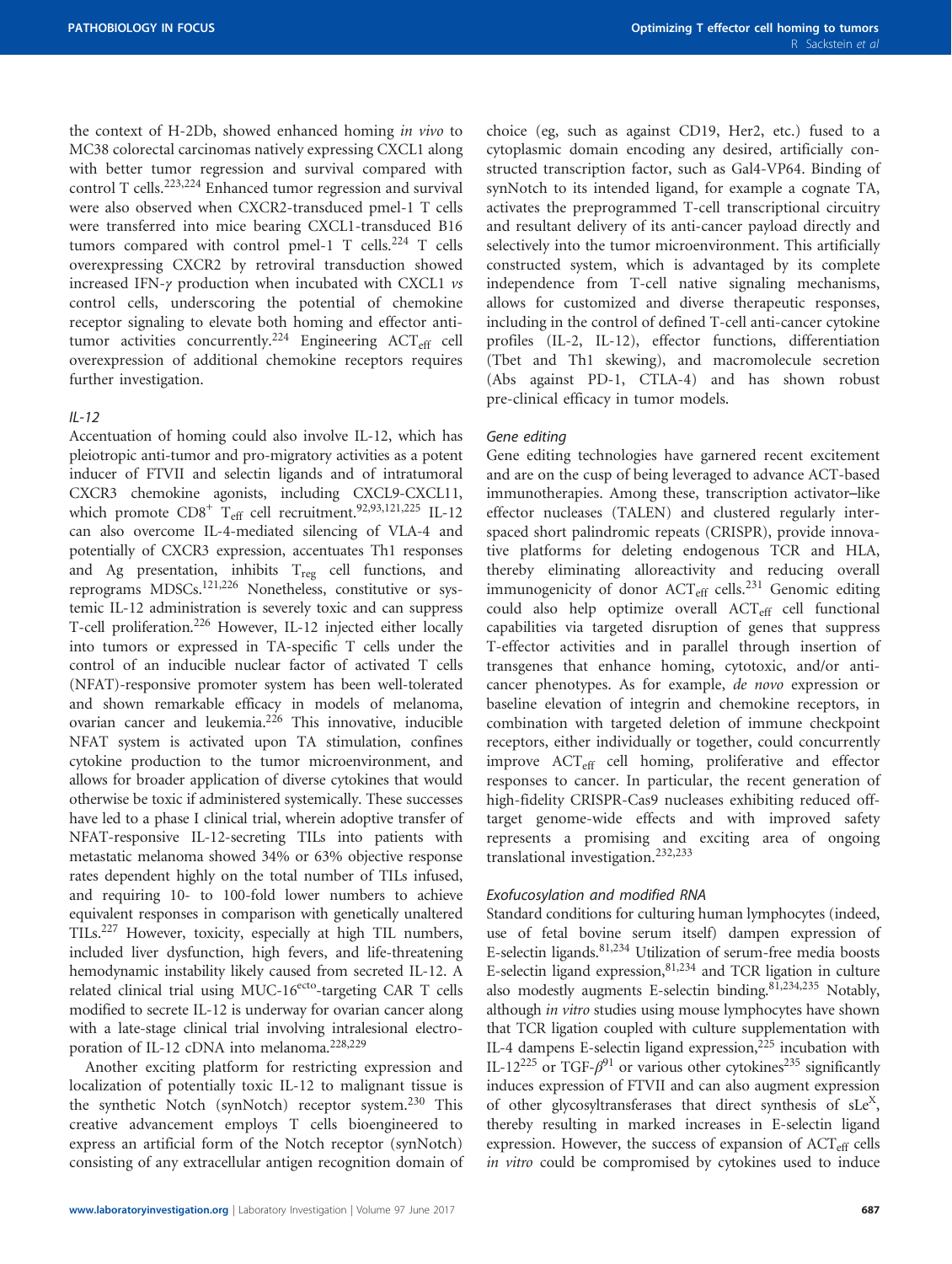glycosyltransferases that could result in cytokine-mediated undesired biologic effects, including polarization of cells, epigenetic changes, and alterations in cell viability. To overcome these shortfalls, we have developed two alternative approaches to enforce expression of E-selectin ligands based on glycosyltransferase-driven glycan engineering of  $sLe^{X}$  display: (1) Cell-extrinsic glycosylation via glycosyltransferase-programmed stereosubstitution (GPS); and (2) Cell-intrinsic glycosylation via transfection with modified mRNA (mod-RNA) that encodes requisite glycosyltransferase(s). With regards to the former, we have developed soluble  $\alpha$ 1,3FT's together with optimized reaction conditions to achieve highly efficient  $\alpha(1,3)$ -fucosylation (' $\alpha(1,3)$ -exofucosylation') of the surface of viable cells.<sup>236</sup> The 'GPS technology' enforces expression of sLe<sup>X</sup> determinants on cell surface glyoproteins and glycolipids that carry the requisite acceptor glycan known as a 'sialylated type-2 lactosamine' terminus: NeuAc  $\alpha$ (2-3)-Gal  $\beta$ (1-4)-GlcNAc  $\beta$ (1-R); fucosylation of the N-acetylglucosamine (GlcNAc) within this trisaccharide core in  $\alpha(1,3)$  linkage yields the canonical E-selectin-binding determinant  $sLe<sup>X</sup>$ (NeuAc $\alpha$ (2–3)Gal  $\beta$ (1-4)[Fuc $\alpha$ (1–3)]GlcNAc  $\beta$ (1-R). This approach has been used to generate E-selectin-binding activity on a variety of human cells, including hematopoietic stem cells,<sup>237</sup> mesenchymal stem cells,<sup>238</sup> neural stem cells,<sup>239</sup> and lymphocytes, $240$  in each case conferring highly robust homing of cells to tissues whose endothelial beds express E-selectin. In a complementary strategy, we have in vitro-transcribed mRNA that encodes FTVI; this synthetic mRNA includes modified cytidine and uridine nucleotides (ie, modified RNA, 'mod-RNA') that help the mRNA elude host cell anti-viral defenses. Transfection of this mod-RNA enforces transient Golgi expression of FTVI, thereby engendering  $sLe^{X}$  decorations on scaffold glycoproteins and glycolipids, with resultant creation of E-selectin ligands[.241](#page-27-0) In a direct comparison of extrinsic (GPS-enforced) and intrinsic (mod-RNA-enforced) fucosylation using human mesenchymal stem cells, we observed that both approaches yielded equivalently high E-selectin ligand expression, but there were marked differences in the kinetics and persistence of E-selectin-binding activity: exofucosylation yielded a 24–48 h duration of E-selectin binding, whereas mod-RNA allowed for a 5-day duration of binding activity. However, for purposes of enforcing  $sLe^{X}$  expression on lymphocytes for ACT indications, the GPS-based exofucosylation strategy would be more favorable as it avoids the need to achieve transfection-related cell manipulations (which requires electroporation in human lymphocytes) and it also avoids potential risks in introduction of nucleic acids and their product(s) into cells, including coincident induction of host viral defense responses and potential disruption of Golgi glycosylation networks.

A major advantage of enforced expression of HCELL, the E-selectin-reactive glycoform of CD44, on cell surfaces is that CD44 forms a bimolecular complex with VLA-4, and ligation of CD44 induces VLA-4 activation in the absence of chemokine signaling. From the very earliest observations of patients with congenital absence of  $\beta$ 2 integrins (LAD I), it was recognized that these patients had, surprisingly, lesser deficits than expected in cell-mediated immunity.[242](#page-27-0)–<sup>244</sup> Subsequent studies provided direct evidence that absence of  $\beta$ 2-integrins did not impair LAD I lymphocyte binding to TNF- $\alpha$ -stimulated human endothelial cells.<sup>[245](#page-27-0)</sup> Thus, it has been known for decades that endothelial adherence and transendothelial migration of lymphocytes can occur readily in the absence of LFA-1. In elegant studies in the early 2000s, Spiegelman and colleagues observed that crosslinking of CD44 on lymphocytes was sufficient to induce VLA-4 activation and transmigration of cells across TNF-α-stimulated endothelial monolayers in absence of chemokine input.<sup>[246](#page-27-0),[247](#page-27-0)</sup> We explored the molecular basis of this effect using human mesenchymal stem cells, and found that engagement of CD44 triggers a Rap/Rac signaling-dependent upregulation of VLA-4 adhesiveness for its ligand VCAM-1, leading directly to transendothelial migration in the absence of chemokines.<sup>248</sup> We call this alternate migration cascade the 'Step-2 chemokine-bypass pathway' and it holds immense implications for the ability to direct lymphocyte trafficking to inflamed endothelial beds. Specifically, TNF- $\alpha$  induces expression of both E-selectin and VCAM-1 on microvascular endothelial cells, and, therefore, GPS-enforced expression of HCELL on lymphocytes (all of which constitutively express VLA-4) will prime trafficking of such cells to inflammatory sites; eg, HCELL engagement on E-selectin induces VLA-4 activation with subsequent lymphocyte firm adherence on VCAM-1 followed by extravasation. Thus, enforced expression of HCELL on the surfaces of  $ACT_{\text{eff}}$  cells is a readily translatable roadmap for improving the delivery of systemically administered cells to sites where they are needed. Most importantly, the ability to improve localization of cells by enforcing E-selectin ligand expression, thereby enabling their tropism to E-selectin/VCAM-1-bearing endothelial beds, should allow for decreased numbers of infused cells needed to get an immunotherapeutic response, and, concomitantly, decreased numbers of cells needing to be expanded in vitro.

#### Systemic Elevation of Tumor Microvascular Homing Molecules

#### Induction of adhesive mediators

Sensitizing tumors for allowance of enhanced  $T_{\text{eff}}$  cell infiltration could be accomplished through normalization and even reversal of adhesion molecule downregulation by various strategies. For instance, endothelial adhesive proteins in B16 melanoma and various tumor models have been upregulated in response to radiation therapy and angiogenic inhibitors, such as Anginex and anti-VEGF mAbs.[153](#page-25-0)[,169,](#page-26-0)[249](#page-27-0) As VEGF has pleiotropic cancer-promoting properties in downregulation of tumor endothelial adhesion molecule expression, induction of neoangiogenesis, and recruitment of  $T_{\text{regs}}$ and MDSCs, it has been a popular therapeutic target.<sup>[120](#page-25-0)</sup> Subjection of B16-OVA melanomas or colorectal carcinomas to IL-6 and systemic thermal therapy (STT), whereby core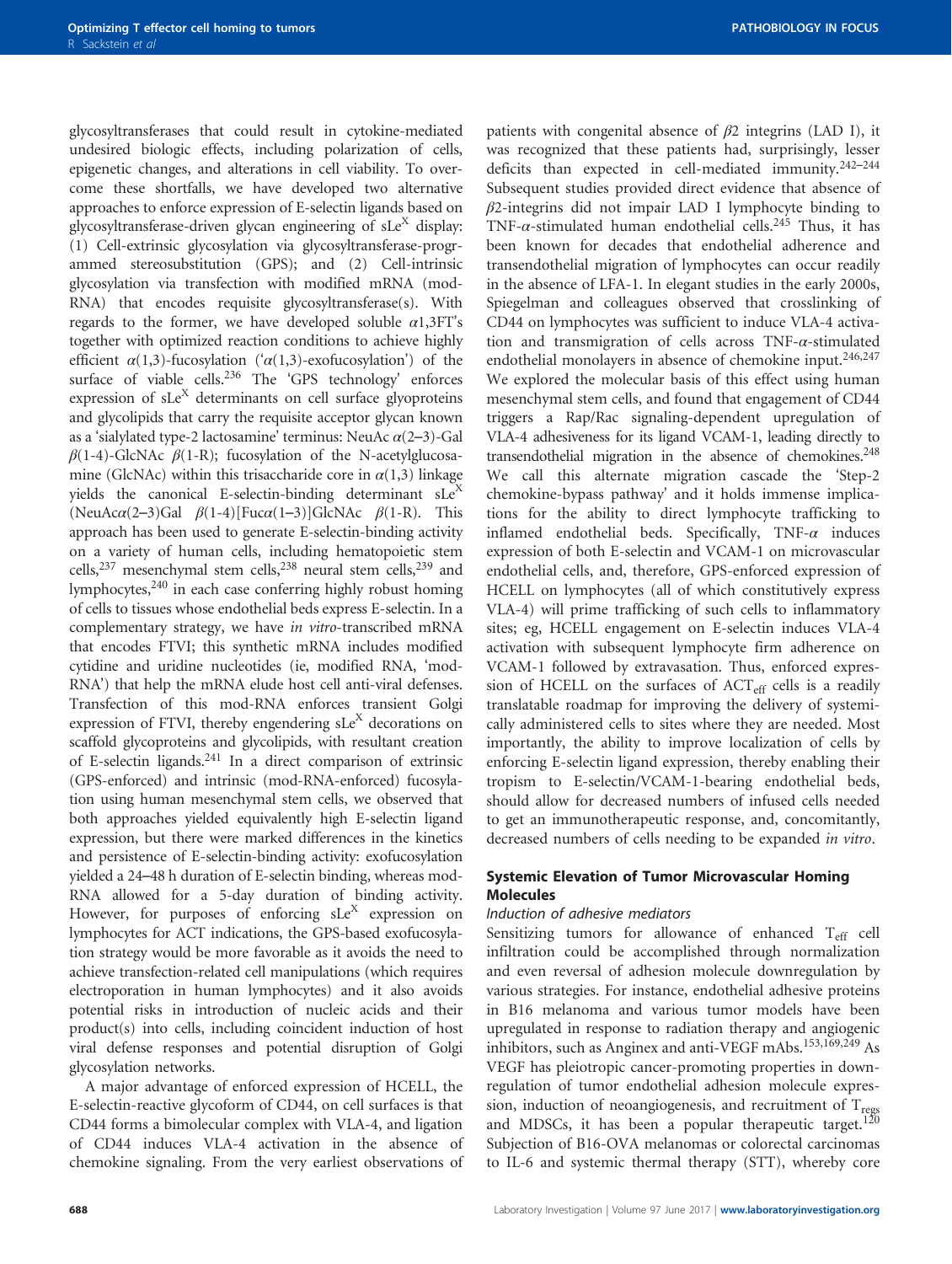temperature was raised to 39.5 °C  $\pm$  0.5 °C for 6 h, resulted in induction of E/P-selectin and ICAM-1 expression, promotion of  $CD8<sup>+</sup>$  T<sub>eff</sub> cell rolling, adhesion and extravasation through tumor microvessels, and reduced tumor growth.<sup>[104](#page-24-0)</sup> Systemic application of the BQ-788 inhibitory peptide against the endothelin B receptor, which is upregulated in the vasculature of diverse cancers, reversed endothelial ICAM-1 downregulation, increased T-cell-ICAM-1 endothelial adhesion, and augmented T-cell homing and cancer vaccine efficacy in models of ovarian and cervical cancer.<sup>[154](#page-25-0)</sup> Treatment with the TLR7 agonist, Imiquimod, or TNF- $\alpha$  upregulated microvascular E-selectin and increased CLA CD8<sup>+</sup> T-cell recruit-ment in SCC.<sup>[170](#page-26-0)</sup> TNF- $\alpha$  fusion peptides able to bind selectively to neoangiogenic vessels are also promising in that TNF- $\alpha$  fused to a Cys-Asn-Gly-Arg-Cys (NGR) sequence (NGR-TNF) bound a CD13 isoform on tumor endothelium, and even at low doses increased VCAM-1 and ICAM-2 levels, chemokine expression, T-cell homing, and improved cancer vaccine and adoptive immunotherapy in models of melanoma and other cancers.[120](#page-25-0) Other TNF fusions, including TNF-RGR or a TNF-Ab variable peptide, are also under study.<sup>[120](#page-25-0)</sup> The systemic application of CpG, a TLR9 agonist, induced ICAM-1 and VCAM-1 expression on tumor vessels.<sup>[151](#page-25-0)</sup> Systemic triple cocktails of IFN- $\alpha$ , poly-I:C (TLR3 ligand) and cyclooxygenase (COX) inhibitors, which activated NF-κb selectively in both CAFs and infiltrating inflammatory cells, enhanced expression of T<sub>eff</sub> cell-attracting chemokines, CCL5 and CXCL9-10, and suppressed local CCL22, a  $T_{reg}$ -attracting chemokine.[250](#page-27-0) Pre-conditioning with IFN-γ-elevated intratumoral expression of three CXCR3 ligands, CXCL9-CXCL11, leading to increased T<sub>eff</sub> cell homing.<sup>[251](#page-27-0)</sup>

Nonetheless, a drawback of the preconditioning strategies above has been the paucity of angiogenic vessels present in some tumors, which renders the lesional environment resistant to T-cell infiltration irrespective of endothelial levels of adhesion molecules. Another limitation is that as described in Part II, tumors contain multiple types of perfused vascular channels, including VM, HEV-like and lymphatic vessels, several of which may be anergic to angiogenic-induced adhesion upregulation. Finally, both radiation and anti-angiogenic therapies have in some instances augmented tumor cellintrinsic homing signatures and consequent invasion and metastasis.252–[255](#page-27-0) These adverse side effects partly underlie the moderate or variable efficacy of conventional radiation and anti-angiogenic therapies and rationalize for implementation either transiently and/or at low doses, strategies which have proven efficacious in some tumor settings.[174,](#page-26-0)[256](#page-28-0)

#### TA normalization and cancer vaccines

As noted above, anti-tumor  $T_{\text{eff}}$  cell strategies depend on TCR recognition of unique TAs for optimal responses. Consistently,  $CD8<sup>+</sup>$  T<sub>eff</sub> cells better infiltrate B16 melanomas engineered to artificially express a strong neoantigen, OVA, in comparison with the poorly immunogenic parental B16 line.[144](#page-25-0) Other implantable tumor models have revealed similar findings.<sup>[257](#page-28-0)</sup> However, many tumors are poorly immunogenic in part due to reduced TA-HLA expression as a means to evade TCR-targeted recognition and tumor elimination. For instance, highly immunogenic TAs found in melanoma and other cancers, like NY-ESO-1, are expressed often at low or nil levels due to epigenetic histone deacetylation or hypermethylation of the promoter.<sup>[258](#page-28-0),[259](#page-28-0)</sup> Reactivation of TA expression and consequent responsiveness to adoptively transferred NY-ESO-1-specific TCR<sub>gm</sub> lymphocytes has been accomplished with demethylating agents and histone deacetylase inhibitors.[258,260](#page-28-0) Such TA normalization strategies could be combined with TIL and ACT directed approaches and tumor/tumor endothelial vaccines.<sup>[162](#page-26-0),[173](#page-26-0)</sup> Some cancer vaccines have taken advantage of the upregulation of TAs on tumor angiogenic microvessels in comparison with normal endothelium. Accordingly, cancer vaccines targeting endothelial VEGF/VEGFR, bFGF/FGFR,  $\alpha_{\rm V}\beta_3$ , angiomotin, and endoglin among others, have all shown success in pre-clinical or clinical trial cancer studies despite overlapping TA expression on normal vasculature.<sup>[162](#page-26-0),[173](#page-26-0)</sup> Another exciting cancer vaccine, ValloVax, exploits the Ag rich profile found in highly proliferative human placental endothelial cells which approximates that of tumor endothelium.[162,173](#page-26-0)

#### Immune effector and cytotoxic boosters

Systemic treatments that could improve immunotherapy independent of and/or in addition to induction of homing potential with lesser toxicity than IL-12 have included conventional IL-2 and more recently IL-7 or IL-15 therapies. These cytokines not only potentiate FTVII and selectin ligand expression but also act as adjuvants in cancer vaccine therapies and enhance anti-tumor  $T_{\text{eff}}$  cell responses through promotion of  $CD4^+$  and  $CD8^+$  T-cell activation, proliferation, survival, effector function, and/or differentiation into Th17 subsets.<sup>[90](#page-24-0),[261](#page-28-0)–265</sup> Depletion of T<sub>reg</sub> cells either by systemic administration of anti-CD25 mAbs or of IL-2-diptheria toxin fusion proteins prior to ACT infusion has had some success in partly controlling progression of melanoma and other cancers.<sup>266,267</sup> As TGF- $\beta$  is one of the most potent orchestrators of tumor-immune evasion due to its suppression of T-cell proliferation, activation, and of release of cytotoxic factors, including perforin, granzyme A, granzyme B, FasL, and IFN-γ, strategies focused on interfering with TGF- $\beta$  have garnered much attention.<sup>[268](#page-28-0)</sup> Systemic neutralization of TFG- $\beta$  or of its signaling pathways can restore T-cell-mediated tumor clearance.<sup>[268](#page-28-0)</sup> Similarly, Galectin-1 (Gal-1) and other members of its  $\beta$ -galactoside-binding family, which are secreted by melanoma cells and various tumor types, tumor endothelium, and stromal cells, bind T-cell subsets to induce localized apoptosis, and/or skewing towards an immunosuppressive IL-4, IL-10, TGF- $\beta$ , T<sub>reg</sub> cell high tumor microenvironment.<sup>[269](#page-28-0)–272</sup> Therapeutic suppression of T-cell Gal-1-binding determinants, with the metabolic inhibitor peracetylated 4-fluoro-glucosamine (4-F-GlcNAc), decreased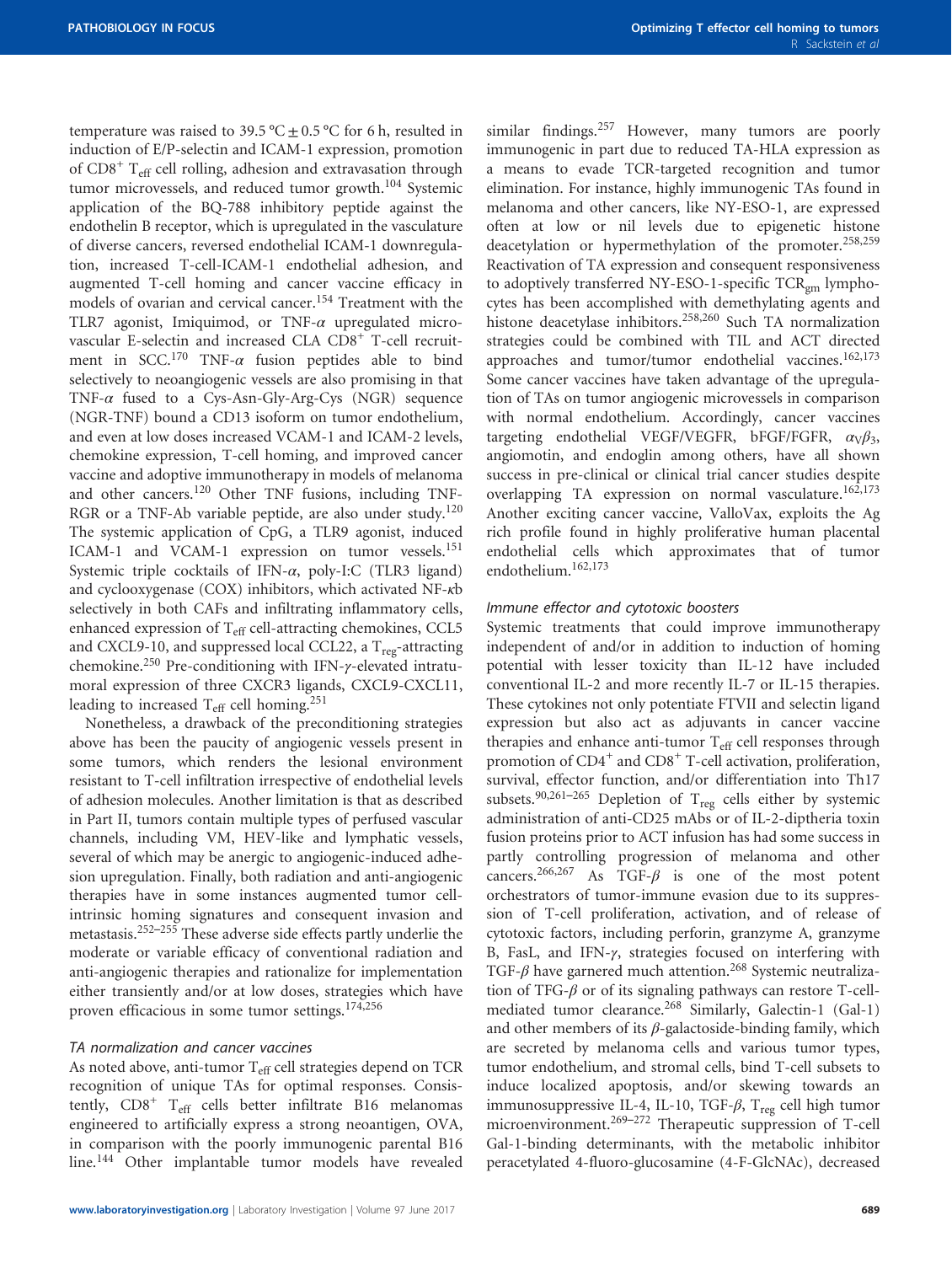IL-10, increased IFN-γ and infiltration of tumor-specific cytotoxic T cells, and reduced melanoma growth.[271](#page-28-0),[272](#page-28-0) Gal-1 activities were not limited only to TILs as its binding to melanoma-expressed MCAM-1 directly upregulated tumor cell adhesion and migration.[273](#page-28-0) Interestingly, localized radiation therapy has shown promise in clearance of metastatic disease even in distant, nonirradiated regions via the abscopal effect, an incompletely understood, immune-dependent mechanism requiring further investigation.[274](#page-28-0)–<sup>276</sup>

#### CONCLUSIONS AND FUTURE PERSPECTIVES

Cancer immunotherapy is an exciting, multidisciplinary arena holding unprecedented promise for late-stage cancer patients. Unlike most conventional systemic therapies suffering from toxicity and non-selectivity, for example chemo/radiotherapeutic regimens, T<sub>eff</sub> cells are special in their capacity to home with high specificity to and penetrate nearly any anatomical space given the correct innate or engineered 'zip code', even in some cases entering previously discounted immune-privileged sites like the central nervous system, eyes, or testes.[226](#page-27-0),[277](#page-28-0) This potent homing capability may be exploited to eradicate not only primary brain or testicular tumors in typically less-accessible sites but also widespread metastases. Cytotoxic T<sub>eff</sub> cells can kill malignant targets within minutes, even in as little as five.<sup>[119](#page-25-0)</sup> Leveraging these pre-existing evolutionary assets as they relate to profound T-cell homing and cytotoxic potentials will undoubtedly 'TIL't the balance towards exponential improvement of more efficient and safer cancer therapies able to synergize with clinically-approved immune checkpoint mAbs and others. Such ventures will require advancing mechanistic knowledge of the cellular and molecular components impacting  $T_{\text{eff}}$  cell traffic-control. In this review, we have attempted to encapsulate this knowledge as it relates to the promise as well as future challenges of cancer immunotherapy.

Pertinent for optimization of ACT<sub>eff</sub> cell immunotherapeutic homing will be the delineation of T-cell subsets having the highest anti-cancer clinical activity. Namely, T cells in the earliest stages of differentiation (naive or central memory) have shown the greatest efficacy and persistence in ACT regimens as progressive terminal T-cell differentiation or exhaustion causes paradoxical loss of anti-tumor power through impairments in TCR signaling, and/or via reductions in either cytolytic activities, IL-2 and IFN-γ production, and adhesion, and/or entry into both pro-apoptotic and anti-proliferative programs.<sup>[278,279](#page-28-0)</sup> Conversely, reduced differentiation may also coincide with lowered expression of tissuehoming molecules and trafficking potential. Thus, diverse T-cell subsets over a range of differentiation states may be optimal, as both speculated and evidenced by findings that  $CDS<sup>+</sup>$  T<sub>em</sub> and T<sub>eff</sub> cell cooperativity were needed for longterm tumor control in responding melanoma patients and that  $CD8<sup>+</sup>$  T<sub>cm</sub> cells showed better anti-melanoma activity than did naive T cells.<sup>[185,](#page-26-0)[280](#page-28-0)</sup> Accessory help provided by tumor-specific CD4<sup>+</sup> lymphocytes is another consideration

based on their noted presence in at least 20% of metastatic melanomas and well-recognized roles in orchestration of immune anti-tumor activities.<sup>[281](#page-28-0)</sup> Finally, choice of CD8<sup>+</sup> Tc and CD4<sup>+</sup> Th cell type and respective ratios will also factor heavily in ACT bolus preparations. Thus, current ACT derivations involving T-cell isolation, subset selection, cell combinations/ratio utilization, and expansion require updating and revision to reflect these important considerations in the pursuit of ACT optimization.<sup>[278](#page-28-0)</sup>

Equally prominent are questions pertaining to which homing molecules on T cells and cognate tumor and endothelial ligands should dominate therapeutic and bioengineering schemas. Comparative transcriptome and proteomics-based analyses of both homing molecule identity and expression on tumor vs normal endothelial vessels could prove useful in solidifying these candidates. As we have noted however, the multiplicity, variability, overlap, and redundancy of possible adhesive and signaling agonists of T cells and lesions are not just daunting and intimidating, but have also obscured their hierarchical and relative contributions. Therefore, understanding which imprinted homing molecules confer T<sub>eff</sub> cell organotropic selectivity would offer therapeutic options for fine-tuning TIL and  $ACT_{eff}$  cell trafficking patterns to tissue-specific tumor venues [\(Tables 1 and 2](#page-2-0); [Figures 1](#page-3-0)–3). Conversely, patients with advanced, late-stage cancers exhibiting widespread metastases over multiple organs might benefit less from the compartmentalized homing strategies described above and more from unrestricted, broad dispersal into multiple tissues. Such pervasive homing might be accomplished as illustrated in [Figure 4](#page-16-0) via combinatorial upregulation of just a few of the most dominant and indiscriminate adhesive molecules known to date, among which include and we propose might involve HCELL, the most potent E/L-selectin ligand, PSGL-1, which when sulfated and heavily sialofucosylated recognizes all three (E/P/L) selectins,  $\alpha_M \beta_2$  (Mac-1), a hematopoietic proadhesive/migratory integrin with extremely broad specificity for structurally diverse endothelial and ECM ligands, and/or  $\alpha_{V}\beta_{3}$ , although not natively expressed on T cells is commonly upregulated on a plethora of highly aggressive cancer types where it binds multiple endothelial ligands different from Mac-1 and facilitates metastasis.<sup>[40](#page-23-0)[,282](#page-28-0)–288</sup> Integrins of the  $\beta_2$ subset are of particular significance as their principal cognate ligand, ICAM-1, is generally expressed on tumor endothelium at far greater levels than VCAM-1 or MAdCAM-1.[289](#page-28-0) Moreover, HCELL, PSGL-1, LFA-1 (as well as the TCR and possibly TCRgm), can prime integrin-induced stable adhesion and/or transmigration independently of chemokine signaling.[132](#page-25-0) As expression of E-selectin dominates T-cell recruitment in humans (as opposed to in mice where P-selectin also contributes), HCELL might supersede P-selectin ligands like PSGL-1 in its ability to broadly disperse TIL and ACTeff cells into metastases. Caution in augmenting PSGL-1 function is also warranted given one recent landmark study implicating it in master upregulation of multiple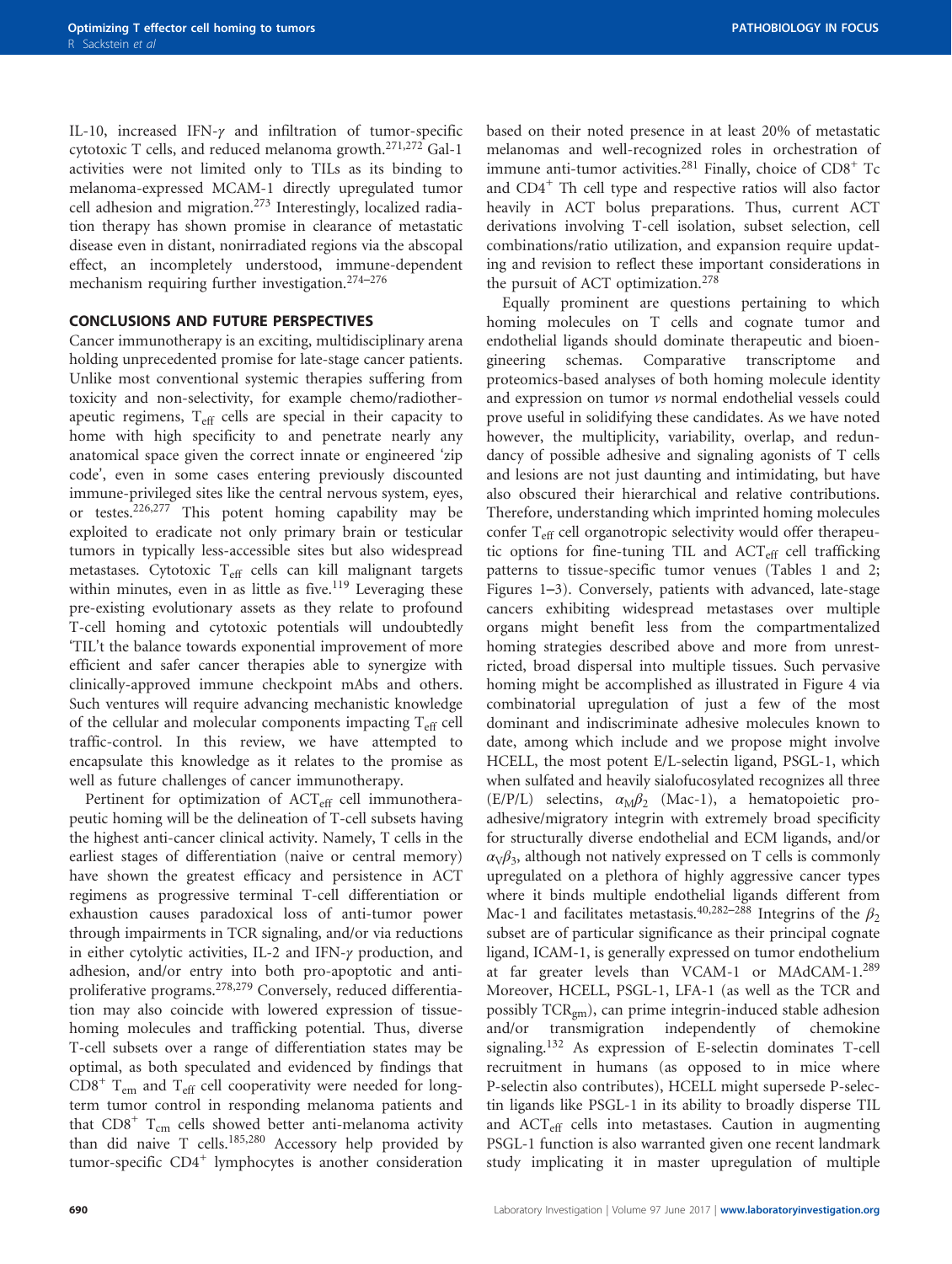<span id="page-22-0"></span>immune checkpoint receptors and in inhibition of prosurvival and effector  $CD4^+$  and  $CD8^+$  T-cell pathways.<sup>[63](#page-23-0),[128](#page-25-0)</sup> Additional ACT iterations could incorporate accessory homing support not only from natively expressed and/or artificial elevation of both VLA-4 and LFA-1 but also from native or engineered variants of the TCR,  $TCR<sub>gm</sub>$ , or CAR, from VLA-6, CD44v10, and uPAR, and unexpectedly from immunoregulators recently implicated in T-cell adhesion or migration, such as co-stimulatory CD28 and OX40 and coinhibitory PD-1, CTLA-4, and Tim- $1<sup>5</sup>$  Inclusion of chemokine/chemokine receptors with preference for particular cancer signatures could prompt unrestricted homing to widely dispersed metastases as well as prime TIL and  $ACT_{eff}$ cell integrin activation.

Regarding strategies to augment homing efficacy of  $ACT_{\text{eff}}$ cells to melanoma lesions specifically, and considering that  $CD8<sup>+</sup>$  T<sub>eff</sub> cells innately already express some though variable levels of homing molecules, including though perhaps suboptimal levels of TCR, sLe<sup>X</sup>-bearing PSGL-1, LFA-1, VLA-4, CXCR3, and CCR5, we hypothesize that genetic induction of diverse melanoma-reactive TCR's (and/or CAR) along with enforced expression of a more diverse repertoire of homing molecules such as HCELL, Mac-1,  $\alpha_{V}\beta_{3}$ , CXCR1, and CXCR2 on lesser-differentiated, more proliferative  $T_{\text{eff}}$  and Tem cell subset mixtures might provide superior, broad-based penetration and tumoricidal effects into widely dispersed lesions [\(Figure 4\)](#page-16-0). Further enhancement of either TIL or ACT intralesional targeting could be prompted by systemic preconditioning with angiogenic inhibitors to normalize melanoma microvascular ligand expression and, at low doses or delivered transiently, might reduce likelihood of unwanted pro-metastatic side effects observed previously [\(Figure 4\)](#page-16-0). Concurrent introduction of inducible-suicide genes into T cells would help protect against cytokine storms and other associated ACT pathologies. Combinatorial inclusion of inducible cytokines known to enhance T-cell homing and/ or effector functions, such as IL-2, IL-7, IL-12, or IL-15, along with  $T_{\text{reg}}$  cell and MDSC depletion regimens, immune checkpoint blockers, melanoma vaccines, and radiation therapy (abscopal effect) could synergize with engineered ACT<sub>eff</sub> cell trafficking constituents described above to further enhance widespread T<sub>eff</sub> cell homing and also aid T-cell proliferative and effector phenotypes. This combinatorial approach would afford a diverse menu of homing, effector, cytotoxic, and memory activities in realization of complete immunotherapeutic success against late-stage cancers. With greater consideration of these issues and with application of evolving technologies (eg, GPS) to alter expression/function of homing molecules, such customized pathway(s) may secure and help fully realize the curative potential of immunotherapy in malignant diseases.

#### ACKNOWLEDGMENTS

We apologize to colleagues whose studies were not cited because of space limitations. We thank Drs George Murphy and Mariana Silva for their helpful reviews of the manuscript during various stages of its composition. Our research is supported by the National Institutes of Health National Heart Lung Blood Institute grant PO1 HL107146 (Program of Excellence in Glycosciences), the Team Jobie Fund (RS), and a Faye Geronemus Leukemia Research Fund (to RS), a Milstein Research Scholar Award from the American Skin Association, a Research Grant from the Dermatology Foundation, and a Fund to Sustain Research Excellence from the Brigham Research Institute (to TS), a Young Investigator Award from the Merck-Melanoma Research Alliance, a Research Scholar Grant from the V Foundation for Cancer Research, a Melanoma Research Scholar Award from the Rochester Melanoma Action Group/Outrun the Sun (to TS and SRB), and a Research Contract with Compass Therapeutics LLC (to SRB).

#### DISCLOSURE/CONFLICT OF INTEREST

According to the National Institutes of Health policies and procedures, the Brigham & Women's Hospital has assigned intellectual property rights regarding HCELL and GPS to the inventor (RS), who may benefit financially if the technology is licensed. RS's ownership interests were reviewed and are managed by the Brigham and Women's Hospital and Partners HealthCare in accordance with their conflict of interest policy. The remaining authors declare no conflict of interest.

- 1. Papaioannou NE, Beniata OV, Vitsos P, et al. Harnessing the immune system to improve cancer therapy. Ann Transl Med 2016;4:261.
- Khalil DN, Smith EL, Brentiens RJ, et al. The future of cancer treatment: immunomodulation, CARs and combination immunotherapy. Nat Rev Clin Oncol 2016;13:273–290.
- 3. Houot R, Schultz LM, Marabelle A, et al. T-cell-based Immunotherapy: adoptive cell transfer and checkpoint inhibition. Cancer Immunol Res 2015;3:1115–1122.
- 4. Lee N, Zakka LR, Mihm Jr MC , et al. Tumour-infiltrating lymphocytes in melanoma prognosis and cancer immunotherapy. Pathology 2016;48:177–187.
- 5. Fu H, Ward EJ, Marelli-Berg FM. Mechanisms of T cell organotropism. Cell Mol Life Sci 2016;73:3009–3033.
- Marelli-Berg FM, Cannella L, Dazzi F, et al. The highway code of T cell trafficking. J Pathol 2008;214:179–189.
- 7. Fu H, Wang A, Mauro C, et al. T lymphocyte trafficking: molecules and mechanisms. Front Biosci 2013;18:422–440.
- Peschon JJ, Slack JL, Reddy P, et al. An essential role for ectodomain shedding in mammalian development. Science 1998;282:1281–1284.
- 9. Peske JD, Woods AB, Engelhard VH. Control of CD8 T-cell infiltration into tumors by vasculature and microenvironment. Adv Cancer Res 2015;128:263–307.
- 10. Pardoll DM. The blockade of immune checkpoints in cancer immunotherapy. Nat Rev Cancer 2012;12:252–264.
- 11. Topalian SL, Drake CG, Pardoll DM. Immune checkpoint blockade: a common denominator approach to cancer therapy. Cancer Cell 2015;27:450–461.
- 12. Buque A, Bloy N, Aranda F, et al. Trial watch: immunomodulatory monoclonal antibodies for oncological indications. Oncoimmunology 2015;4:e1008814.
- 13. Kleffel S, Posch C, Barthel SR, et al. Melanoma cell-intrinsic PD-1 receptor functions promote tumor growth. Cell 2015;162:1242–1256.
- 14. Haanen JB, Baars A, Gomez R, et al. Melanoma-specific tumorinfiltrating lymphocytes but not circulating melanoma-specific T cells may predict survival in resected advanced-stage melanoma patients. Cancer Immunol Immunother 2006;55:451–458.
- 15. Pages F, Galon J, Dieu-Nosjean MC, et al. Immune infiltration in human tumors: a prognostic factor that should not be ignored. Oncogene 2010;29:1093–1102.
- 16. Agace WW. T-cell recruitment to the intestinal mucosa. Trends Immunol 2008;29:514–522.
- 17. Gorfu G, Rivera-Nieves J, Ley K. Role of beta7 integrins in intestinal lymphocyte homing and retention. Curr Mol Med 2009;9:836–850.
- 18. Marsal J, Agace WW. Targeting T-cell migration in inflammatory bowel disease. J Intern Med 2012;272:411–429.
- 19. Briskin M, Winsor-Hines D, Shyjan A, et al. Human mucosal addressin cell adhesion molecule-1 is preferentially expressed in intestinal tract and associated lymphoid tissue. Am J Pathol 1997;151:97–110.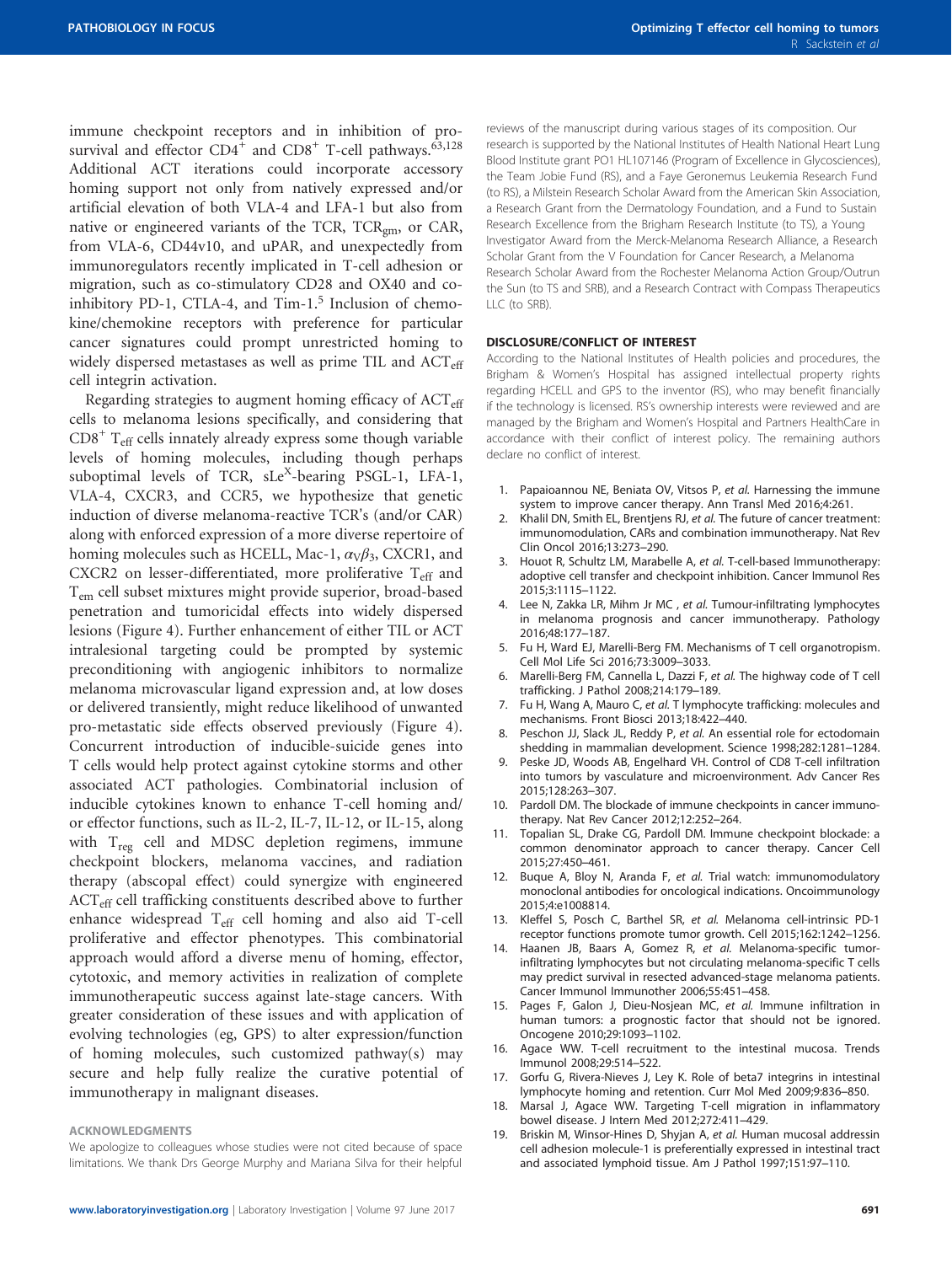- <span id="page-23-0"></span>20. Wright N, Hidalgo A, Rodriguez-Frade JM, et al. The chemokine stromal cell-derived factor-1 alpha modulates alpha 4 beta 7 integrinmediated lymphocyte adhesion to mucosal addressin cell adhesion molecule-1 and fibronectin. J Immunol 2002;168:5268–5277.
- 21. Heidemann J, Ogawa H, Rafiee P, et al. Mucosal angiogenesis regulation by CXCR4 and its ligand CXCL12 expressed by human intestinal microvascular endothelial cells. Am J Physiol Gastrointest Liver Physiol 2004;286:G1059–G1068.
- 22. Oyama T, Miura S, Watanabe C, et al. CXCL12 and CCL20 play a significant role in mucosal T-lymphocyte adherence to intestinal microvessels in mice. Microcirculation 2007;14:753–766.
- 23. de Paz JL, Moseman EA, Noti C, et al. Profiling heparin-chemokine interactions using synthetic tools. ACS Chem Biol 2007;2:735–744.
- 24. Ericsson A, Arya A, Agace W. CCL25 enhances CD103-mediated lymphocyte adhesion to E-cadherin. Ann N Y Acad Sci 2004;1029: 334–336.
- 25. Rivera-Nieves J, Olson T, Bamias G, et al. L-selectin, alpha 4 beta 1, and alpha 4 beta 7 integrins participate in CD4+ T cell recruitment to chronically inflamed small intestine. J Immunol 2005;174:2343–2352.
- 26. Apostolaki M, Manoloukos M, Roulis M, et al. Role of beta7 integrin and the chemokine/chemokine receptor pair CCL25/CCR9 in modeled TNF-dependent Crohn's disease. Gastroenterology 2008; 134:2025–2035.
- 27. Bell LV, Else KJ. Mechanisms of leucocyte recruitment to the inflamed large intestine: redundancy in integrin and addressin usage. Parasite Immunol 2008;30:163–170.
- 28. Dogan A, MacDonald TT, Spencer J. Ontogeny and induction of adhesion molecule expression in human fetal intestine. Clin Exp Immunol 1993;91:532–537.
- 29. Girard JP, Moussion C, Forster R. HEVs, lymphatics and homeostatic immune cell trafficking in lymph nodes. Nat Rev Immunol 2012;12: 762–773.
- 30. Miyasaka M, Tanaka T. Lymphocyte trafficking across high endothelial venules: dogmas and enigmas. Nat Rev Immunol 2004;4:360–370.
- 31. Rivera-Nieves J, Burcin TL, Olson TS, et al. Critical role of endothelial P-selectin glycoprotein ligand 1 in chronic murine ileitis. J Exp Med 2006;203:907–917.
- 32. Forster R, Davalos-Misslitz AC, Rot A. CCR7 and its ligands: balancing immunity and tolerance. Nat Rev Immunol 2008;8:362–371.
- 33. Bromley SK, Mempel TR, Luster AD. Orchestrating the orchestrators: chemokines in control of T cell traffic. Nat Immunol 2008;9:970–980.
- 34. Griffith JW, Sokol CL, Luster AD. Chemokines and chemokine receptors: positioning cells for host defense and immunity. Annu Rev Immunol 2014;32:659–702.
- 35. Shiow LR, Rosen DB, Brdickova N, et al. CD69 acts downstream of interferon-alpha/beta to inhibit S1P1 and lymphocyte egress from lymphoid organs. Nature 2006;440:540–544.
- 36. Cyster JG. Chemokines and the homing of dendritic cells to the T cell areas of lymphoid organs. J Exp Med 1999;189:447–450.
- 37. Lanzavecchia A, Sallusto F. Understanding the generation and function of memory T cell subsets. Curr Opin Immunol 2005;17: 326–332.
- 38. Sigmundsdottir H, Pan J, Debes GF, et al. DCs metabolize sunlightinduced vitamin D3 to 'program' T cell attraction to the epidermal chemokine CCL27. Nat Immunol 2007;8:285–293.
- 39. Denucci CC, Mitchell JS, Shimizu Y. Integrin function in T-cell homing to lymphoid and nonlymphoid sites: getting there and staying there. Crit Rev Immunol 2009;29:87–109.
- 40. Barthel SR, Gavino JD, Descheny L, et al. Targeting selectins and selectin ligands in inflammation and cancer. Expert Opin Ther Targets 2007;11:1473–1491.
- 41. Lalor PF, Lai WK, Curbishley SM, et al. Human hepatic sinusoidal endothelial cells can be distinguished by expression of phenotypic markers related to their specialised functions in vivo. World J Gastroenterol 2006;12:5429–5439.
- 42. Chong BF, Murphy JE, Kupper TS, et al. E-selectin, thymus- and activation-regulated chemokine/CCL17, and intercellular adhesion molecule-1 are constitutively coexpressed in dermal microvessels: a foundation for a cutaneous immunosurveillance system. J Immunol 2004;172:1575–1581.
- 43. Sackstein R. The lymphocyte homing receptors: gatekeepers of the multistep paradigm. Curr Opin Hematol 2005;12:444–450.
- 44. Yakubenia S, Frommhold D, Scholch D, et al. Leukocyte trafficking in a mouse model for leukocyte adhesion deficiency II/congenital disorder of glycosylation IIc. Blood 2008;112:1472–1481.
- 45. von Andrian UH, Mackay CR. T-cell function and migration. Two sides of the same coin. N Engl J Med 2000;343:1020–1034.
- 46. Guarda G, Hons M, Soriano SF, et al. L-selectin-negative CCR7- effector and memory CD8+ T cells enter reactive lymph nodes and kill dendritic cells. Nat Immunol 2007;8:743–752.
- 47. Sallusto F, Geginat J, Lanzavecchia A. Central memory and effector memory T cell subsets: function, generation, and maintenance. Annu Rev Immunol 2004;22:745–763.
- 48. Harlin H, Meng Y, Peterson AC, et al. Chemokine expression in melanoma metastases associated with CD8+ T-cell recruitment. Cancer Res 2009;69:3077–3085.
- 49. Bonecchi R, Bianchi G, Bordignon PP, et al. Differential expression of chemokine receptors and chemotactic responsiveness of type 1 T helper cells (Th1s) and Th2s. J Exp Med 1998;187:129–134.
- 50. Austrup F, Vestweber D, Borges E, et al. P- and E-selectin mediate recruitment of T-helper-1 but not T-helper-2 cells into inflammed tissues. Nature 1997;385:81–83.
- 51. Sasaki K, Zhu X, Vasquez C, et al. Preferential expression of very late antigen-4 on type 1 CTL cells plays a critical role in trafficking into central nervous system tumors. Cancer Res 2007;67:6451–6458.
- 52. Sasaki K, Pardee AD, Qu Y, et al. IL-4 suppresses very late antigen-4 expression which is required for therapeutic Th1 T-cell trafficking into tumors. J Immunother 2009;32:793–802.
- 53. Burbach BJ, Medeiros RB, Mueller KL, et al. T-cell receptor signaling to integrins. Immunol Rev 2007;218:65–81.
- 54. Mirenda V, Jarmin SJ, David R, et al. Physiologic and aberrant regulation of memory T-cell trafficking by the costimulatory molecule CD28. Blood 2007;109:2968–2977.
- 55. van Kooyk Y, van de Wiel-van Kemenade P, Weder P, et al. Enhancement of LFA-1-mediated cell adhesion by triggering through CD2 or CD3 on T lymphocytes. Nature 1989;342:811–813.
- 56. Walch JM, Zeng Q, Li Q, et al. Cognate antigen directs CD8+ T cell migration to vascularized transplants. J Clin Invest 2013;123: 2663–2671.
- 57. Dustin ML, Springer TA. T-cell receptor cross-linking transiently stimulates adhesiveness through LFA-1. Nature 1989;341:619–624.
- Raab M, Wang H, Lu Y, et al. T cell receptor "inside-out" pathway via signaling module SKAP1-RapL regulates T cell motility and interactions in lymph nodes. Immunity 2010;32:541–556.
- 59. Abram CL, Lowell CA. The ins and outs of leukocyte integrin signaling. Annu Rev Immunol 2009;27:339–362.
- Shulman Z, Cohen SJ, Roediger B, et al. Transendothelial migration of lymphocytes mediated by intraendothelial vesicle stores rather than by extracellular chemokine depots. Nat Immunol 2012; 13:67–76.
- 61. Atarashi K, Hirata T, Matsumoto M, et al. Rolling of Th1 cells via P-selectin glycoprotein ligand-1 stimulates LFA-1-mediated cell binding to ICAM-1. J Immunol 2005;174:1424–1432.
- 62. Marelli-Berg FM, Jarmin SJ. Antigen presentation by the endothelium: a green light for antigen-specific T cell trafficking? Immunol Lett 2004;93:109–113.
- 63. Barthel SR, Schatton T. Homing in on the sweet side of immune checkpoint biology. Immunity 2016;44:1083–1085.
- Yao L, Setiadi H, Xia L, et al. Divergent inducible expression of P-selectin and E-selectin in mice and primates. Blood 1999;94: 3820–3828.
- 65. Mondal N, Buffone Jr. A, Neelamegham S. Distinct glycosyltransferases synthesize E-selectin ligands in human vs. mouse leukocytes. Cell Adh Migr 2013;7:288–292.
- 66. Carlsen HS, Haraldsen G, Brandtzaeg P, et al. Disparate lymphoid chemokine expression in mice and men: no evidence of CCL21 synthesis by human high endothelial venules. Blood 2005;106: 444–446.
- 67. Liu Z, Miner JJ, Yago T, et al. Differential regulation of human and murine P-selectin expression and function in vivo. J Exp Med 2010;207:2975–2987.
- 68. Khatib AM, Auguste P, Fallavollita L, et al. Characterization of the host proinflammatory response to tumor cells during the initial stages of liver metastasis. Am J Pathol 2005;167:749–759.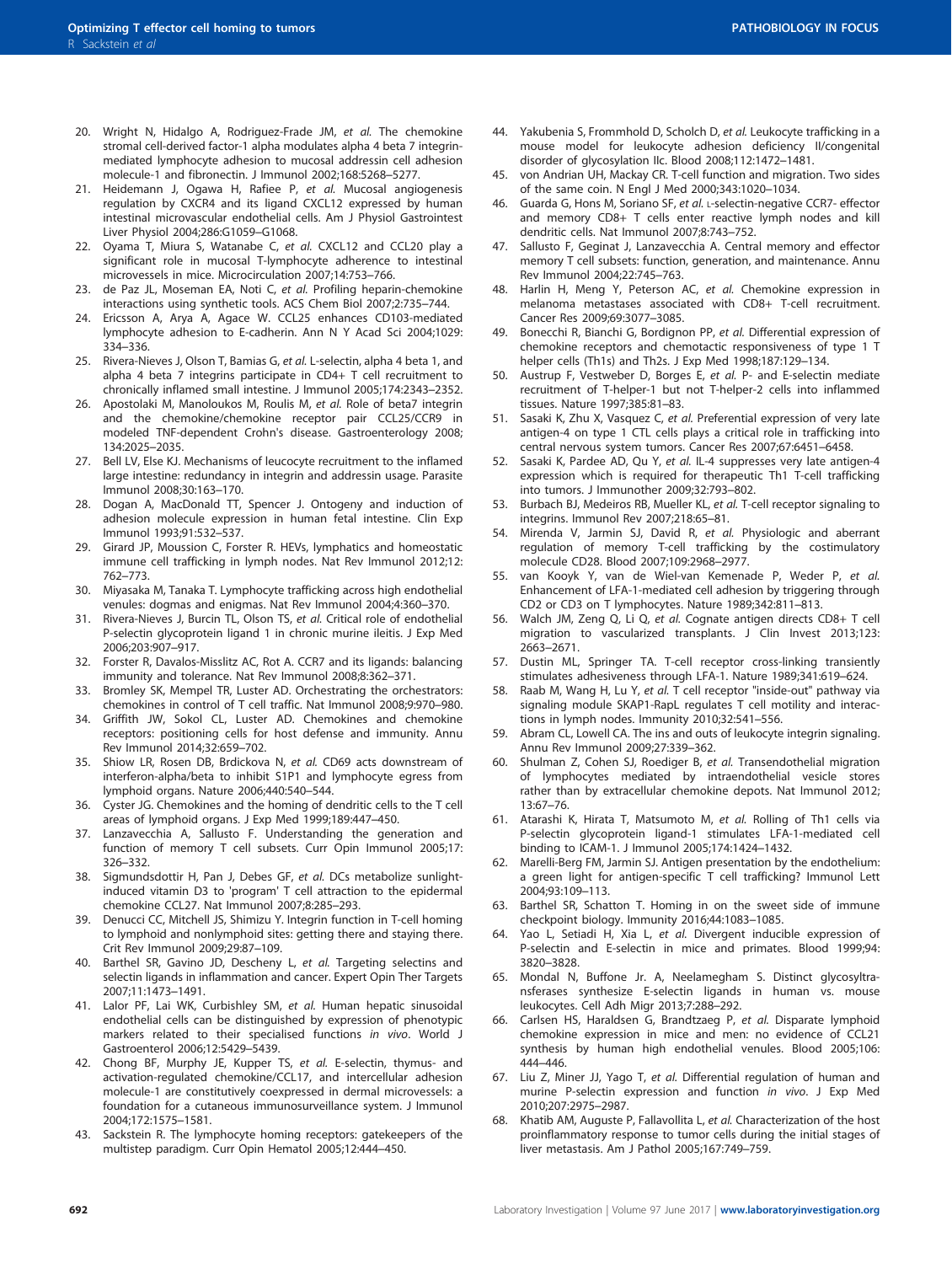- <span id="page-24-0"></span>69. Eichbaum C, Meyer AS, Wang N, et al. Breast cancer cell-derived cytokines, macrophages and cell adhesion: implications for metastasis. Anticancer Res 2011;31:3219–3227.
- 70. Pohlman TH, Stanness KA, Beatty PG, et al. An endothelial cell surface factor(s) induced in vitro by lipopolysaccharide, interleukin 1, and tumor necrosis factor-alpha increases neutrophil adherence by a CDw18-dependent mechanism. J Immunol 1986;136:4548–4553.
- 71. Messadi DV, Pober JS, Fiers W, et al. Induction of an activation antigen on postcapillary venular endothelium in human skin organ culture. J Immunol 1987;139:1557–1562.
- 72. Briscoe DM, Cotran RS, Pober JS. Effects of tumor necrosis factor, lipopolysaccharide, and IL-4 on the expression of vascular cell adhesion molecule-1 in vivo. Correlation with CD3+ T cell infiltration. J Immunol 1992;149:2954–2960.
- 73. Jacobs PP, Sackstein R. CD44 and HCELL: preventing hematogenous metastasis at step 1. FEBS Lett 2011;585:3148–3158.
- 74. Jiang M, Xu X, Bi Y, et al. Systemic inflammation promotes lung metastasis via E-selectin upregulation in mouse breast cancer model. Cancer Biol Ther 2014;15:789–796.
- 75. Hiratsuka S, Goel S, Kamoun WS, et al. Endothelial focal adhesion kinase mediates cancer cell homing to discrete regions of the lungs via E-selectin up-regulation. Proc Natl Acad Sci USA 2011;108: 3725–3730.
- 76. Subramaniam M, Koedam JA, Wagner DD. Divergent fates of P- and E-selectins after their expression on the plasma membrane. Mol Biol Cell 1993;4:791–801.
- 77. Pan J, Xia L, McEver RP. Comparison of promoters for the murine and human P-selectin genes suggests species-specific and conserved mechanisms for transcriptional regulation in endothelial cells. J Biol Chem 1998;273:10058–10067.
- 78. Liu Z, Zhang N, Shao B, et al. Replacing the promoter of the murine gene encoding P-selectin with the human promoter confers humanlike basal and inducible expression in mice. J Biol Chem 2016;291: 1441–1447.
- 79. Soler D, Humphreys TL, Spinola SM, et al. CCR4 versus CCR10 in human cutaneous TH lymphocyte trafficking. Blood 2003;101: 1677–1682.
- 80. Reiss Y, Proudfoot AE, Power CA, et al. CC chemokine receptor (CCR)4 and the CCR10 ligand cutaneous T cell-attracting chemokine (CTACK) in lymphocyte trafficking to inflamed skin. J Exp Med 2001;194: 1541–1547.
- 81. Fuhlbrigge RC, Kieffer JD, Armerding D, et al. Cutaneous lymphocyte antigen is a specialized form of PSGL-1 expressed on skin-homing T cells. Nature 1997;389:978–981.
- 82. Fuhlbrigge RC, King SL, Sackstein R, et al. CD43 is a ligand for E-selectin on CLA+ human T cells. Blood 2006;107:1421–1426.
- 83. Matsumoto M, Atarashi K, Umemoto E, et al. CD43 functions as a ligand for E-Selectin on activated T cells. J Immunol 2005;175: 8042–8050.
- 84. Matsumoto M, Shigeta A, Furukawa Y, et al. CD43 collaborates with P-selectin glycoprotein ligand-1 to mediate E-selectin-dependent T cell migration into inflamed skin. J Immunol 2007;178: 2499–2506.
- 85. Alcaide P, King SL, Dimitroff CJ, et al. The 130-kDa glycoform of CD43 functions as an E-selectin ligand for activated Th1 cells in vitro and in delayed-type hypersensitivity reactions in vivo. J Invest Dermatol 2007;127:1964–1972.
- 86. Velazquez F, Grodecki-Pena A, Knapp A, et al. CD43 functions as an E-selectin ligand for Th17 cells in vitro and is required for rolling on the vascular endothelium and Th17 cell recruitment during inflammation in vivo. J Immunol 2016;196:1305–1316.
- 87. Picker LJ, Michie SA, Rott LS, et al. A unique phenotype of skinassociated lymphocytes in humans. Preferential expression of the HECA-452 epitope by benign and malignant T cells at cutaneous sites. Am J Pathol 1990;136:1053–1068.
- 88. Adams DH, Hubscher SG, Fisher NC, et al. Expression of E-selectin and E-selectin ligands in human liver inflammation. Hepatology 1996;24: 533–538.
- 89. Adams DH, Yannelli JR, Newman W, et al. Adhesion of tumourinfiltrating lymphocytes to endothelium: a phenotypic and functional analysis. Br J Cancer 1997;75:1421–1431.
- 90. Schroeter MF, Ratsch BA, Lehmann J, et al. Differential regulation and impact of fucosyltransferase VII and core 2 beta1,6-N-acetyl-
- 91. Wagers AJ, Kansas GS. Potent induction of alpha(1,3)-fucosyltransferase VII in activated CD4+ T cells by TGF-beta 1 through a p38 mitogen-activated protein kinase-dependent pathway. J Immunol 2000;165:5011–5016.
- Nakayama F, Teraki Y, Kudo T, et al. Expression of cutaneous lymphocyte-associated antigen regulated by a set of glycosyltransferases in human T cells: involvement of alpha1, 3-fucosyltransferase VII and beta1,4-galactosyltransferase I. J Invest Dermatol 2000;115: 299–306.
- 93. Lim YC, Henault L, Wagers AJ, et al. Expression of functional selectin ligands on Th cells is differentially regulated by IL-12 and IL-4. J Immunol 1999;162:3193–3201.
- 94. Pink M, Ratsch BA, Mardahl M, et al. Imprinting of skin/inflammation homing in CD4+ T cells is controlled by DNA methylation within the fucosyltransferase 7 gene. J Immunol 2016;197:3406–3434.
- 95. Jiang X, Campbell JJ, Kupper TS. Embryonic trafficking of gammadelta T cells to skin is dependent on E/P selectin ligands and CCR4. Proc Natl Acad Sci USA 2010;107:7443–7448.
- 96. Medoff BD, Thomas SY, Luster AD. T cell trafficking in allergic asthma: the ins and outs. Annu Rev Immunol 2008;26:205–232.
- 97. Kunkel EJ, Campbell JJ, Haraldsen G, et al. Lymphocyte CC chemokine receptor 9 and epithelial thymus-expressed chemokine (TECK) expression distinguish the small intestinal immune compartment: epithelial expression of tissue-specific chemokines as an organizing principle in regional immunity. J Exp Med 2000;192: 761–768.
- 98. Papadakis KA, Prehn J, Nelson V, et al. The role of thymus-expressed chemokine and its receptor CCR9 on lymphocytes in the regional specialization of the mucosal immune system. J Immunol 2000;165: 5069–5076.
- 99. McNab G, Reeves JL, Salmi M, et al. Vascular adhesion protein 1 mediates binding of T cells to human hepatic endothelium. Gastroenterology 1996;110:522–528.
- 100. Galkina E, Thatte J, Dabak V, et al. Preferential migration of effector CD8+ T cells into the interstitium of the normal lung. J Clin Invest 2005;115:3473–3483.
- 101. Chen Q, Fisher DT, Clancy KA, et al. Fever-range thermal stress promotes lymphocyte trafficking across high endothelial venules via an interleukin 6 trans-signaling mechanism. Nat Immunol 2006;7: 1299–1308.
- 102. Park CO, Kupper TS. The emerging role of resident memory T cells in protective immunity and inflammatory disease. Nat Med 2015;21: 688–697.
- 103. Stark FC, Gurnani K, Sad S, et al. Lack of functional selectin ligand interactions compromises long term tumor protection by CD8+ T cells. PLoS One 2012;7:e32211.
- 104. Fisher DT, Chen Q, Skitzki JJ, et al. IL-6 trans-signaling licenses mouse and human tumor microvascular gateways for trafficking of cytotoxic T cells. J Clin Invest 2011;121:3846–3859.
- 105. Sasaki K, Zhao X, Pardee AD, et al. Stat6 signaling suppresses VLA-4 expression by CD8+ T cells and limits their ability to infiltrate tumor lesions in vivo. J Immunol 2008;181:104–108.
- 106. Tanaka Y, Mine S, Hanagiri T, et al. Constitutive up-regulation of integrin-mediated adhesion of tumor-infiltrating lymphocytes to osteoblasts and bone marrow-derived stromal cells. Cancer Res 1998;58:4138–4145.
- 107. Yoong KF, McNab G, Hubscher SG, et al. Vascular adhesion protein-1 and ICAM-1 support the adhesion of tumor-infiltrating lymphocytes to tumor endothelium in human hepatocellular carcinoma. J Immunol 1998;160:3978–3988.
- 108. Kitayama J, Nagawa H, Nakayama H, et al. Functional expression of beta1 and beta2 integrins on tumor infiltrating lymphocytes (TILs) in colorectal cancer. J Gastroenterol 1999;34:327–333.
- 109. Kitayama J, Tuno N, Nakayama H, et al. Functional down-regulation of beta1 and beta2 integrins of lamina propria lymphocytes (LPL) and tumor-infiltrating lymphocytes (TIL) in colorectal cancer patients. Ann Surg Oncol 1999;6:500–506.
- 110. Irjala H, Salmi M, Alanen K, et al. Vascular adhesion protein 1 mediates binding of immunotherapeutic effector cells to tumor endothelium. J Immunol 2001;166:6937–6943.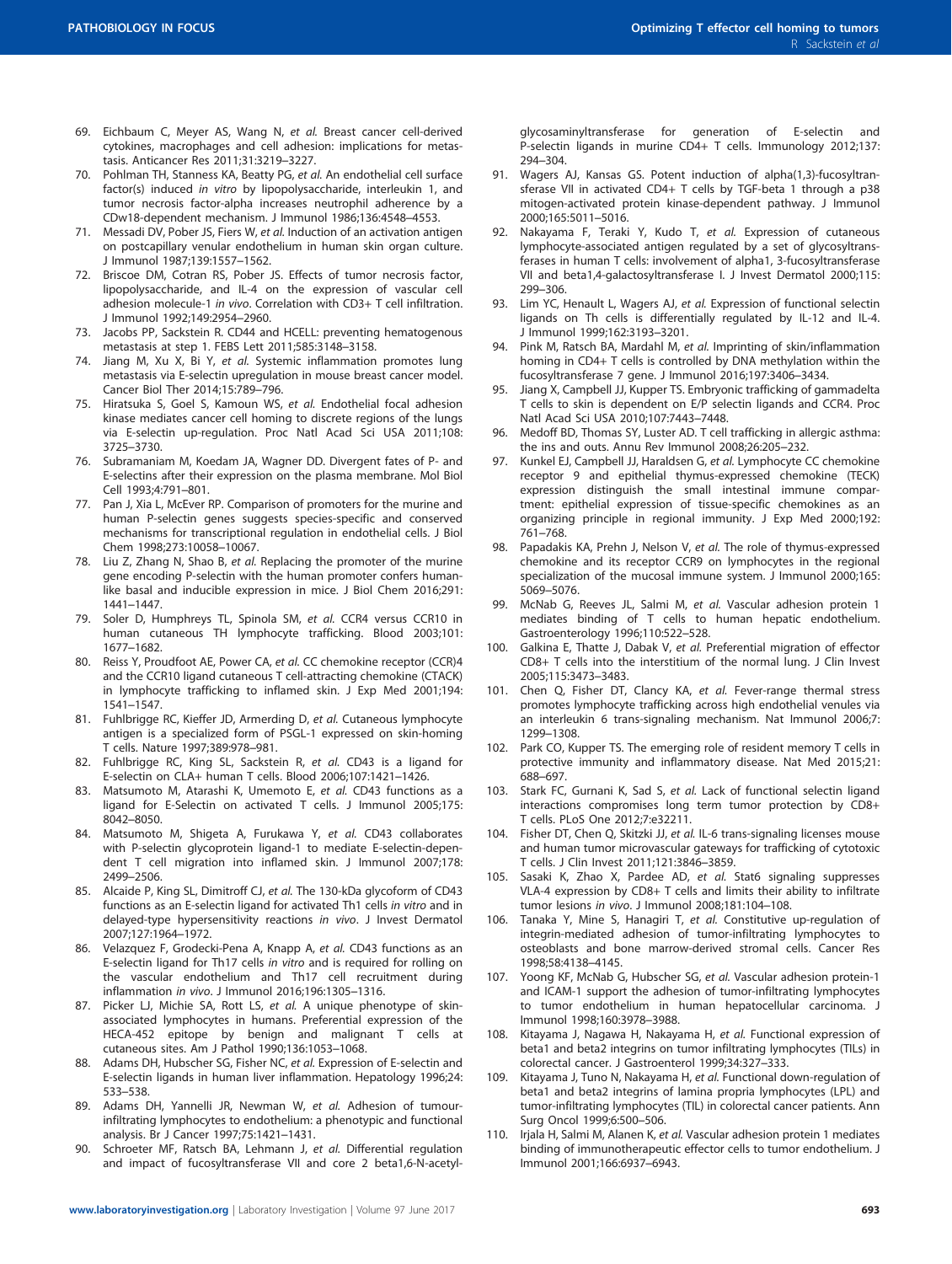- <span id="page-25-0"></span>111. Weimann TK, Wagner C, Goos M, et al. CD44 variant isoform v10 is expressed on tumor-infiltrating lymphocytes and mediates hyaluronan-independent heterotypic cell-cell adhesion to melanoma cells. Exp Dermatol 2003;12:204–212.
- 112. Edwards S, Lalor PF, Tuncer C, et al. Vitronectin in human hepatic tumours contributes to the recruitment of lymphocytes in an alpha v beta3-independent manner. Br J Cancer 2006;95:1545–1554.
- 113. Markel G, Seidman R, Stern N, et al. Inhibition of human tumorinfiltrating lymphocyte effector functions by the homophilic carcinoembryonic cell adhesion molecule 1 interactions. J Immunol 2006;177:6062–6071.
- 114. Lee N, Barthel SR, Schatton T. Melanoma stem cells and metastasis: mimicking hematopoietic cell trafficking? Lab Invest 2014;94:13–30.
- 115. Robbins PF, Kawakami Y. Human tumor antigens recognized by T cells. Curr Opin Immunol 1996;8:628–636.
- 116. Henkart PA. Mechanism of lymphocyte-mediated cytotoxicity. Annu Rev Immunol 1985;3:31–58.
- 117. Anikeeva N, Sykulev Y. Mechanisms controlling granule-mediated cytolytic activity of cytotoxic T lymphocytes. Immunol Res 2011;51: 183–194.
- 118. Zeytun A, Hassuneh M, Nagarkatti M, et al. Fas–Fas ligand-based interactions between tumor cells and tumor-specific cytotoxic T lymphocytes: a lethal two-way street. Blood 1997;90:1952–1959.
- 119. Hassin D, Garber OG, Meiraz A, et al. Cytotoxic T lymphocyte perforin and Fas ligand working in concert even when Fas ligand lytic action is still not detectable. Immunology 2011;133:190–196.
- 120. Bellone M, Calcinotto A. Ways to enhance lymphocyte trafficking into tumors and fitness of tumor infiltrating lymphocytes. Front Oncol 2013;3:231.
- 121. Sasaki K, Pardee AD, Okada H, et al. IL-4 inhibits VLA-4 expression on Tc1 cells resulting in poor tumor infiltration and reduced therapy benefit. Eur J Immunol 2008;38:2865–2873.
- 122. Zinselmeyer BH, Heydari S, Sacristan C, et al. PD-1 promotes immune exhaustion by inducing antiviral T cell motility paralysis. J Exp Med 2013;210:757–774.
- 123. Schneider H, Valk E, da Rocha Dias S, et al. CTLA-4 up-regulation of lymphocyte function-associated antigen 1 adhesion and clustering as an alternate basis for coreceptor function. Proc Natl Acad Sci USA 2005;102:12861–12866.
- 124. Ruocco MG, Pilones KA, Kawashima N, et al. Suppressing T cell motility induced by anti-CTLA-4 monotherapy improves antitumor effects. J Clin Invest 2012;122:3718–3730.
- 125. Angiari S, Donnarumma T, Rossi B, et al. TIM-1 glycoprotein binds the adhesion receptor P-selectin and mediates T cell trafficking during inflammation and autoimmunity. Immunity 2014;40:542–553.
- 126. Yang S, Liu F, Wang QJ, et al. The shedding of CD62L (L-selectin) regulates the acquisition of lytic activity in human tumor reactive T lymphocytes. PLoS One 2011;6:e22560.
- 127. Diaz-Montero CM, Zidan AA, Pallin MF, et al. Understanding the biology of ex vivo-expanded CD8 T cells for adoptive cell therapy: role of CD62L. Immunol Res 2013;57:23–33.
- 128. Tinoco R, Carrette F, Barraza ML, et al. PSGL-1 is an immune checkpoint regulator that promotes T cell exhaustion. Immunity 2016;44:1190–1203.
- 129. Fridman WH, Pages F, Sautes-Fridman C, et al. The immune contexture in human tumours: impact on clinical outcome. Nat Rev Cancer 2012;12:298–306.
- 130. Mlecnik B, Tosolini M, Charoentong P, et al. Biomolecular network reconstruction identifies T-cell homing factors associated with survival in colorectal cancer. Gastroenterology 2010;138:1429–1440.
- 131. Mullins IM, Slingluff CL, Lee JK, et al. CXC chemokine receptor 3 expression by activated CD8+ T cells is associated with survival in melanoma patients with stage III disease. Cancer Res 2004;64: 7697–7701.
- 132. Mikucki ME, Fisher DT, Matsuzaki J, et al. Non-redundant requirement for CXCR3 signalling during tumoricidal T-cell trafficking across tumour vascular checkpoints. Nat Commun 2015;6:7458.
- 133. Martinet L, Le Guellec S, Filleron T, et al. High endothelial venules (HEVs) in human melanoma lesions: major gateways for tumorinfiltrating lymphocytes. Oncoimmunology 2012;1:829–839.
- 134. Mule JJ, Custer M, Averbook B, et al. RANTES secretion by genemodified tumor cells results in loss of tumorigenicity in vivo: role of immune cell subpopulations. Hum Gene Ther 1996;7:1545–1553.
- 135. Bedognetti D, Spivey TL, Zhao Y, et al. CXCR3/CCR5 pathways in metastatic melanoma patients treated with adoptive therapy and interleukin-2. Br J Cancer 2013;109:2412–2423.
- 136. Sapoznik S, Ortenberg R, Galore-Haskel G, et al. CXCR1 as a novel target for directing reactive T cells toward melanoma: implications for adoptive cell transfer immunotherapy. Cancer Immunol Immunother 2012;61:1833–1847.
- 137. Coppola D, Nebozhyn M, Khalil F, et al. Unique ectopic lymph nodelike structures present in human primary colorectal carcinoma are identified by immune gene array profiling. Am J Pathol 2011;179: 37–45.
- 138. Messina JL, Fenstermacher DA, Eschrich S, et al. 12-Chemokine gene signature identifies lymph node-like structures in melanoma: potential for patient selection for immunotherapy? Sci Rep 2012;2:765.
- 139. Bennett LD, Fox JM, Signoret N. Mechanisms regulating chemokine receptor activity. Immunology 2011;134:246–256.
- 140. Sharma RK, Chheda Z, Jala VR, et al. Expression of leukotriene B(4) receptor-1 on CD8(+) T cells is required for their migration into tumors to elicit effective antitumor immunity. J Immunol 2013;191: 3462–3470.
- 141. Lund AW, Swartz MA. Role of lymphatic vessels in tumor immunity: passive conduits or active participants? J Mammary Gland Biol Neoplasia 2010;15:341–352.
- 142. Dudley AC. Tumor endothelial cells. Cold Spring Harb Perspect Med 2012;2:a006536.
- 143. Ager A, Watson HA, Wehenkel SC, et al. Homing to solid cancers: a vascular checkpoint in adoptive cell therapy using CAR T-cells. Biochem Soc Trans 2016;44:377–385.
- 144. Peske JD, Thompson ED, Gemta L, et al. Effector lymphocyte-induced lymph node-like vasculature enables naive T-cell entry into tumours and enhanced anti-tumour immunity. Nat Commun 2015;6:7114.
- 145. Ager A, May MJ. Understanding high endothelial venules: lessons for cancer immunology. Oncoimmunology 2015;4:e1008791.
- 146. Martinet L, Garrido I, Filleron T, et al. Human solid tumors contain high endothelial venules: association with T- and B-lymphocyte infiltration and favorable prognosis in breast cancer. Cancer Res 2011;71:5678–5687.
- 147. Bussolati B, Deambrosis I, Russo S, et al. Altered angiogenesis and survival in human tumor-derived endothelial cells. FASEB J 2003;17: 1159–1161.
- 148. Bussolati B, Grange C, Bruno S, et al. Neural-cell adhesion molecule (NCAM) expression by immature and tumor-derived endothelial cells favors cell organization into capillary-like structures. Exp Cell Res 2006;312:913–924.
- 149. Brenner W, Hempel G, Steinbach F, et al. Enhanced expression of ELAM-1 on endothelium of renal cell carcinoma compared to the corresponding normal renal tissue. Cancer Lett 1999;143:15–21.
- 150. Afanasiev OK, Nagase K, Simonson W, et al. Vascular E-selectin expression correlates with CD8 lymphocyte infiltration and improved outcome in Merkel cell carcinoma. J Invest Dermatol 2013;133: 2065–2073.
- 151. Garbi N, Arnold B, Gordon S, et al. CpG motifs as proinflammatory factors render autochthonous tumors permissive for infiltration and destruction. J Immunol 2004;172:5861–5869.
- 152. Lohr J, Ratliff T, Huppertz A, et al. Effector T-cell infiltration positively impacts survival of glioblastoma patients and is impaired by tumorderived TGF-beta. Clin Cancer Res 2011;17:4296–4308.
- 153. Quezada SA, Peggs KS, Simpson TR, et al. Limited tumor infiltration by activated T effector cells restricts the therapeutic activity of regulatory T cell depletion against established melanoma. J Exp Med 2008;205:2125–2138.
- 154. Buckanovich RJ, Facciabene A, Kim S, et al. Endothelin B receptor mediates the endothelial barrier to T cell homing to tumors and disables immune therapy. Nat Med 2008;14:28–36.
- 155. Blank C, Brown I, Kacha AK, et al. ICAM-1 contributes to but is not essential for tumor antigen cross-priming and CD8+ T cell-mediated tumor rejection in vivo. J Immunol 2005;174:3416–3420.
- 156. Kuzu I, Bicknell R, Fletcher CD, et al. Expression of adhesion molecules on the endothelium of normal tissue vessels and vascular tumors. Lab Invest 1993;69:322–328.
- 157. Singh S, Ross SR, Acena M, et al. Stroma is critical for preventing or permitting immunological destruction of antigenic cancer cells. J Exp Med 1992;175:139–146.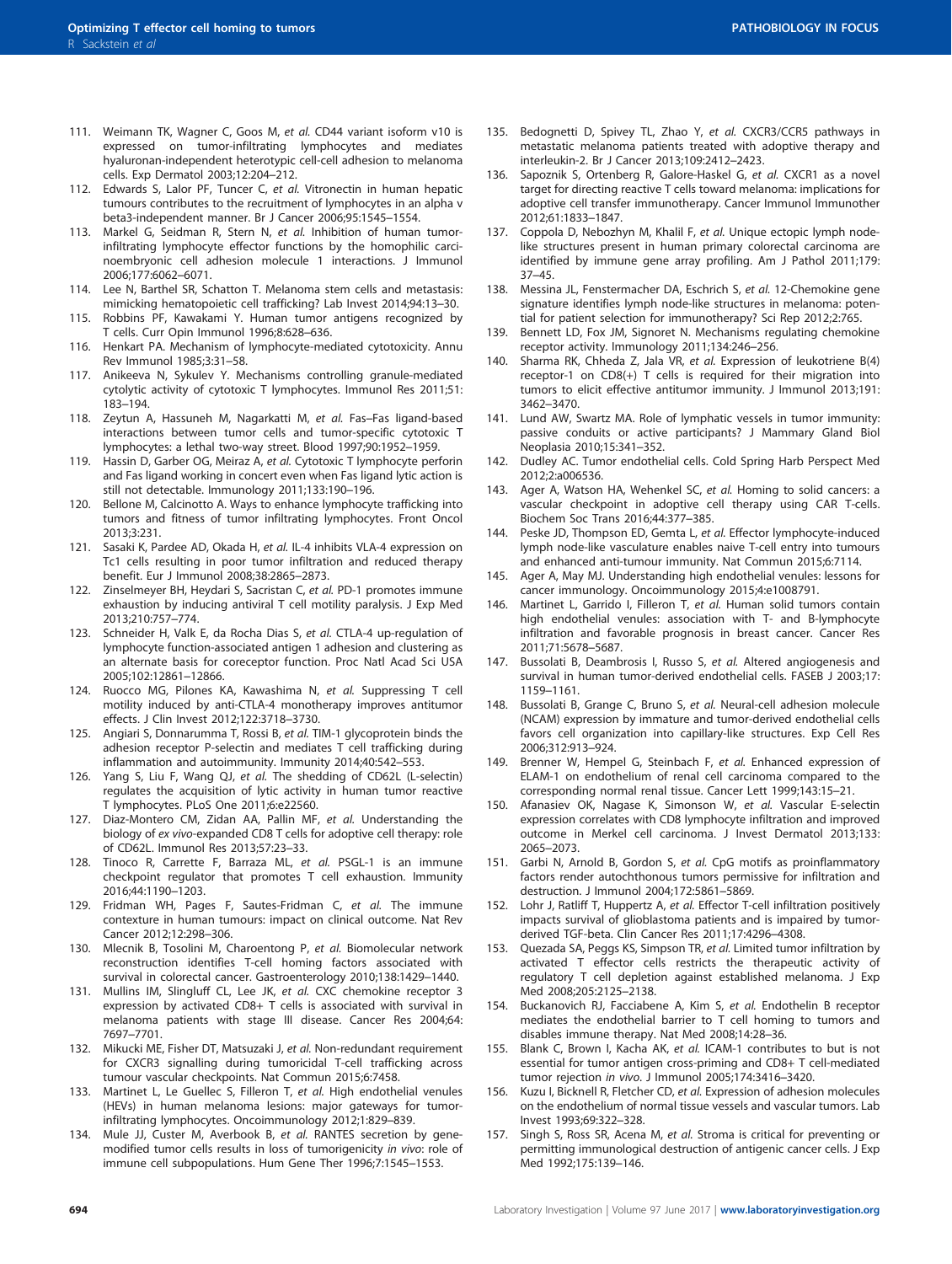- <span id="page-26-0"></span>158. Zhang B, Zhang Y, Bowerman NA, et al. Equilibrium between host and cancer caused by effector T cells killing tumor stroma. Cancer Res 2008;68:1563–1571.
- 159. Joyce JA, Fearon DT. T cell exclusion, immune privilege, and the tumor microenvironment. Science 2015;348:74–80.
- 160. Motz GT, Santoro SP, Wang LP, et al. Tumor endothelium FasL establishes a selective immune barrier promoting tolerance in tumors. Nat Med 2014;20:607–615.
- 161. Mulligan JK, Day TA, Gillespie MB, et al. Secretion of vascular endothelial growth factor by oral squamous cell carcinoma cells skews endothelial cells to suppress T-cell functions. Hum Immunol 2009;70:375–382.
- 162. Wagner SC, Ichim TE, Ma H, et al. Cancer anti-angiogenesis vaccines: Is the tumor vasculature antigenically unique? J Transl Med 2015; 13:340.
- 163. Berger R, Albelda SM, Berd D, et al. Expression of platelet-endothelial cell adhesion molecule-1 (PECAM-1) during melanoma-induced angiogenesis in vivo. J Cutan Pathol 1993;20:399–406.
- 164. Weishaupt C, Munoz KN, Buzney E, et al. T-cell distribution and adhesion receptor expression in metastatic melanoma. Clin Cancer Res 2007;13:2549–2556.
- 165. Fukumura D, Salehi HA, Witwer B, et al. Tumor necrosis factor alphainduced leukocyte adhesion in normal and tumor vessels: effect of tumor type, transplantation site, and host strain. Cancer Res 1995;55: 4824–4829.
- 166. Bessa X, Elizalde JI, Mitjans F, et al. Leukocyte recruitment in colon cancer: role of cell adhesion molecules, nitric oxide, and transforming growth factor beta1. Gastroenterology 2002;122:1122–1132.
- 167. Griffioen AW, Damen CA, Martinotti S, et al. Endothelial intercellular adhesion molecule-1 expression is suppressed in human malignancies: the role of angiogenic factors. Cancer Res 1996;56:1111–1117.
- 168. Piali L, Fichtel A, Terpe HJ, et al. Endothelial vascular cell adhesion molecule 1 expression is suppressed by melanoma and carcinoma. J Exp Med 1995;181:811–816.
- 169. Dirkx AE, oude Egbrink MG, Castermans K, et al. Anti-angiogenesis therapy can overcome endothelial cell anergy and promote leukocyte–endothelium interactions and infiltration in tumors. FASEB J 2006;20:621–630.
- 170. Clark RA, Huang SJ, Murphy GF, et al. Human squamous cell carcinomas evade the immune response by down-regulation of vascular E-selectin and recruitment of regulatory T cells. J Exp Med 2008;205:2221–2234.
- 171. Forster-Horvath C, Dome B, Paku S, et al. Loss of vascular adhesion protein-1 expression in intratumoral microvessels of human skin melanoma. Melanoma Res 2004;14:135–140.
- 172. Dirkx AE, Oude Egbrink MG, Kuijpers MJ, et al. Tumor angiogenesis modulates leukocyte-vessel wall interactions in vivo by reducing endothelial adhesion molecule expression. Cancer Res 2003;63: 2322–2329.
- 173. Wagner SC, Riordan NH, Ichim TE, et al. Safety of targeting tumor endothelial cell antigens. J Transl Med 2016;14:90.
- 174. Qiao L, Liang N, Zhang J, et al. Advanced research on vasculogenic mimicry in cancer. J Cell Mol Med 2015;19:315–326.
- 175. Maniotis AJ, Folberg R, Hess A, et al. Vascular channel formation by human melanoma cells in vivo and in vitro: vasculogenic mimicry. Am J Pathol 1999;155:739–752.
- 176. Frank NY, Schatton T, Kim S, et al. VEGFR-1 expressed by malignant melanoma-initiating cells is required for tumor growth. Cancer Res 2011;71:1474–1485.
- 177. Lund AW, Medler TR, Leachman SA, et al. Lymphatic vessels, inflammation, and immunity in skin cancer. Cancer Discov 2016;6:22–35.
- 178. Christiansen A, Detmar M. Lymphangiogenesis and cancer. Genes Cancer 2011;2:1146–1158.
- 179. Stacker SA, Williams SP, Karnezis T, et al. Lymphangiogenesis and lymphatic vessel remodelling in cancer. Nat Rev Cancer 2014;14: 159–172.
- 180. Yan J, Jiang Y, Ye M, et al. The clinical value of lymphatic vessel density, intercellular adhesion molecule 1 and vascular cell adhesion molecule 1 expression in patients with oral tongue squamous cell carcinoma. J Cancer Res Ther 2014;10:C125–C130.
- 181. Reiser J, Banerjee A. Effector, memory, and dysfunctional CD8(+) T cell fates in the antitumor immune response. J Immunol Res 2016;2016: 8941260.
- 182. Marelli-Berg FM, Fu H, Vianello F, et al. Memory T-cell trafficking: new directions for busy commuters. Immunology 2010;130: 158–165.
- 183. Zhang Y, Ohkuri T, Wakita D, et al. Sialyl lewisx antigen-expressing human CD4+ T and CD8+ T cells as initial immune responders in memory phenotype subsets. J Leukoc Biol 2008;84:730–735.
- 184. Nolz JC, Starbeck-Miller GR, Harty JT. Naive, effector and memory CD8 T-cell trafficking: parallels and distinctions. Immunotherapy 2011;3: 1223–1233.
- 185. Wu R, Forget MA, Chacon J, et al. Adoptive T-cell therapy using autologous tumor-infiltrating lymphocytes for metastatic melanoma: current status and future outlook. Cancer J 2012;18:160–175.
- 186. Hadrup S, Donia M, Thor Straten P. Effector CD4 and CD8 T cells and their role in the tumor microenvironment. Cancer Microenviron 2013;6:123–133.
- 187. Galon J, Costes A, Sanchez-Cabo F, et al. Type, density, and location of immune cells within human colorectal tumors predict clinical outcome. Science 2006;313:1960–1964.
- 188. Hunder NN, Wallen H, Cao J, et al. Treatment of metastatic melanoma with autologous CD4+ T cells against NY-ESO-1. N Engl J Med 2008;358:2698–2703.
- 189. Kim HJ, Cantor H. CD4 T-cell subsets and tumor immunity: the helpful and the not-so-helpful. Cancer Immunol Res 2014;2:91–98.
- 190. Qi H. T follicular helper cells in space-time. Nat Rev Immunol 2016;16: 612–625.
- 191. Adeegbe DO, Nishikawa H. Natural and induced T regulatory cells in cancer. Front Immunol 2013;4:190.
- 192. Hoerning A, Koss K, Datta D, et al. Subsets of human  $CD4(+)$ regulatory T cells express the peripheral homing receptor CXCR3. Eur J Immunol 2011;41:2291–2302.
- 193. Abeynaike LD, Deane JA, Westhorpe CL, et al. Regulatory T cells dynamically regulate selectin ligand function during multiple challenge contact hypersensitivity. J Immunol 2014;193:4934–4944.
- 194. Lippitz BE. Cytokine patterns in patients with cancer: a systematic review. Lancet Oncol 2013;14:e218–e228.
- 195. Sakaguchi S, Wing K, Onishi Y, et al. Regulatory T cells: how do they suppress immune responses? Int Immunol 2009;21: 1105–1111.
- 196. Oelkrug C, Ramage JM. Enhancement of T cell recruitment and infiltration into tumours. Clin Exp Immunol 2014;178:1–8.
- 197. Bussard KM, Mutkus L, Stumpf K, et al. Tumor-associated stromal cells as key contributors to the tumor microenvironment. Breast Cancer Res 2016;18:84.
- 198. Stover DG, Bierie B, Moses HL. A delicate balance: TGF-beta and the tumor microenvironment. J Cell Biochem 2007;101:851–861.
- 199. Turley SJ, Cremasco V, Astarita JL. Immunological hallmarks of stromal cells in the tumour microenvironment. Nat Rev Immunol 2015;15: 669–682.
- 200. Essand M, Loskog AS. Genetically engineered T cells for the treatment of cancer. J Intern Med 2013;273:166–181.
- 201. Klebanoff CA, Rosenberg SA, Restifo NP. Prospects for gene-engineered T cell immunotherapy for solid cancers. Nat Med 2016;22:26–36.
- 202. Dai H, Wang Y, Lu X, et al. Chimeric antigen receptors modified T-cells for cancer therapy. J Natl Cancer Inst 2016;108:7.
- 203. Casucci M, Bondanza A. Suicide gene therapy to increase the safety of chimeric antigen receptor-redirected T lymphocytes. J Cancer 2011;2: 378–382.
- 204. Sampson JH, Choi BD, Sanchez-Perez L, et al. EGFRvIII mCAR-modified T-cell therapy cures mice with established intracerebral glioma and generates host immunity against tumor-antigen loss. Clin Cancer Res 2014;20:972–984.
- 205. Chinnasamy D, Tran E, Yu Z, et al. Simultaneous targeting of tumor antigens and the tumor vasculature using T lymphocyte transfer synergize to induce regression of established tumors in mice. Cancer Res 2013;73:3371–3380.
- 206. Kraman M, Bambrough PJ, Arnold JN, et al. Suppression of antitumor immunity by stromal cells expressing fibroblast activation proteinalpha. Science 2010;330:827–830.
- 207. Lo A, Wang LC, Scholler J, et al. Tumor-promoting desmoplasia is disrupted by depleting FAP-expressing stromal cells. Cancer Res 2015;75:2800–2810.
- 208. Zhang H, Ye ZL, Yuan ZG, et al. New strategies for the treatment of solid tumors with CAR-T cells. Int J Biol Sci 2016;12:718–729.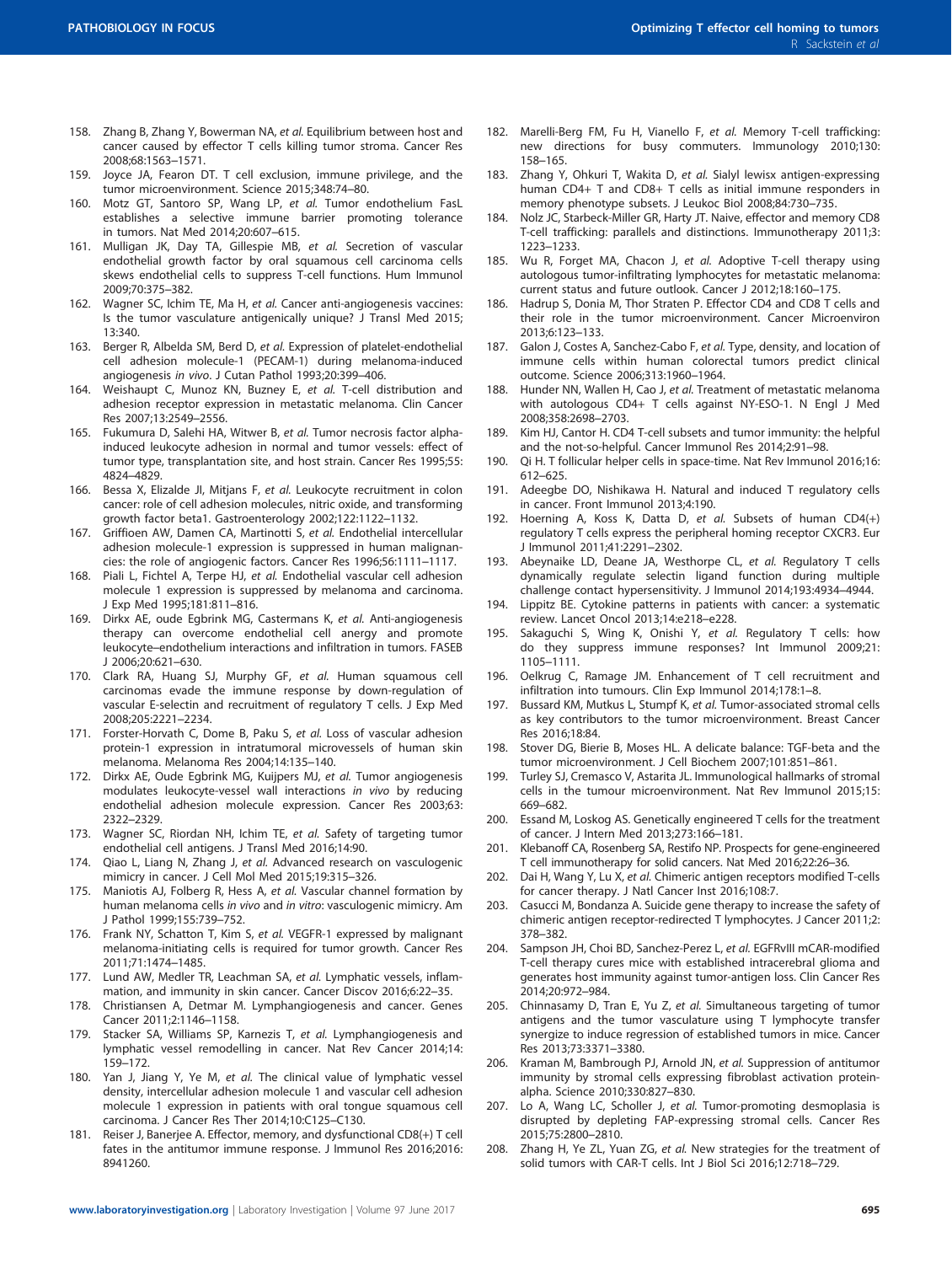- <span id="page-27-0"></span>209. Caruana I, Savoldo B, Hoyos V, et al. Heparanase promotes tumor infiltration and antitumor activity of CAR-redirected T lymphocytes. Nat Med 2015;21:524–529.
- 210. Svane IM, Verdegaal EM. Achievements and challenges of adoptive T cell therapy with tumor-infiltrating or blood-derived lymphocytes for metastatic melanoma: what is needed to achieve standard of care? Cancer Immunol Immunother 2014;63:1081–1091.
- 211. Pockaj BA, Sherry RM, Wei JP, et al. Localization of 111indium-labeled tumor infiltrating lymphocytes to tumor in patients receiving adoptive immunotherapy. Augmentation with cyclophosphamide and correlation with response. Cancer 1994;73:1731–1737.
- 212. Yeku OO, Brentjens RJ, Armored CAR. T-cells: utilizing cytokines and pro-inflammatory ligands to enhance CAR T-cell anti-tumour efficacy. Biochem Soc Trans 2016;44:412–418.
- 213. Hershkovitz L, Schachter J, Treves AJ, et al. Focus on adoptive T cell transfer trials in melanoma. Clin Dev Immunol 2010;2010:260267.
- 214. Lee DW, Gardner R, Porter DL, et al. Current concepts in the diagnosis and management of cytokine release syndrome. Blood 2014;124:188–195.
- 215. Caruso HG, Hurton LV, Najjar A, et al. Tuning sensitivity of CAR to EGFR density limits recognition of normal tissue while maintaining potent antitumor activity. Cancer Res 2015;75:3505–3518.
- 216. Liu X, Jiang S, Fang C, et al. Affinity-tuned ErbB2 or EGFR chimeric antigen receptor T Cells Exhibit an Increased Therapeutic Index against Tumors in Mice. Cancer Res 2015;75:3596–3607.
- 217. Budhu S, Loike JD, Pandolfi A, et al. CD8+ T cell concentration determines their efficiency in killing cognate antigen-expressing syngeneic mammalian cells in vitro and in mouse tissues. J Exp Med 2010;207:223–235.
- 218. Teng MW, Galon J, Fridman WH, et al. From mice to humans: developments in cancer immunoediting. J Clin Invest 2015;125: 3338–3346.
- 219. Campoli M, Ferrone S. HLA antigen changes in malignant cells: epigenetic mechanisms and biologic significance. Oncogene 2008;27: 5869–5885.
- 220. Tirosh I, Izar B, Prakadan SM, et al. Dissecting the multicellular ecosystem of metastatic melanoma by single-cell RNA-seq. Science 2016;352:189–196.
- 221. Navai SA, Ahmed N. Targeting the tumour profile using broad spectrum chimaeric antigen receptor T-cells. Biochem Soc Trans 2016;44:391–396.
- 222. Wilkie S, van Schalkwyk MC, Hobbs S, et al. Dual targeting of ErbB2 and MUC1 in breast cancer using chimeric antigen receptors engineered to provide complementary signaling. J Clin Immunol 2012;32:1059–1070.
- 223. Peng W, Ye Y, Rabinovich BA, et al. Transduction of tumor-specific T cells with CXCR2 chemokine receptor improves migration to tumor and antitumor immune responses. Clin Cancer Res 2010;16: 5458–5468.
- 224. Idorn M, Thor Straten P, Svane IM, et al. Transfection of tumorinfiltrating T cells with mRNA encoding CXCR2. Methods Mol Biol 2016;1428:261–276.
- 225. Wagers AJ, Waters CM, Stoolman LM, et al. Interleukin 12 and interleukin 4 control T cell adhesion to endothelial selectins through opposite effects on alpha1, 3-fucosyltransferase VII gene expression. J Exp Med 1998;188:2225–2231.
- 226. Tsai AK, Davila E. Producer T cells: using genetically engineered T cells as vehicles to generate and deliver therapeutics to tumors. Oncoimmunology 2016;5:e1122158.
- 227. Zhang L, Morgan RA, Beane JD, et al. Tumor-infiltrating lymphocytes genetically engineered with an inducible gene encoding interleukin-12 for the immunotherapy of metastatic melanoma. Clin Cancer Res 2015;21:2278–2288.
- 228. Koneru M, O'Cearbhaill R, Pendharkar S, et al. A phase I clinical trial of adoptive T cell therapy using IL-12 secreting MUC-16(ecto) directed chimeric antigen receptors for recurrent ovarian cancer. J Transl Med 2015;13:102.
- 229. Agarwala SS. The role of intralesional therapies in melanoma. Oncology 2016;30:436–441.
- 230. Roybal KT, Williams JZ, Morsut L, et al. Engineering T cells with customized therapeutic response programs using synthetic notch receptors. Cell 2016;167:419–432 e416.
- 231. Morris EC, Stauss HJ. Optimizing T-cell receptor gene therapy for hematologic malignancies. Blood 2016;127:3305–3311.
- 232. Slaymaker IM, Gao L, Zetsche B, et al. Rationally engineered Cas9 nucleases with improved specificity. Science 2016;351:84–88.
- 233. Kleinstiver BP, Pattanayak V, Prew MS, et al. High-fidelity CRISPR-Cas9 nucleases with no detectable genome-wide off-target effects. Nature 2016;529:490–495.
- 234. Armerding D, Kupper TS. Functional cutaneous lymphocyte antigen can be induced in essentially all peripheral blood T lymphocytes. Int Arch Allergy Immunol 1999;119:212–222.
- 235. Ebel ME, Awe O, Kaplan MH, et al. Diverse inflammatory cytokines induce selectin ligand expression on murine CD4 T cells via p38alpha MAPK. J Immunol 2015;194:5781–5788.
- 236. Sackstein R. Glycosyltransferase-programmed stereosubstitution (GPS) to create HCELL: engineering a roadmap for cell migration. Immunol Rev 2009;230:51–74.
- 237. Merzaban JS, Burdick MM, Gadhoum SZ, et al. Analysis of glycoprotein E-selectin ligands on human and mouse marrow cells enriched for hematopoietic stem/progenitor cells. Blood 2011;118: 1774–1783.
- 238. Sackstein R, Merzaban JS, Cain DW, et al. Ex vivo glycan engineering of CD44 programs human multipotent mesenchymal stromal cell trafficking to bone. Nat Med 2008;14:181–187.
- 239. Merzaban JS, Imitola J, Starossom SC, et al. Cell surface glycan engineering of neural stem cells augments neurotropism and improves recovery in a murine model of multiple sclerosis. Glycobiology 2015;25:1392–1409.
- 240. Parmar S, Liu X, Najjar A, et al. Ex vivo fucosylation of third-party human regulatory T cells enhances anti-graft-versus-host disease potency in vivo. Blood 2015;125:1502–1506.
- 241. Dykstra B, Lee J, Mortensen LJ, et al. Glycoengineering of E-selectin ligands by intracellular versus extracellular fucosylation differentially affects osteotropism of human mesenchymal stem cells. Stem Cells 2016;34:2501–2511.
- 242. Crowley CA, Curnutte JT, Rosin RE, et al. An inherited abnormality of neutrophil adhesion. Its genetic transmission and its association with a missing protein. N Engl J Med 1980;302:1163–1168.
- 243. Arnaout MA, Pitt J, Cohen HJ, et al. Deficiency of a granulocytemembrane glycoprotein (gp150) in a boy with recurrent bacterial infections. N Engl J Med 1982;306:693–699.
- 244. Anderson DC, Schmalsteig FC, Finegold MJ, et al. The severe and moderate phenotypes of heritable Mac-1, LFA-1 deficiency: their quantitative definition and relation to leukocyte dysfunction and clinical features. J Infect Dis 1985;152:668–689.
- 245. Schwartz BR, Wayner EA, Carlos TM, et al. Identification of surface proteins mediating adherence of CD11/CD18-deficient lymphoblastoid cells to cultured human endothelium. J Clin Invest 1990;85: 2019–2022.
- 246. Siegelman MH, Stanescu D, Estess P. The CD44-initiated pathway of T-cell extravasation uses VLA-4 but not LFA-1 for firm adhesion. J Clin Invest 2000;105:683–691.
- 247. Nandi A, Estess P, Siegelman M. Bimolecular complex between rolling and firm adhesion receptors required for cell arrest; CD44 association with VLA-4 in T cell extravasation. Immunity 2004;20:455–465.
- 248. Thankamony SP, Sackstein R. Enforced hematopoietic cell E- and L-selectin ligand (HCELL) expression primes transendothelial migration of human mesenchymal stem cells. Proc Natl Acad Sci USA 2011;108:2258–2263.
- 249. Chung AS, Lee J, Ferrara N. Targeting the tumour vasculature: insights from physiological angiogenesis. Nat Rev Cancer 2010;10:505–514.
- 250. Muthuswamy R, Berk E, Junecko BF, et al. NF-kappaB hyperactivation in tumor tissues allows tumor-selective reprogramming of the chemokine microenvironment to enhance the recruitment of cytolytic T effector cells. Cancer Res 2012;72:3735–3743.
- 251. Groom JR, Luster AD. CXCR3 ligands: redundant, collaborative and antagonistic functions. Immunol Cell Biol 2011;89:207–215.
- 252. Moncharmont C, Levy A, Guy JB, et al. Radiation-enhanced cell migration/invasion process: a review. Crit Rev Oncol Hematol 2014;92:133–142.
- 253. Paez-Ribes M, Allen E, Hudock J, et al. Antiangiogenic therapy elicits malignant progression of tumors to increased local invasion and distant metastasis. Cancer Cell 2009;15:220–231.
- 254. Moserle L, Casanovas O. Anti-angiogenesis and metastasis: a tumour and stromal cell alliance. J Intern Med 2013;273:128–137.
- 255. Steeg PS. Targeting metastasis. Nat Rev Cancer 2016;16:201–218.